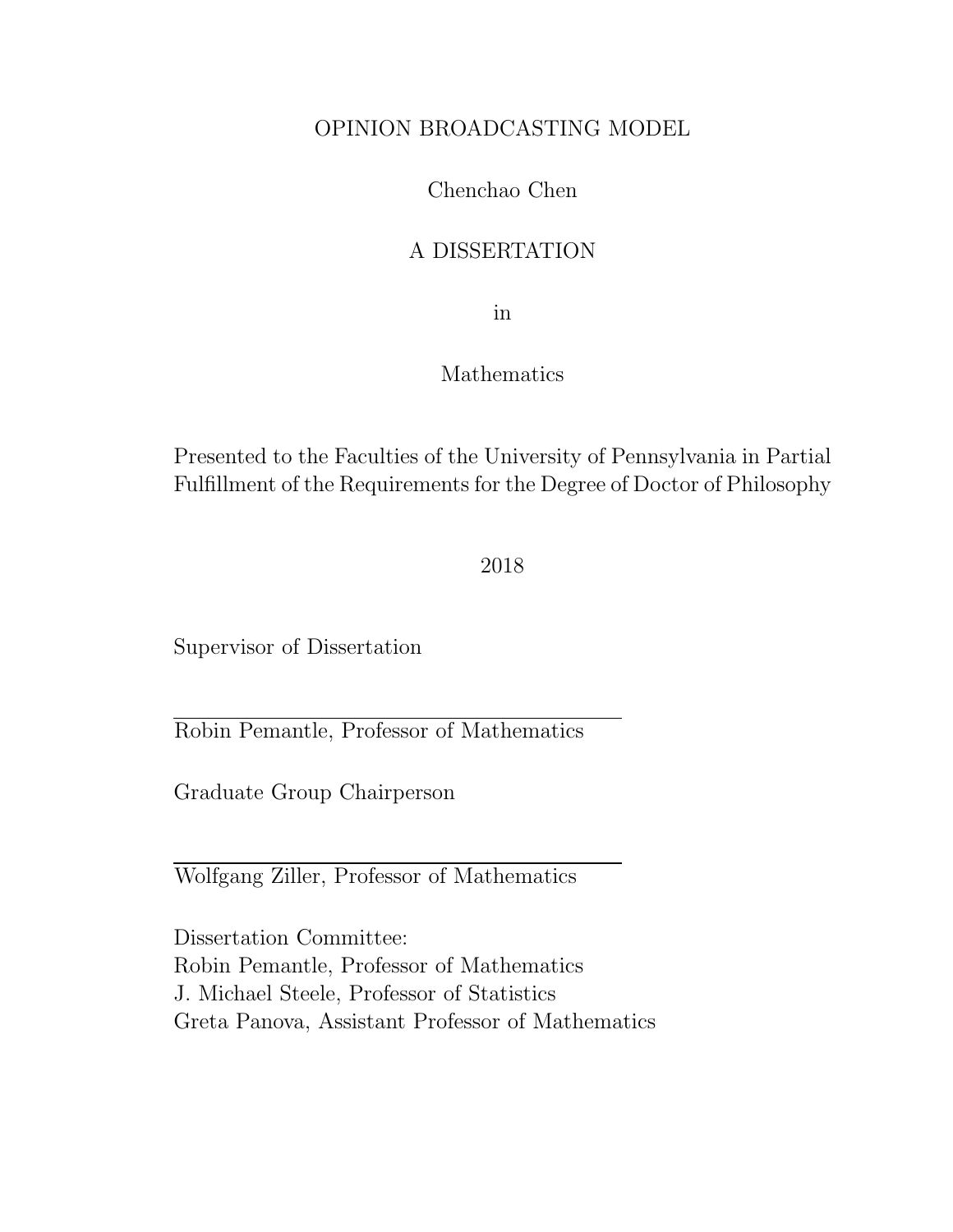## Acknowledgments

Firstly, I would like to express my sincere gratitude to my advisor Prof. Robin Pemantle for the continuous support of my Ph.D study and related research, for his patience, motivation, and immense knowledge. His guidance helped me in all the time of research and writing of this thesis. I could not have imagined having a better advisor and mentor for my Ph.D study.

Besides my advisor, I would like to thank the rest of my thesis committee: Prof. J. Michael Steele and Prof. Greta Panova, for their insightful comments and encouragement, but also for the hard question which incented me to widen my research from various perspectives.

I thank my fellow Ph.D colleague Konstantinos Karatapanis for the stimulating discussions, for very careful review of my draft papers, and for all the valuable ideas and suggestions on my project. Also I thank my friends in math department for the time I spent here.

Last but not the least, I would like to thank my parents for supporting me spiritually throughout writing this thesis and my life in general.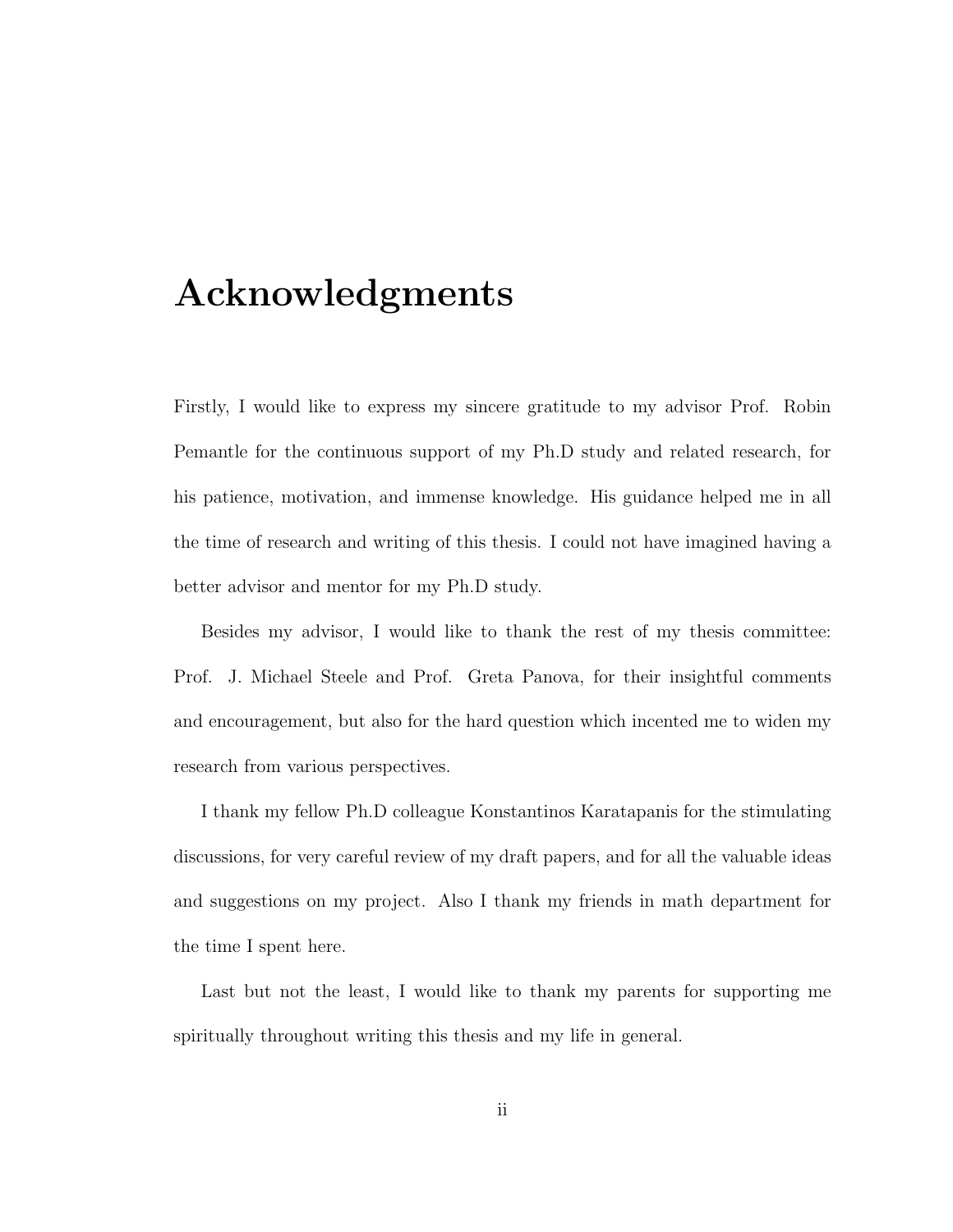#### ABSTRACT

#### OPINION BROADCASTING MODEL

Chenchao Chen

#### Robin Pemantle

Stochastic approximation methods have been widely used in random processes with reinforcement. Applications include root approximation algorithm, interacting urn models and continuous reinforced processes. Emphasis is on the establishment of a so-called opinion broadcasting model, with the proof of an asymptotic result for such process using the idea of some stochastic approximation method.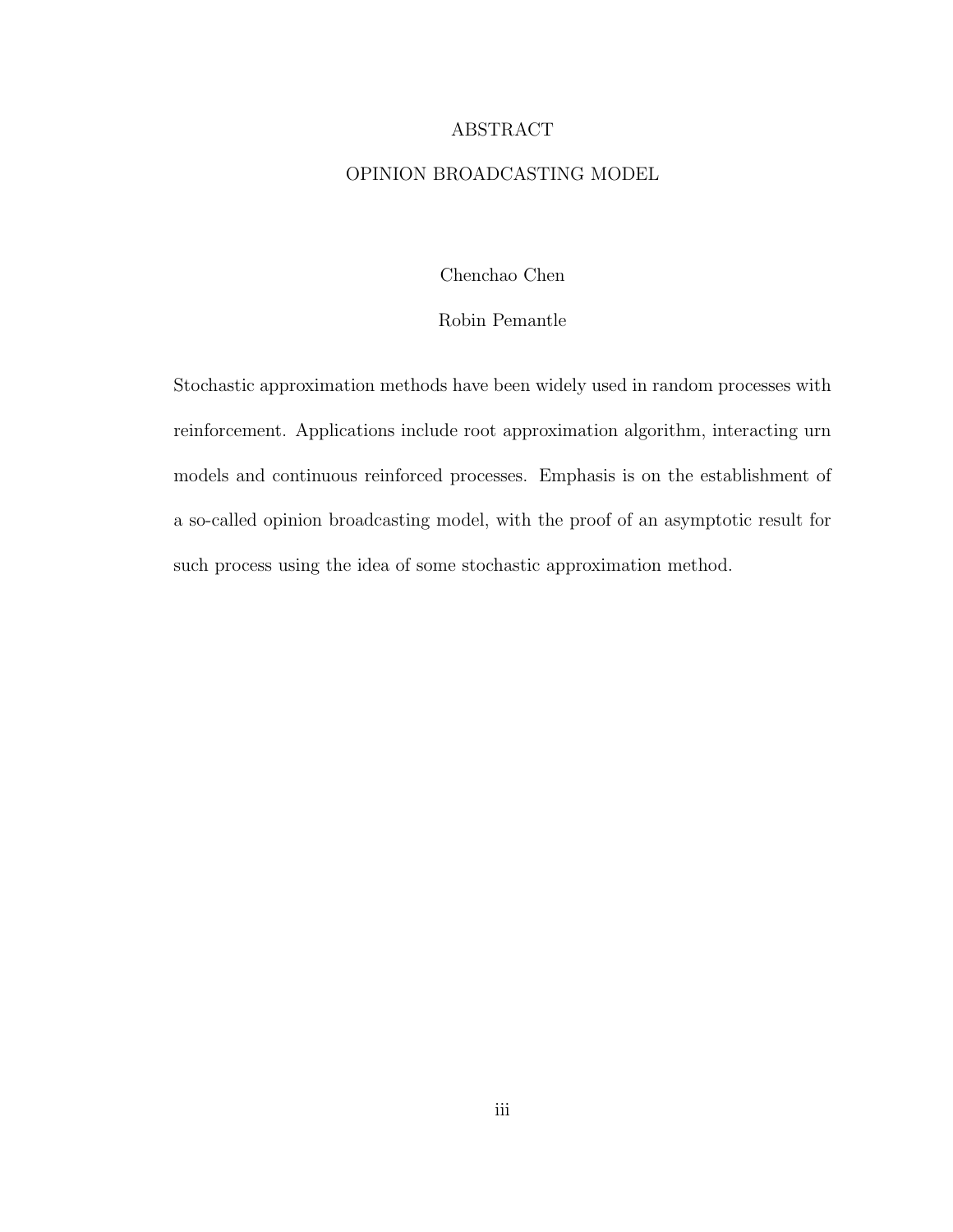# **Contents**

| $\mathbf{1}$   |                           | Introduction                                                                                                 | $\mathbf{1}$   |  |  |
|----------------|---------------------------|--------------------------------------------------------------------------------------------------------------|----------------|--|--|
| $\overline{2}$ | <b>Background</b>         |                                                                                                              |                |  |  |
|                | 2.1                       |                                                                                                              | $\overline{4}$ |  |  |
|                | 2.2                       |                                                                                                              | 6              |  |  |
|                | 2.3                       |                                                                                                              | 8              |  |  |
| 3              | Opinion propagation model |                                                                                                              |                |  |  |
|                | 3.1                       |                                                                                                              | 12             |  |  |
|                | 3.2                       |                                                                                                              | 14             |  |  |
| $\overline{4}$ | Proof of theorem 3.1.3    |                                                                                                              |                |  |  |
|                | 4.1                       |                                                                                                              | 16             |  |  |
|                | 4.2                       | Proof of I received a series and series are a series and proof of I received a series are a series and proof | 22             |  |  |
|                | 4.3                       |                                                                                                              | 30             |  |  |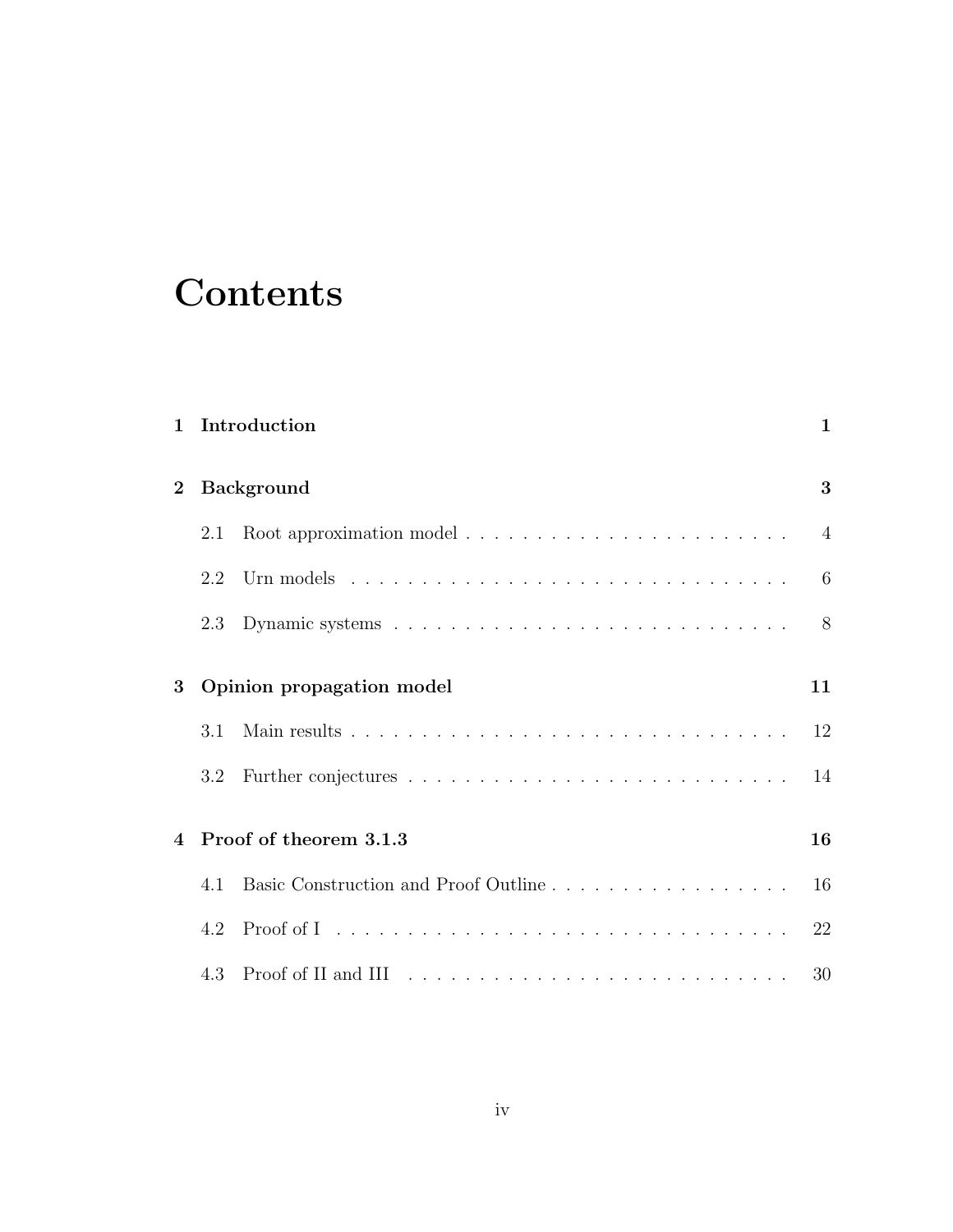### Chapter 1

# Introduction

The Random process with Reinforcement has grown substantially within the past twenty years. In some sense, it is still a collection of disjoint techniques. The few difficult open problems that have been solved have not led to broad theoretical advances. On the other hand, some nontrivial mathematics is being put to use in a fairly coherent way by communities of social and biological scientists. As a result, several useful techniques are introduced, among which, the stochastic approximation / dynamical system approach and the multitype branching process approach could be called theories which contain their own terminology, constructions, fundamental results, compelling open problems and so forth. However, the later one pioneered by Athreya and Karlin has been taken pretty much to completion by the work of S. Janson.

There is one more area that seems fertile if not yet coherent, namely reinforce-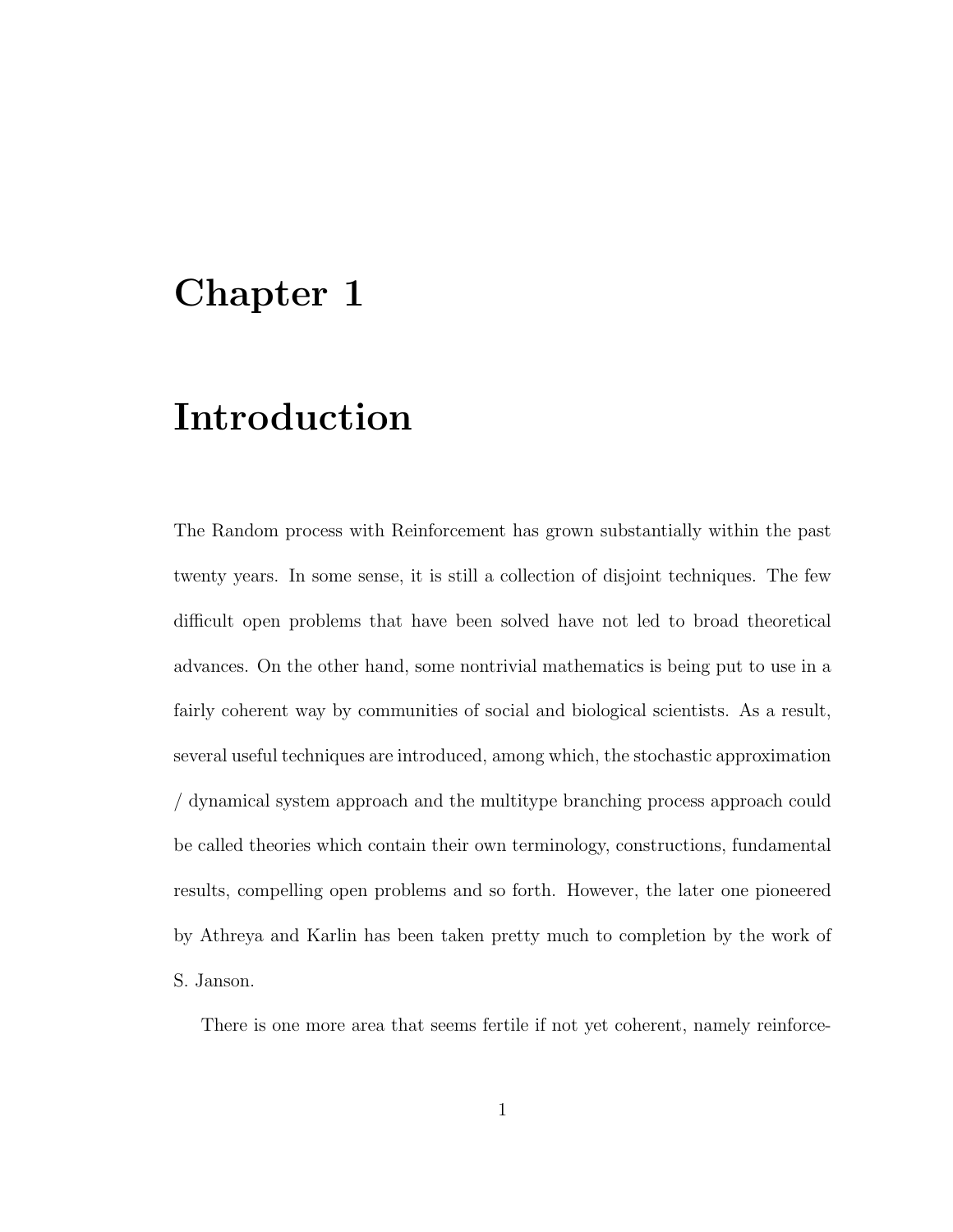ment in continuous time and space. Continuous reinforcement processes are to reinforced random walks what Brownian motion is to simple random walk, that is to say, there are new layers of complexity. There are several self-interacting diffusions and more general continuous-time processes that open up mathematics of some depth and practical relevance.

Opinion propagation model is a particular example fit into the catagory of random process with reinforcement, which originally comes from one of Elchanan Mossel's former students. This resulting paper will study a special case of this model using stochastic approximation / dynamic system via martingale methods. There are some potential open questions relavant to this model which either requires more delicate analysis or encounters new form of stochastic approximation.

The organization of the rest of the paper is as follows. Chapter 2 provides an overview of stochastic approximation methods, dynamic system approach and their applications. Chapter 3 introduces the opinion broadcasting model and its motivation, listing the main result and further conjectures. Chapter 4 is devoted to the proofs for the main result.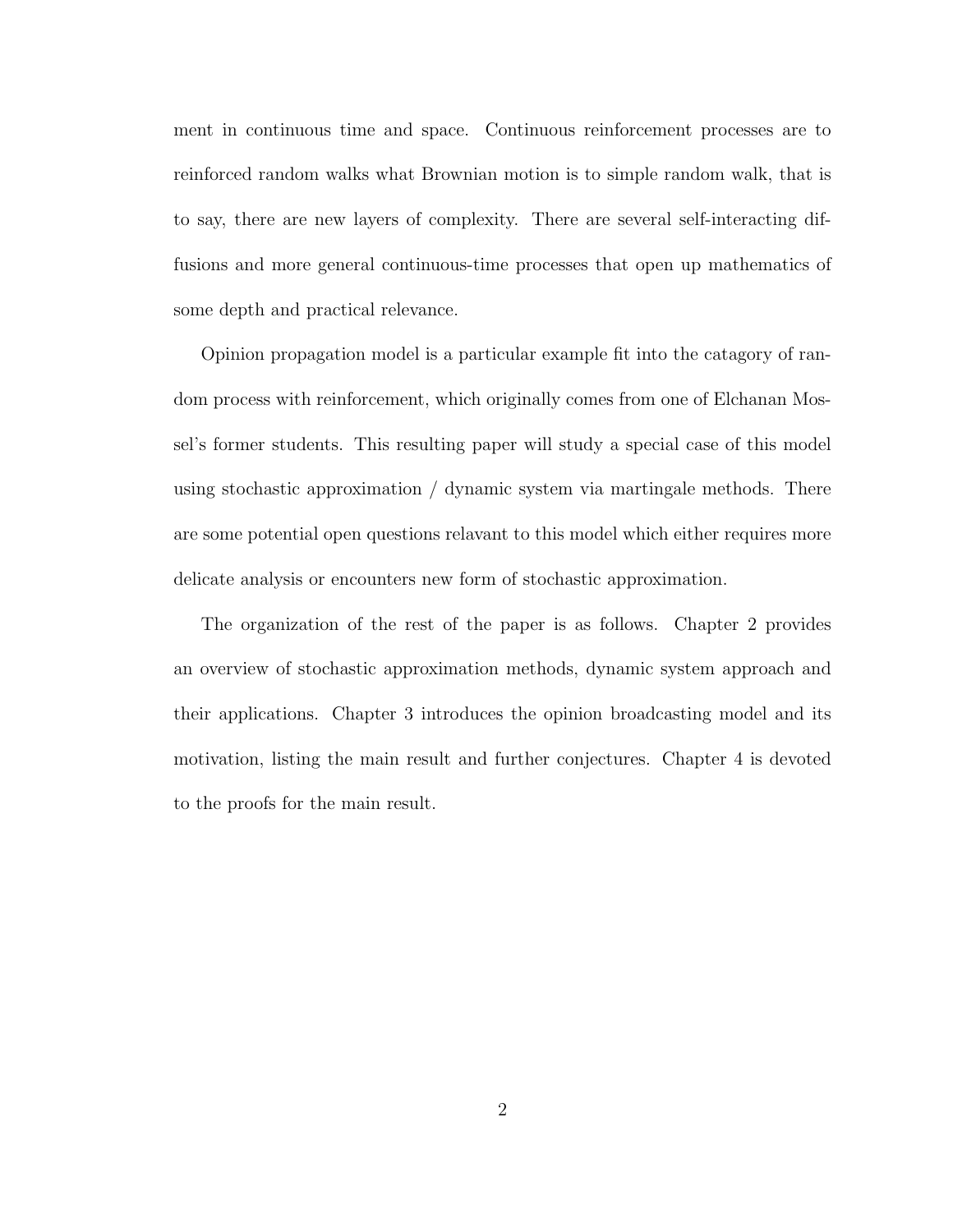### Chapter 2

## Background

The purpose of this chapter is to introduce the stochastic approximation process, dynamic system approach and several of their applications. Because of the way research has developed, the existing theoretical results are very much tailored to speific applications and are not easily discussed abstractly. We start with the root approximation model in chapter 2.1 where the stochastic approximation method first introduced. We further look at its applications in urn models in chapter 2.2. Finally, chapter 2.3 is about the dynamical systems and their stochastic counterparts.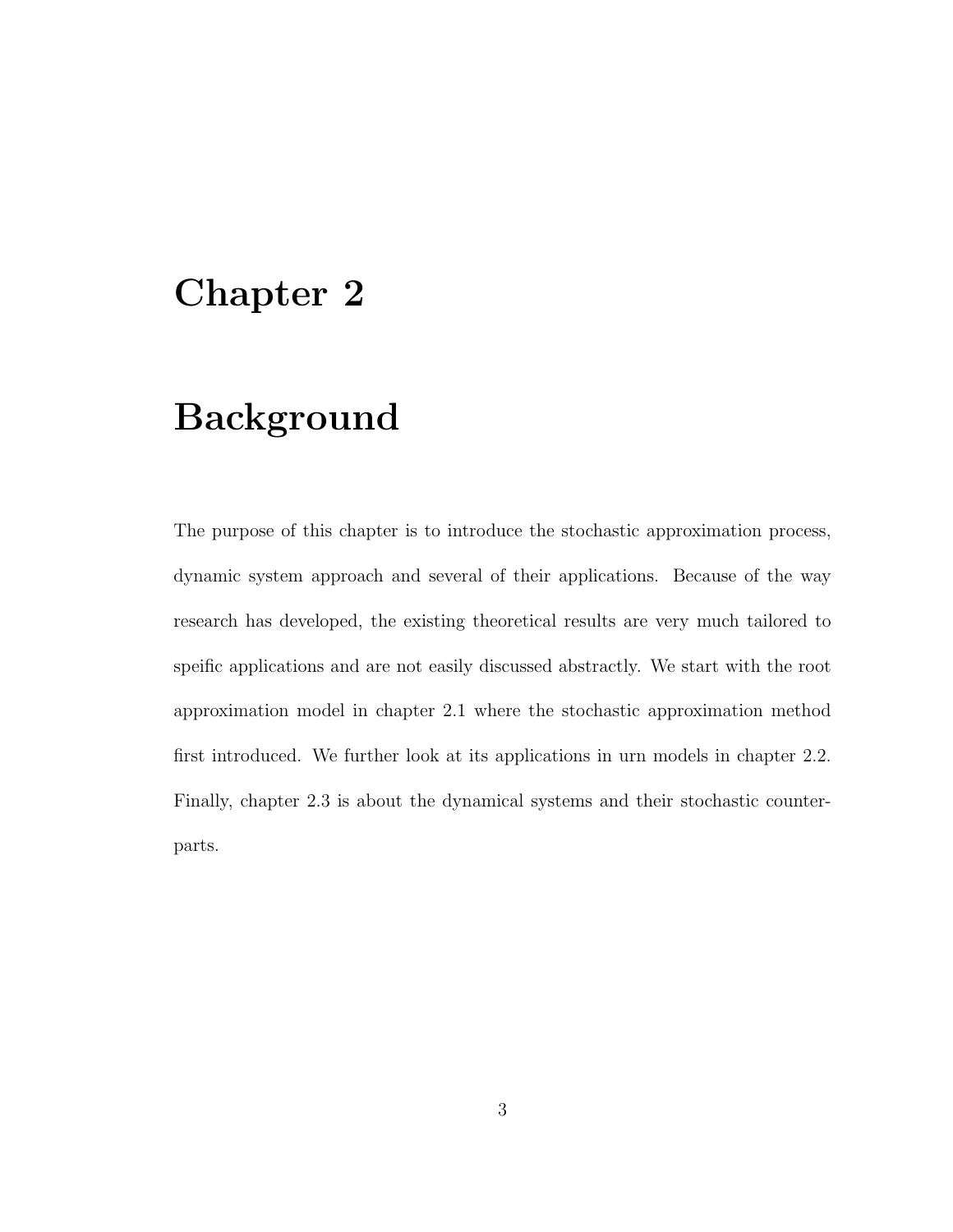### 2.1 Root approximation model

In [RM51], the stochastic approximation process was first introduced by Herbert Robbins and Sutton Monro. They used this to approximate the root of an unknown function in the setting where evaluation queries may be made but the answers are noisy.

To be more specific, let  $M(x)$  be a given function and  $\alpha$  a given constant such that the equation

$$
M(x) = \alpha \tag{2.1.1}
$$

has unique root  $x = \theta$ . There are many methods for determining the value of  $\theta$ by successive approximation (root-finding algorithm). With any such method we begin by choosing one or more values  $x_1, \dots, x_r$  more or less arbitrarily, and then successively obtain new values  $x_n$  as certain functions of the previously obtained  $x_1, \dots, x_{n-1}$ , the values  $M(x_1), \dots, M(x_{n-1})$  and possibly those of the derivatives  $M'(x_1), \cdots, M'(x_{n-1}),$  etc. If

$$
\lim_{n \to \infty} x_n = \theta,\tag{2.1.2}
$$

irrespective of the arbitrary initial values  $x_1, \dots, x_r$ , then the method is effective for the particular function  $M(x)$  and value  $\alpha$ .

The stochastic generalization of the above problem in which the nature of the function  $M(x)$  is unknown assumes that to each value x corresponds a random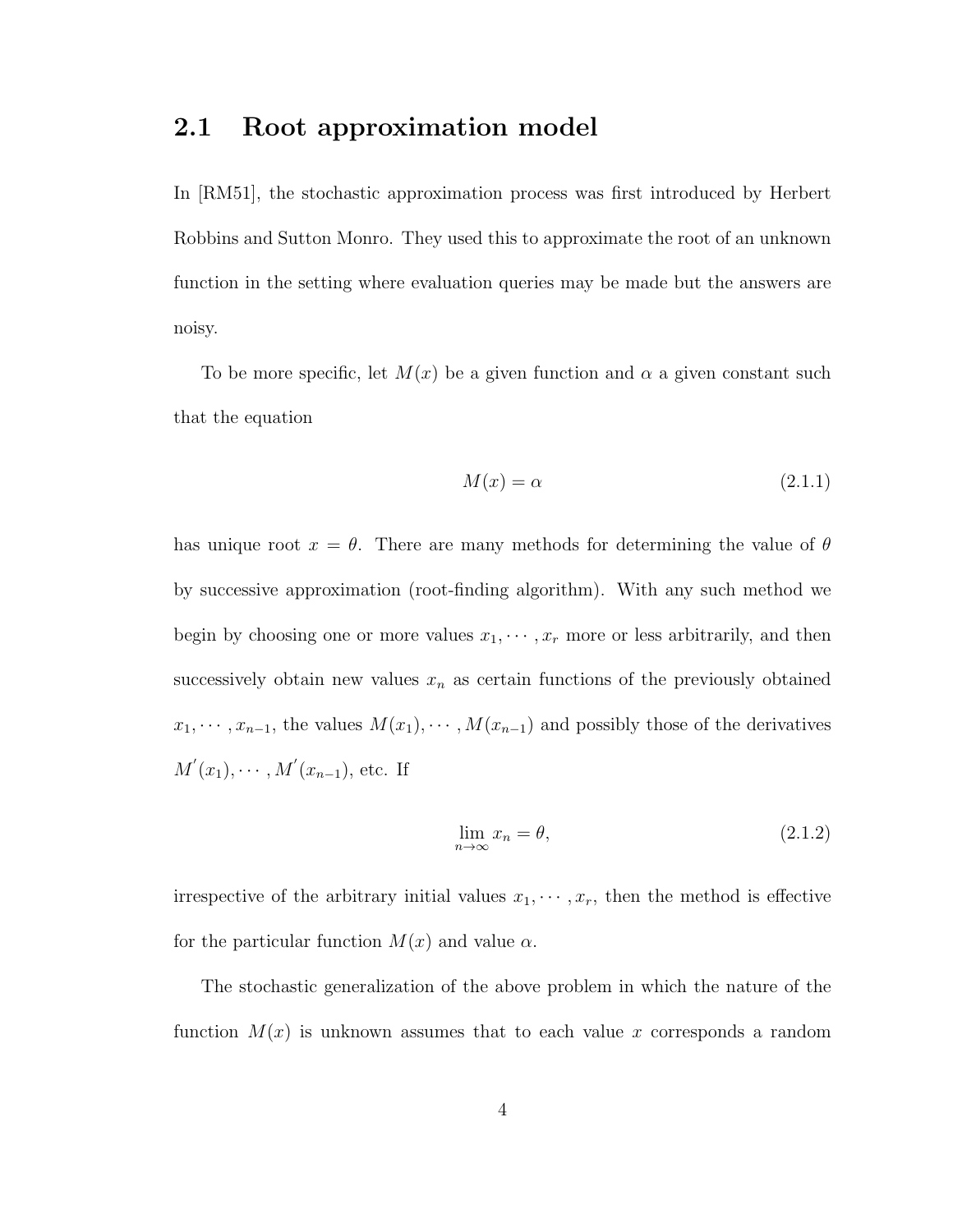variable  $Y = Y(x)$  with distribution  $P(Y(x) \le y) = H(y|x)$  such that

$$
M(x) = \int_{-\infty}^{\infty} y dH(y|x)
$$

is the expected value of Y for the given x. Neither  $H(y|x)$  nor  $M(x)$  is known here, but it is assumed that equation (2.1.1) has a unique root  $\theta$ , and it is desired to estimate  $\theta$  by making successive observations on Y at levels  $x_1, x_2, \cdots$  determined sequentially in accordance with some definite experimental procedure. [RM51] gives a particular procedure for estimating  $\theta$  which is consistent under certain restrictions on the nature of  $H(y|x)$  where the consistency is in the sense that  $(2.1.2)$  holds in probability irrespective of any arbitrary initial values  $x_1, \dots, x_r$ .

In the proofs, they defined a fixed sequence  $\{a_n\}$  of positive constants such that

$$
0 < \sum_n a_n^2 = A < \infty.
$$

Furthermore, they defined a Markov chain  $\{x_n\}$  by taking  $x_1$  to be an arbitrary constant and defining

$$
x_{n+1} - x_n = a_n(\alpha - y_n),
$$
\n(2.1.3)

where  $y_n$  is a random variable such that

$$
P(y_n \le y | x_n) = H(y | x_n).
$$

A natural candidate for  $a_n$  can be  $a_n = \frac{1}{n}$  $\frac{1}{n}$ , then (2.1.3) becomes

$$
x_{n+1} - x_n = \frac{1}{n}(\alpha - y_n)
$$
 (2.1.4)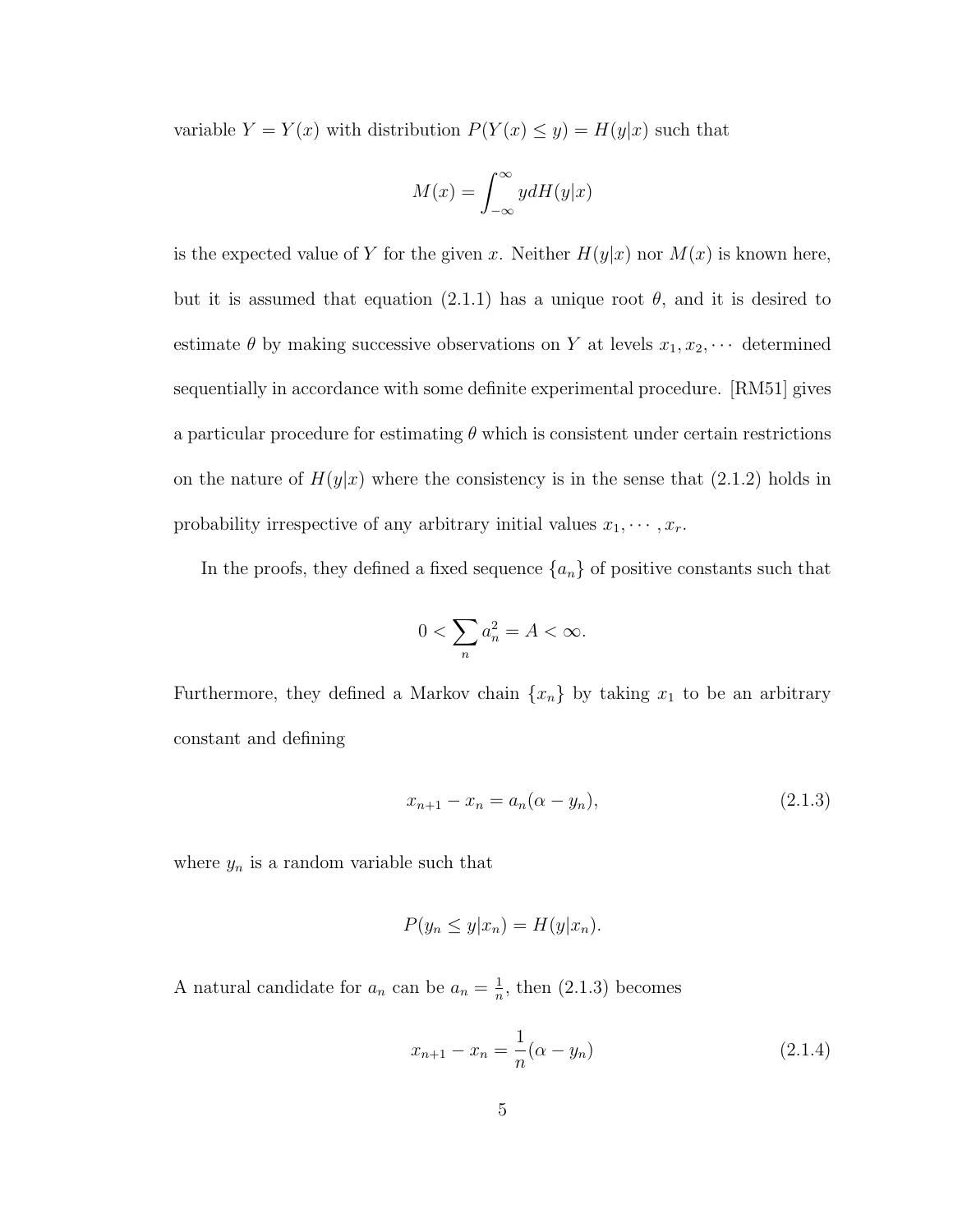where  $y_n \in \mathcal{F}_n$ . (2.1.4) is an example of a stochastic approximation process.

More generally, let  $\{X_n : n \geq 0\}$  be a stochastic process in the euclidean space  $\mathcal{R}^d$  and adapted to a filtration  $\{\mathcal{F}_n\}$ . Suppose that  $\mathbf{X}_n$  satisfies

$$
\mathbf{X}_{n+1} - \mathbf{X}_n = \frac{1}{n} (F(\mathbf{X}_n) + \xi_{n+1} + \mathbf{R}_n)
$$
\n(2.1.5)

where F is a vector field on  $\mathcal{R}^d$ ,  $E(\xi_{n+1}|\mathcal{F}_n)=0$  and the remainder terms  $\mathbf{R}_n \in \mathcal{F}_n$ go to zero and satisfy  $\sum_{n=1}^{\infty} n^{-1} |\mathbf{R}_n| < \infty$  almost surely. Such a process is known as a stochastic approximation process.

#### 2.2 Urn models

The original Pólya urn model which first appeared in [EP23] has an urn that begins with one red ball and one black ball. At each time step, a ball is chosen at random and put back in the urn along with one extra ball of the color drawn, this process being repeated infinitely many times. We construct this recursively: let  $R_0 = a$ and  $B_0 = b$  for some constants  $a, b > 0$ ; for  $n \geq 1$ , let  $R_{n+1} = R_n + \mathbf{1}_{U_{n+1} \leq X_n}$ and  $B_{n+1} = B_n + \mathbf{1}_{U_{n+1} > X_n}$ , where  $X_n := R_n/(R_n + B_n)$ . We interpret  $R_n$  as the number of red balls in the urn at time  $n$  and  $B_n$  as the number of black balls at time *n*. Uniform drawing corresponds to drawing a red ball with probability  $X_n$ independent of the past; this probability is generated by oursource of randomness via the random variable  $U_{n+1}$ , with the event  $\{U_{n+1} \leq X_n\}$  being the event of drawing a red ball at step n.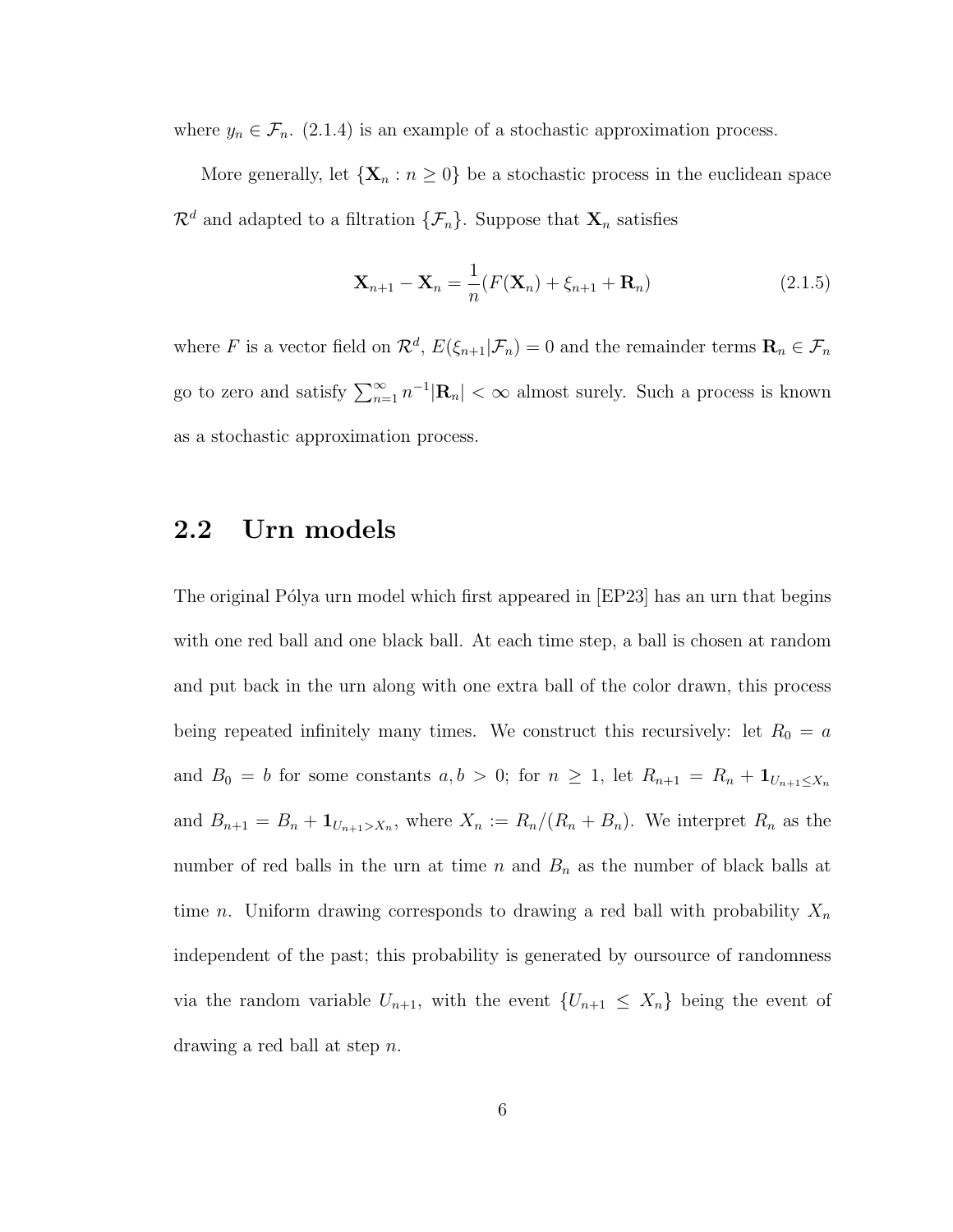Later, Pólya's urn has been generalized by taking the number of colors to be any integer  $k \geq 2$ . The number of balls of color j at time n will be denoted  $R_{nj}$ . Secondly, fix real numbers  $\{A_{ij} : 1 \le i, j \le k\}$  satisfying  $A_{ij} \ge -\delta_{ij}$  where  $\delta_{ij}$ is the Kronecker delta function. When a ball of color  $i$  is drawn, it is replaced in the urn along with  $A_{ij}$  balls of color j for  $1 \leq j \leq k$ . The reason to allow  $A_{ii} \in [-1,0]$  is that we may think of not replacing (or not entirely replacing) the ball that is drawn. Formally, the evolution of the vector  $\mathbf{R}_n$  is defined by letting  $\mathbf{X}_n := \mathbf{R}_n / \sum_{j=1}^k R_{nj}$  and setting  $R_{n+1,j} = R_{nj} + A_{ij}$  for the unique i satisfying  $\sum_{t \leq i} X_{nt} \leq U_{n+1} \leq \sum_{t \leq i} X_{nt}$ . This guarantees that  $R_{n+1,j} = R_{nj} + A_{ij}$  with probability  $X_{ni}$  for each i. We call this model generalized Pólya urn scheme (GPU) where the reinforcement is  $A_{ij}$ .

To relate between stochastic approximations and urn processes, we denote by  $Q_n$ , the probability distributions governing the color of the next ball chosen which are typically defined to depend on the content vector  $\mathbf{R}_n$  only via its normalization  $\mathbf{X}_n$ . If b new balls are added to N existing balls, the resulting increment  $X_{n+1} - X_n$ is exactly  $\frac{b}{b+N}(\mathbf{Y}_n - \mathbf{X}_n)$  where  $\mathbf{Y}_n$  is the normalizedvector of added balls. Since b is of constant order and  $N$  is of order  $n$ , the mean increment is

$$
E(\mathbf{X}_{n+1} - \mathbf{X}_n | \mathcal{F}_n) = \frac{1}{n} (F((\mathbf{X}_n) + O(n^{-1}))
$$

where  $F(\mathbf{X}_n) = b \cdot (E(\mathbf{Y}_n|\mathcal{F}_n) - \mathbf{X}_n)$ . Defining  $\xi_{n+1}$  to be the martingale increment  $\mathbf{X}_{n+1} - E(\mathbf{X}_{n+1}|\mathcal{F}_n)$  recovers (2.1.5).

Results like the convergence property of  $X_n$  to stable equilibria [HLS80] and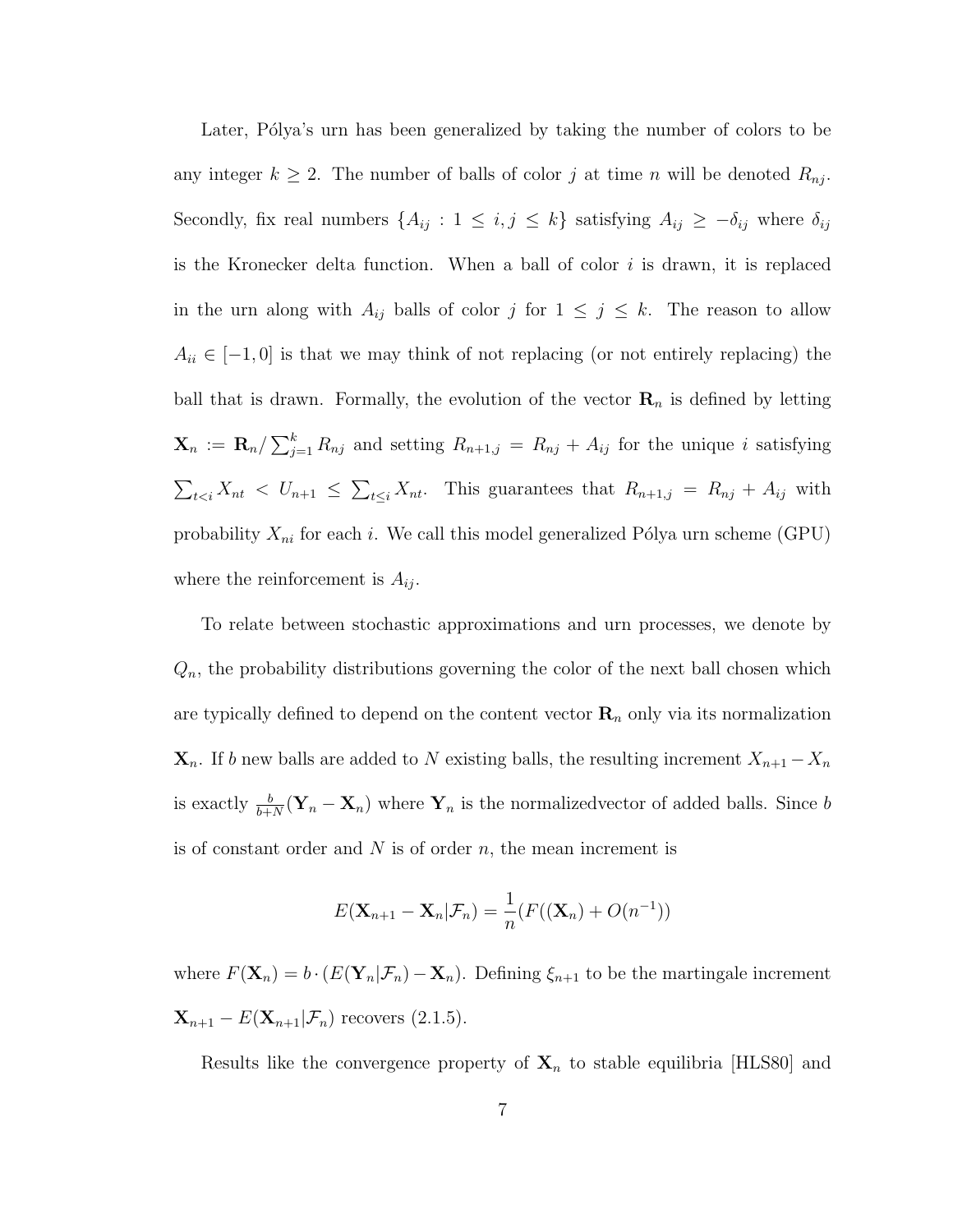nonconvergence to unstable equilibria [Pem88] are based on this stochastic approximation form of GPU.

#### 2.3 Dynamic systems

In terms of [Ben99], Benaïm and collaborators have formulated an approach to stochastic approximations based on notions of stability for the approximating ODE. Here we briefly describe the dynamical system approach.

For processes in any dimension obeying the stochastic approximation equation (2.1.5), there are two natural heuristics. Sending the noise and remainder terms to zero yields a difference equation  $\mathbf{X}_{n+1} - \mathbf{X}_n = n^{-1} F(\mathbf{X}_n)$  and approximating  $\sum_{k=1}^{n} k^{-1}$  by continous variable log t yields the differential equation

$$
\frac{d\mathbf{X}}{dt} = F(\mathbf{X}).\tag{2.3.1}
$$

The first heuristic is that trajectories of the stochastic approximation  $\{X_n\}$  should approximate trajectories of the ODE  $\{X(t)\}\$ . The second is that stable trajectories of the ODE should show up in the stochastic system, but unstable trajectories should not.

The whole rigorous theory hugely relied on some pure topological concepts which I will omit here. Instead, I will include those results related to probabilistic analysis from [Ben99].

First of all, we need an important notion, introduced by Benaïm and Hirsch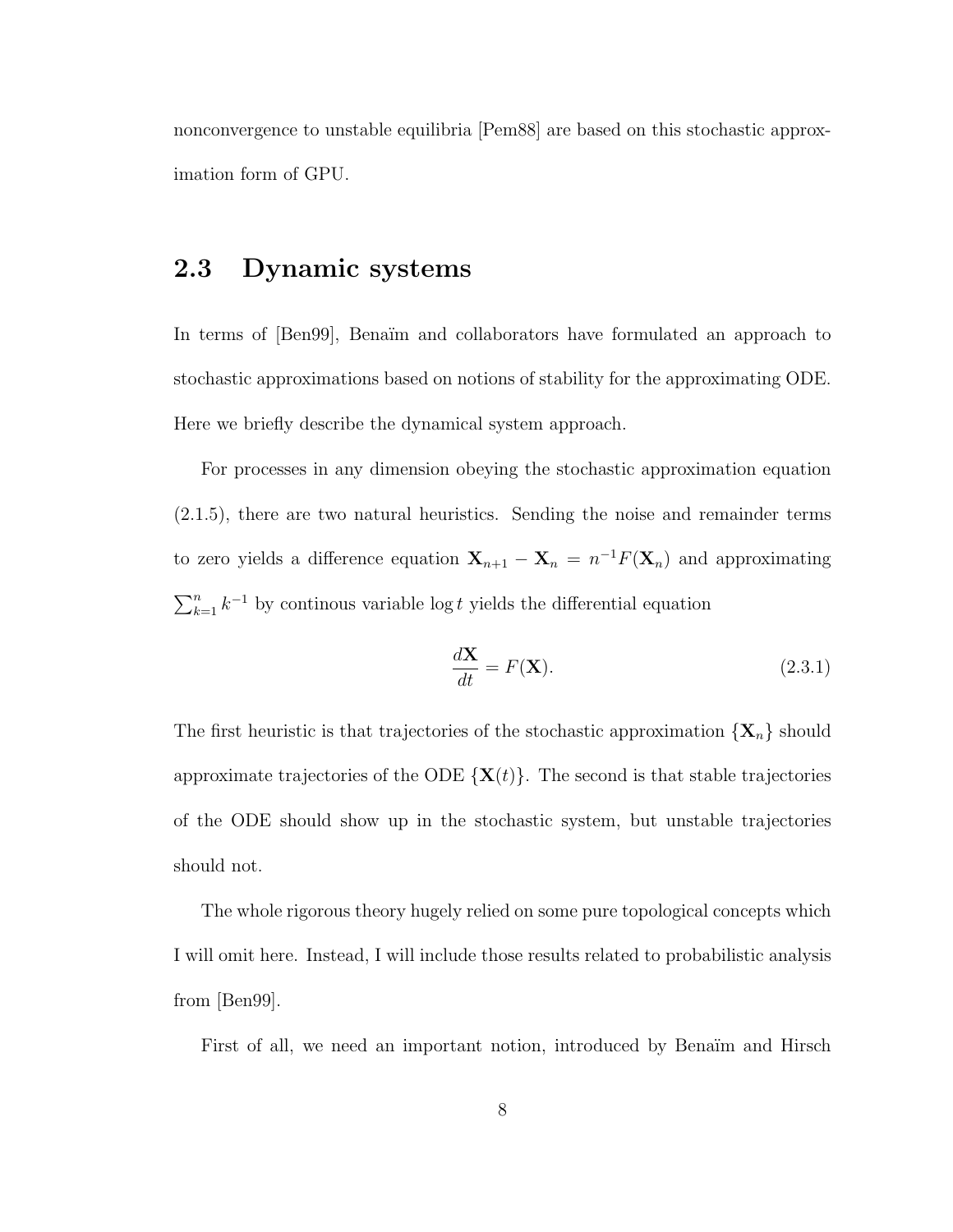[BH96], is the asymptotic pseudotrajectory.

**Definition 2.3.1** (asymptotic pseudotrajectories). Let  $(t, x) \mapsto \Phi_t(x)$  be a flow on a metric space M. For a continuous trajectory  $X : \mathcal{R}^+ \to M$ , let

$$
d_{\Phi,t,T} := \sup_{0 \le h \le T} d(X(t+h), \Phi_h(X(t)))
$$

denote the greatest divergence over the time interval  $[t, t + T]$  between X and the flow  $\Phi$  started from  $X(t)$ . The trajectory X is an asymptotic pseudotrajectory for  $\Phi$  if

$$
\lim_{t \to \infty} d_{\Phi,t,T}(X) = 0
$$

for all  $T > 0$ .

Turning to the first convergence heuristic, from [Ben99] Proposition 4.4 and Theorem 7.3, we have:

Theorem 2.3.2 (stochastic approximations are asymptotic pseudotrajectories). Let  $\{X_n\}$  be a stochastic approximation process, that is, a process satisfying (2.1.5), and assume F is Lipschitz. Let  $\{X(t) := X_n + (t-n)(X_{n+1}-X_n)$  for  $n \le t < n+1\}$ linearly interpolate **X** at nonintegral times. Assume bounded noise:  $|\xi_n| \leq K$ . Then  ${X(t)}$  is almost surely an asymptotic pseudotrajectory for the flow  $\Phi$  of integral curves of F.

**Theorem 2.3.3** (convergence to an attractor). Let A be an attractor for the flow associated to the Lipschitz vector field F, the mean vector field for a stochastic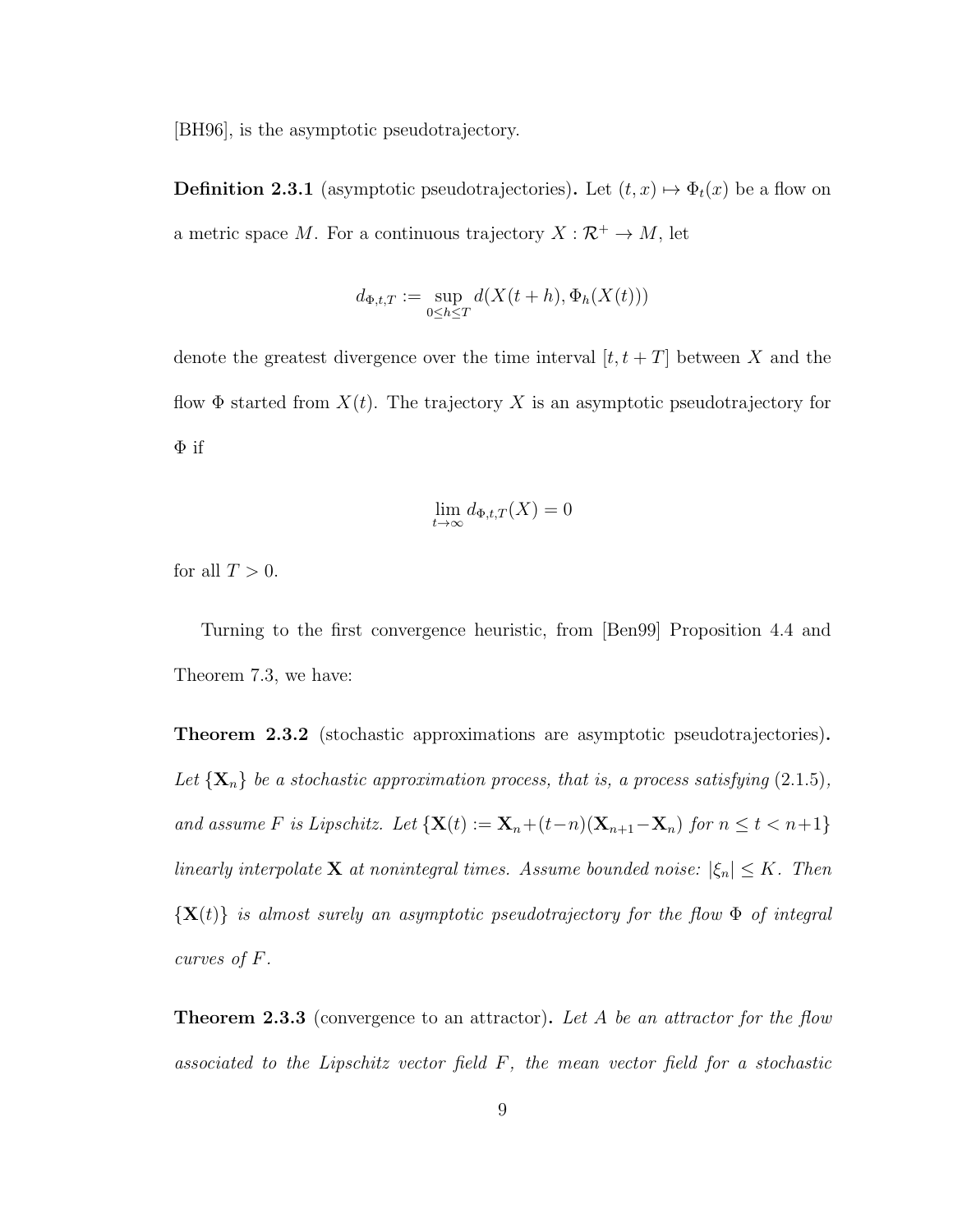approximation  $\mathbf{X} := \{ \mathbf{X}_n \}$ . Then either (i) there is a t for which  $\{ \mathbf{X}_{t+s} : s \geq 0 \}$ almost surely avoids some neighborhood of  $A$  or  $(ii)$  there is a positive probability that  $L(\mathbf{X}) \subseteq A$ .

For the nonconvergence heuristic, most known results are proved under linear instability. This is a stronger hypothesis than topological instability, requiring that at least one eigenvalue of  $dF$  have strictly positive real part. From [Ben99] Theorem 9.1, we have:

**Theorem 2.3.4** (nonconvergence under linear instability). Let  $\{X_n\}$  be a stochastic approximation process on a compact manifold M with bounded noise  $|\xi_n| \leq K$  for all n and  $C^2$  vector field F. Let  $\Gamma$  be a linearly unstable equilibrium or periodic orbit for the flow induced by F. Then

$$
P(\lim_{n\to\infty} d(\mathbf{X}_n, \Gamma) = 0) = 0.
$$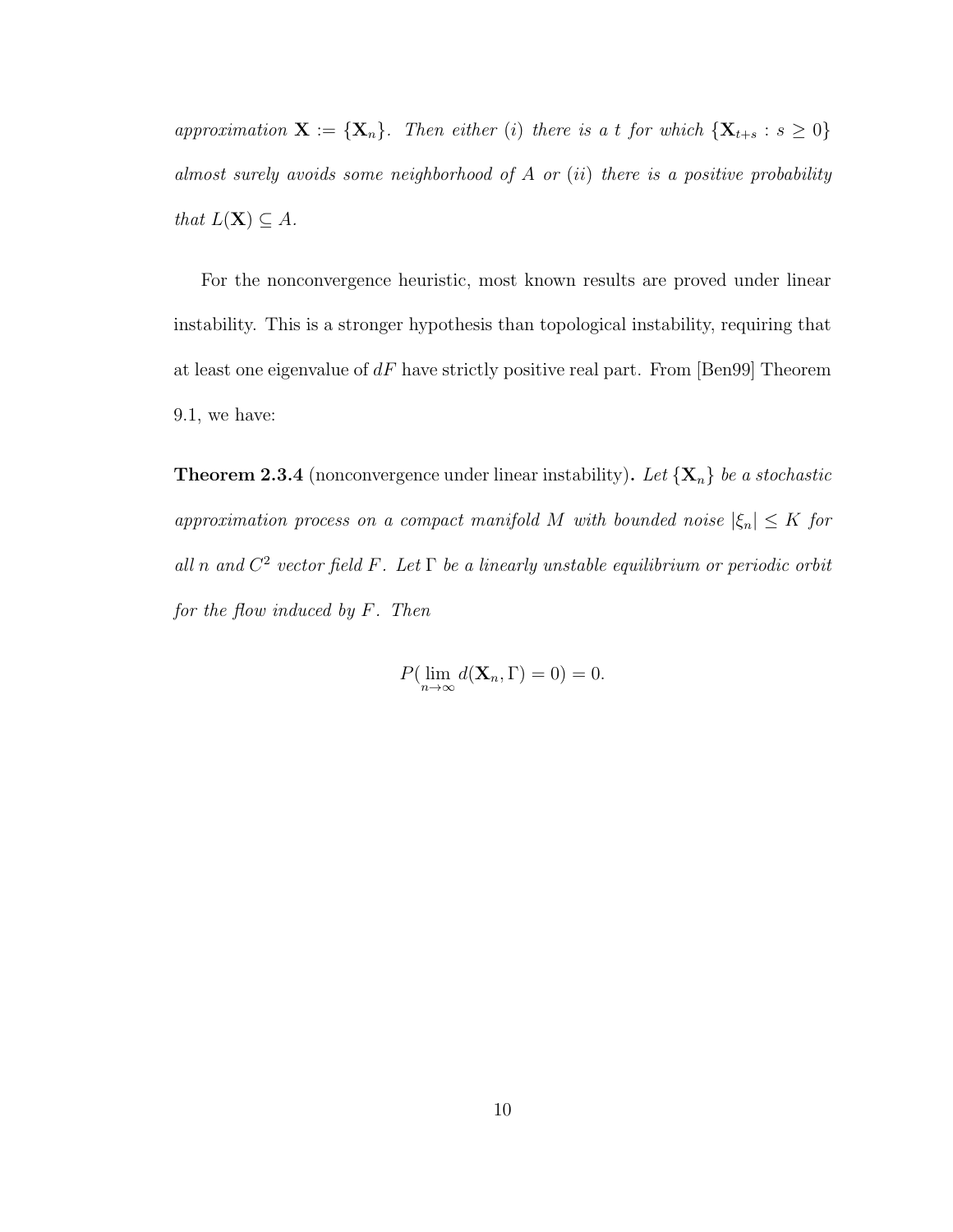### Chapter 3

# Opinion propagation model

The opinion propagation model is a general model on any graph that originally comes from one of Elchanan Mossel's former students. Let G be a finite connected graph; the nodes represent people and the edges represent that they interact. Choose an integer  $k \geq 2$ , the set [k] is interpreted as a set of k different opinions, say possible names for a baby, on which it is desired to form a consensus. The states of the system are maps  $\xi: V(G) \to 2^{[k]}$ , in other words every person subscribes to some subset of all possible opinions. Maps for which  $\xi(v)$  is empty set for some  $v$  are not allowed. The problem is to study after exchanging information for how many times (or how long in the continuous version) will the state terminates in consensus. in order words after how much time of discussion will every person agrees of a certain name for the baby.

The Markovian evolution is as follows. At rate 1 each person  $v$  chooses a random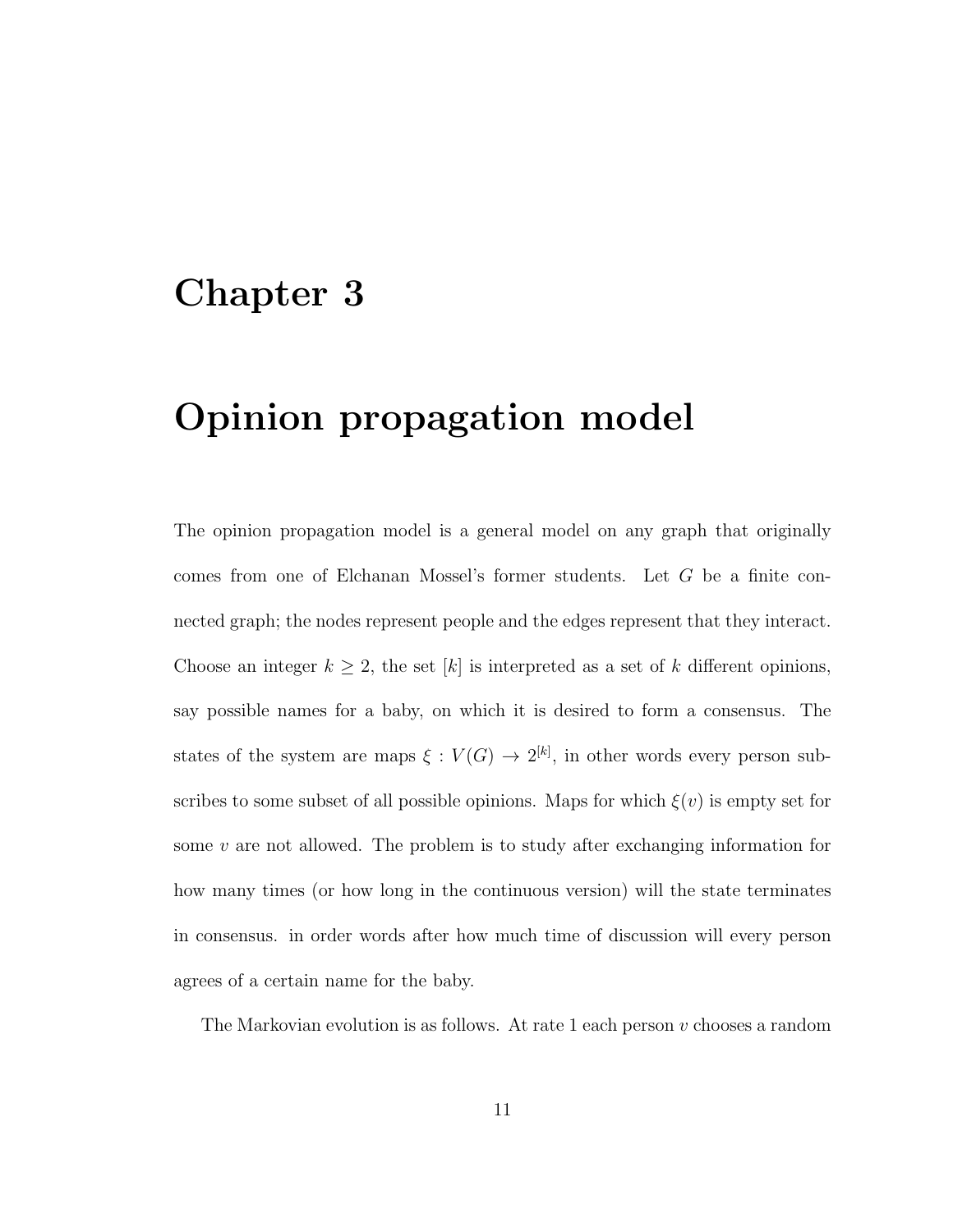one of their opinions, and independently chooses a uniform neighbor  $w$ . Suppose  $j \in [k]$  and  $w \in V(G)$  are chosen. If  $j \notin \xi(w)$  then the new state  $\xi'$  agrees with  $\xi$ away from w but has  $\xi'(w) = \xi(w) \cup \{j\}$ . If already  $j \in \xi(w)$  then  $\xi'$  agrees with  $\xi$ except at the two sites v and w, resetting  $\xi'(v) = \xi'(w) = \{j\}$ . The interpretation is: if you hear a new name you add it to your list; if you hear one you already have in mind, then immediately you and the person you heard it from coordinate on the new name and forget all other names.

### 3.1 Main results

There is only one thing known for this model:

**Theorem 3.1.1.** If  $G = K_N$ , the complete graph on N vertices, and  $k = 2$  (two possible opinions), then starting from any configuration, the state terminates in consensus in  $\Theta(N \log N)$  steps.

In the rest of the paper, we will improve the result of the above theorem by replacing  $\Theta(\cdot)$  with deterministic coefficients for the leading terms. Before listing the main result, we need some notations, basic constructions of them, and some definitions as preparation.

When  $k = 2$ , we denote the two opinions as opinion A and opinion B. Hence at any time there are at most three types of opinions:  $\{A\}$ ,  $\{B\}$ , and  $\{A, B\}$ . We denote  $X_t^N$ ,  $Y_t^N$  and  $Z_t^N$  being the proportion of people holding opinion  $\{A\}$ ,  $\{B\}$ ,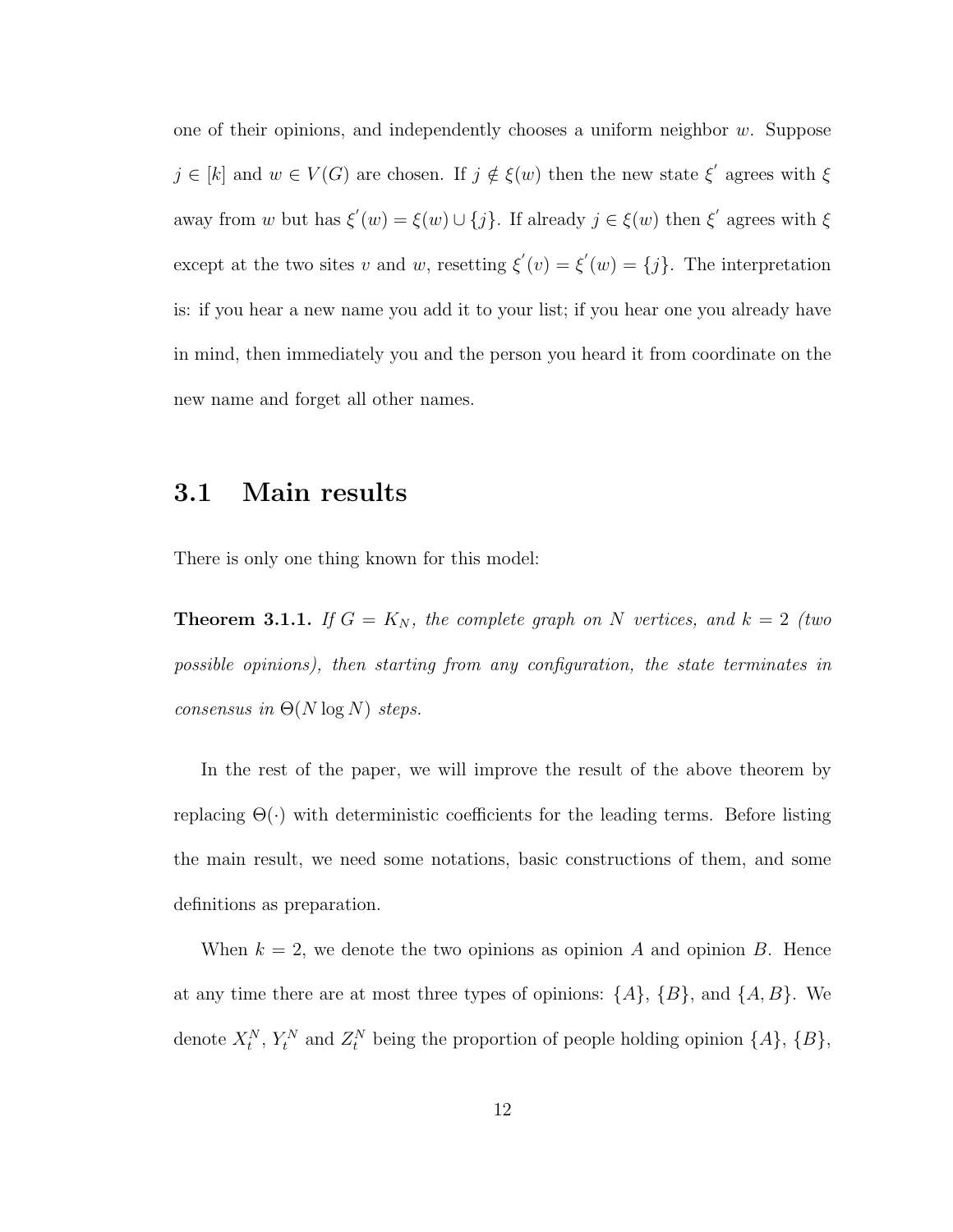and  $\{A, B\}$  respectively at time t. Obviously we have  $X_t^N + Y_t^N + Z_t^N = 1$  for all  $t \geq 0$ .

Next, we give the following definitions with respect to the area spanned by  $(X, Y, Z)_t$ 's:

**Definition 3.1.2.** We denote  $\mathcal{T} := \{(X, Y, Z) : 0 \le X, Y, Z \le 1, X + Y + Z = 1\},\$ and we specify the subset our initial configuration locates as  $S_{\text{Inter}} := \{(X, Y, Z) :$  $X, Y, Z \geq 2\epsilon_0, |X - Y| \geq 2\epsilon_0, X + Y + Z = 1$ } for arbitrary small constant  $\epsilon_0 > 0$ . Furthermore, we define  $S_{\log -dist} := \{(X, Y, Z) : Y^2 + Z^2 \leq \log^{-2} N, Y^2 + Z^2/4 >$  $1/N^2$ ,  $X + Y + Z = 1$   $\} \cup \{(X, Y, Z) : X^2 + Z^2 \leq \log^{-2} N$ ,  $X^2 + Z^2/4 > 1/N^2$ ,  $X +$  $Y + Z = 1$  and  $S_{\mathcal{D}} := \{(X, Y, Z) : (1, 0, 0), (1 - \frac{1}{N})\}$  $\frac{1}{N}$ ,  $\frac{1}{N}$  $\frac{1}{N}, 0), (1 - \frac{1}{N})$  $\frac{1}{N}, 0, \frac{1}{N}$  $\frac{1}{N}$ ),  $\left(\frac{1}{N}\right)$  $\frac{1}{N}$ , 1 – 1  $\frac{1}{N}, 0), (0, 1-\frac{1}{N})$  $\frac{1}{N}$ ,  $\frac{1}{N}$  $\frac{1}{N}$ ),  $(1 - \frac{2}{N})$  $\frac{2}{N}, 0, \frac{2}{N}$  $\frac{2}{N}$ ),  $(0, 1 - \frac{2}{N})$  $\frac{2}{N}$ ,  $\frac{2}{N}$  $(\frac{2}{N}), (0, 1, 0)$  which will be used in later proof.

To make the definition more clear, we illustrate it using the picture below: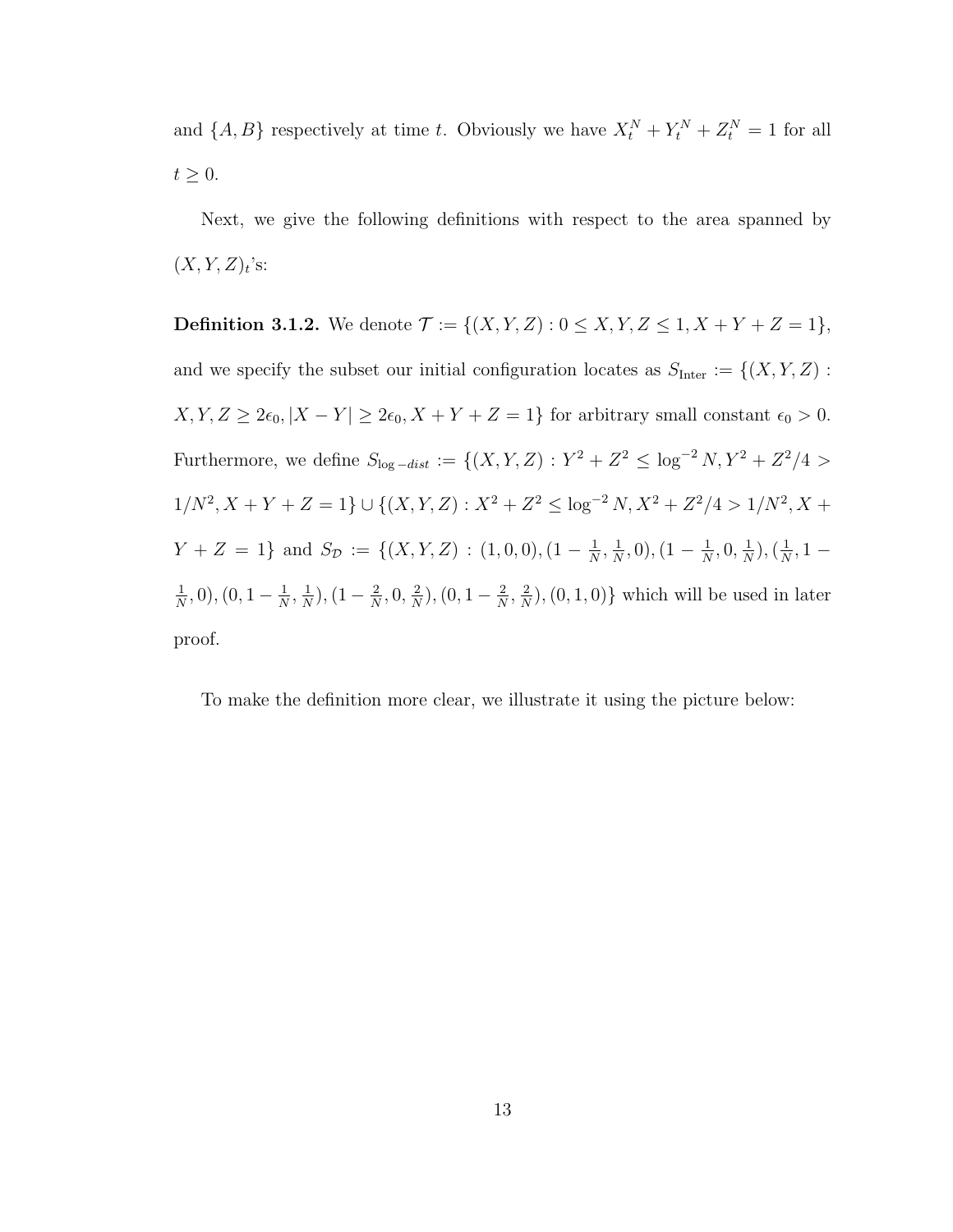

Now we are ready to state our main theorem:

**Theorem 3.1.3.** If  $G = K_N$ , and  $k = 2$ , let  $\tau := \inf\{t : (X^N, Y^N, Z^N)t\}$  $(1, 0, 0)$  or  $(0, 1, 0)$ . Then, for any starting point  $(X^N, Y^N, Z^N)_0 \in S_{\text{Inter}}$ ,  $\tau =$  $\log N + \log \log N + o(\log \log N)$  in probability as  $N \to \infty$ .

### 3.2 Further conjectures

Here we list two conjectures which may worth further discussions.

• Theorem 3.1.3 claims that  $\tau$  is  $\log N + \log \log N + o(\log \log N)$ , while we further conjecture the exact asymptotic form is possibly  $\log N + \log \log N + O(1)$ instead;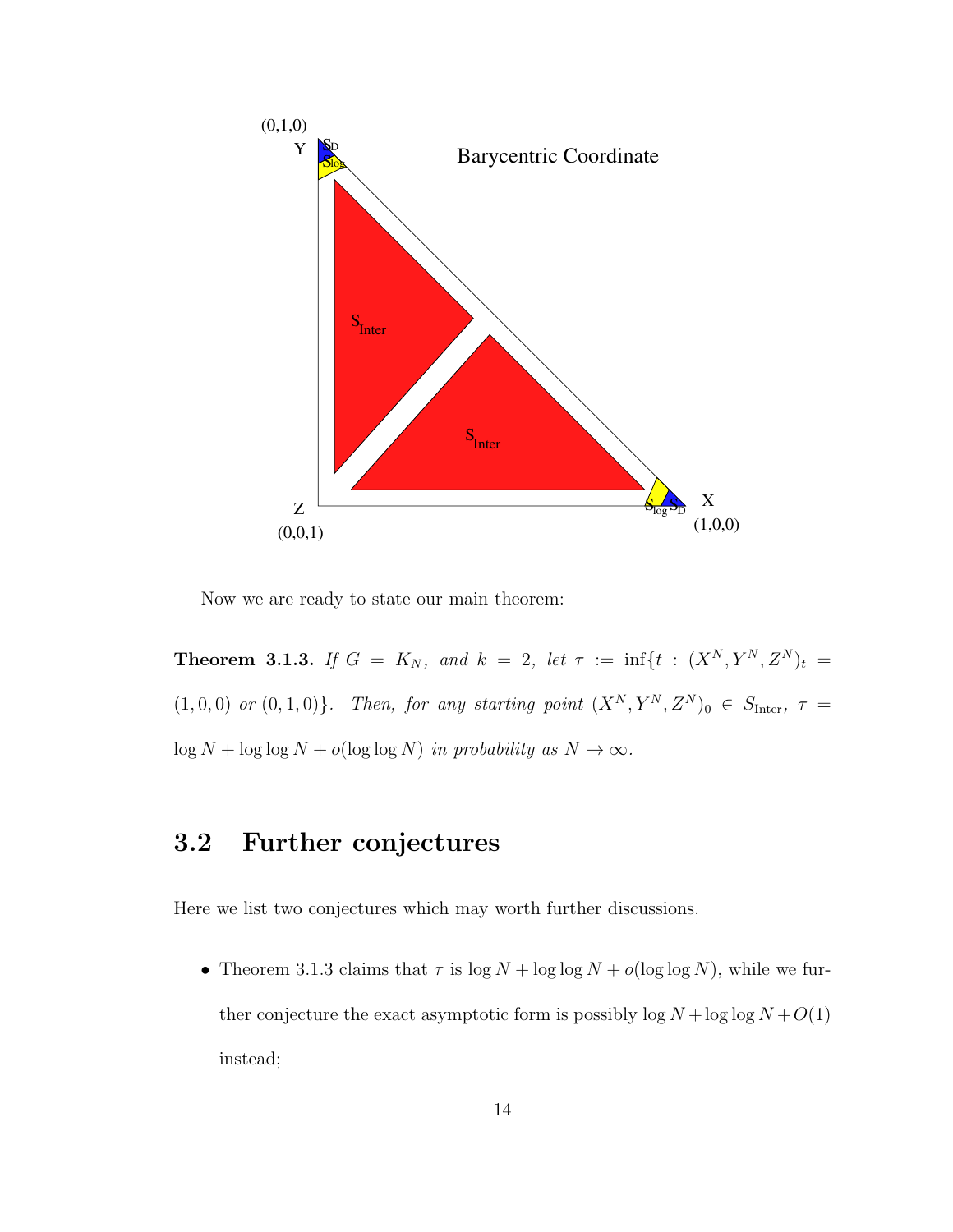• In theorem 3.1.3, we gave an asymptotic expression of the stopping time with initial configuration restricted to  $S_{\text{Inter}}$ . Further work may be focusing on the initials (1) near the boundary:  $(x_0, y_0, z_0) \rightarrow \partial \mathcal{T}$ , in such case we conjecture the time is of the form  $\log N + O(1)$  without the  $\log \log N$  term; (2) near the center:  $|x_0 - y_0| \to 0$ , where we conjecture the form  $c^* \log N + o(\log N)$  with some constant  $c^* > 1$ .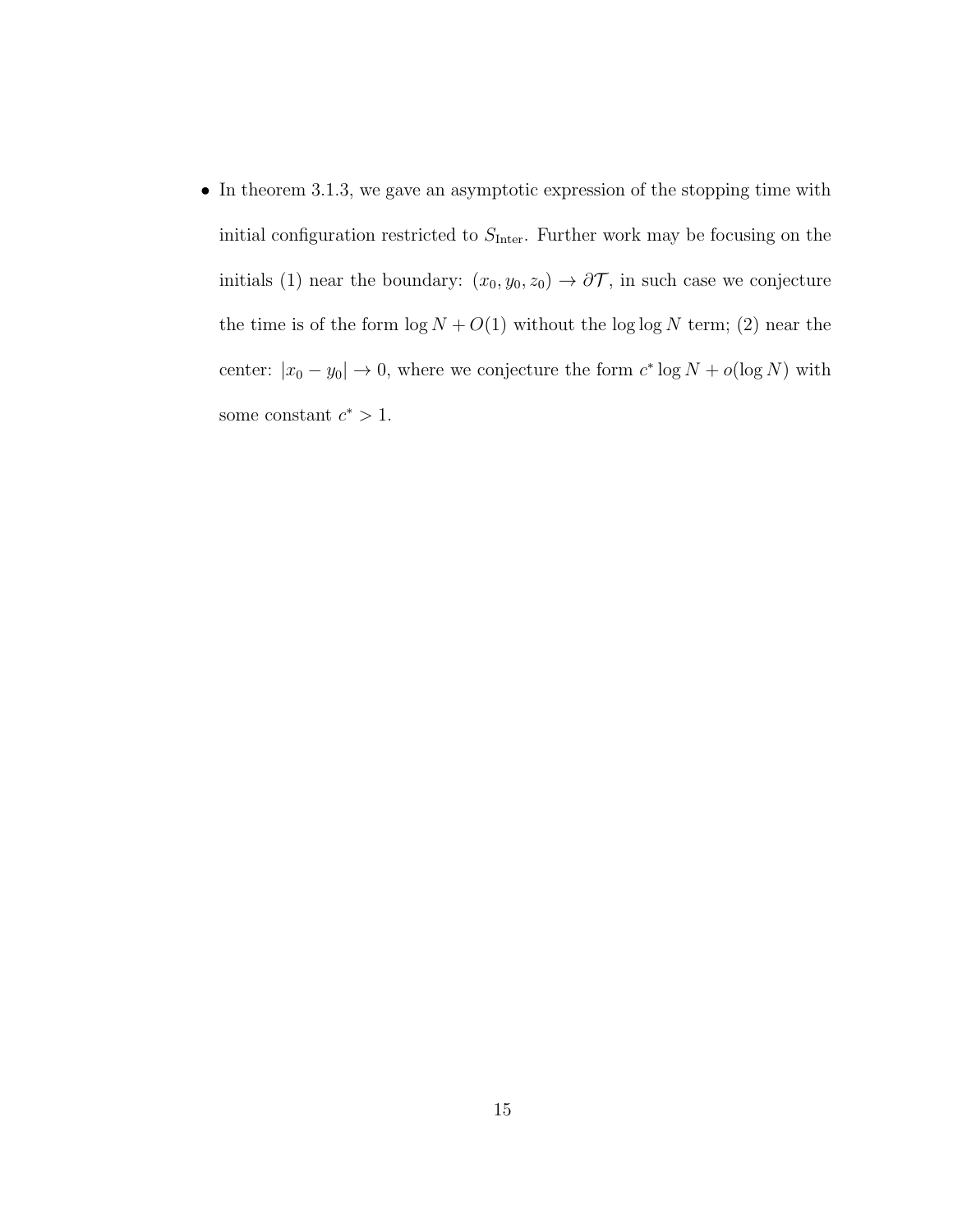### Chapter 4

### Proof of theorem 3.1.3

#### 4.1 Basic Construction and Proof Outline

First, following [Fox16], we give definitions for drift and variance for general pure jump markov process.

**Definition 4.1.1.** Let  $\{X\}_t$  be a pure jump markov process defined on some compact set  $K \subset \mathcal{R}^d$  adapted to filtration  $\{\mathcal{F}_t : t \geq 0\}$ . The total jump rate at time  $t$  is denoted as  $q_t$  which we assume is uniformly bounded. Then, there exists a probability measure  $\nu_t$  on K s.t.

 $\lim_{h\to 0} \mathcal{P}(\mathbf{X}_t$  has a jump in  $[t, t+h]$  by vector in  $A|\mathcal{F}_t)\cdot h^{-1} = q_t \cdot \nu_t(A)$ ,  $\forall t \geq 0, \forall A \in \mathcal{B}$ .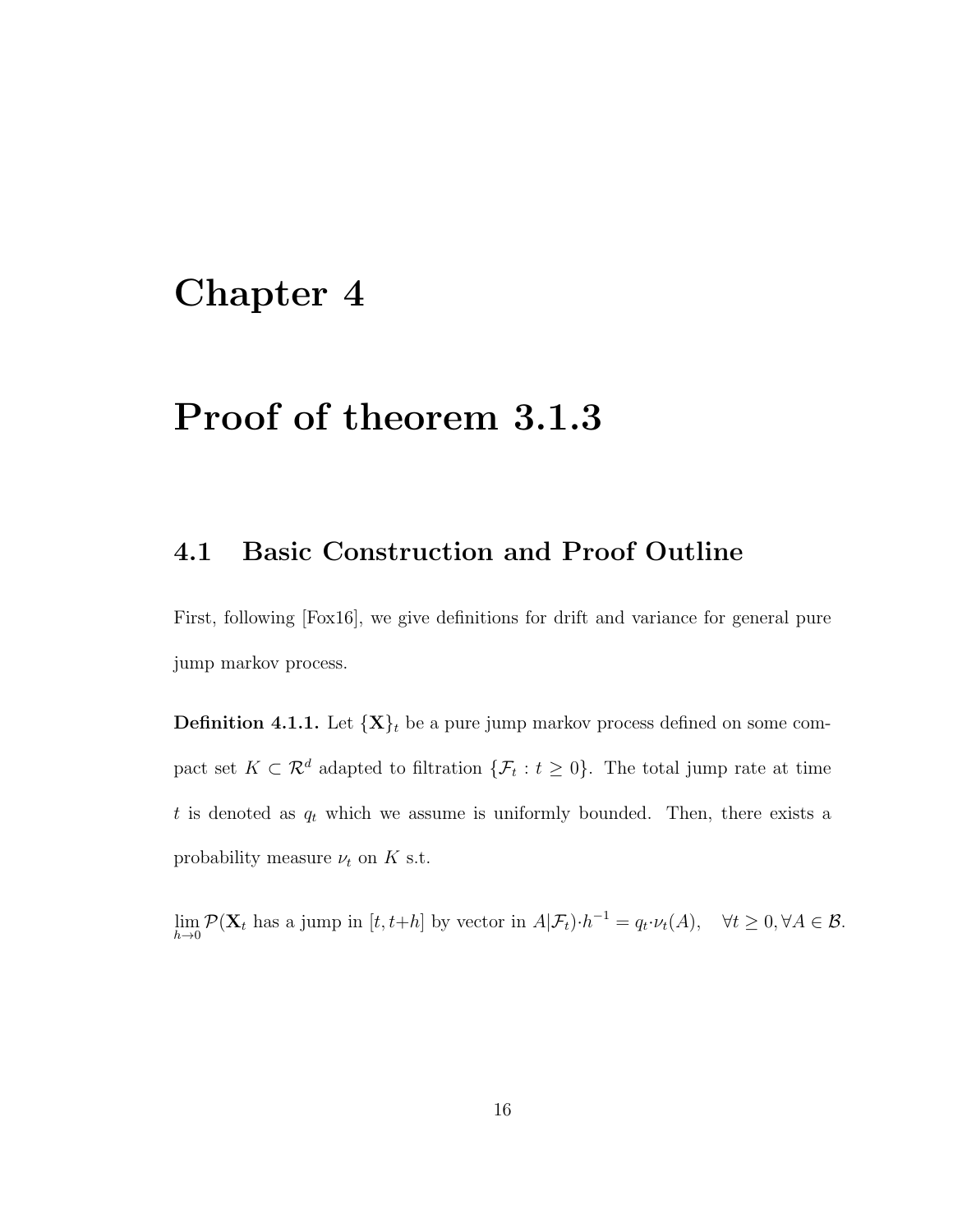We define the jump for **X** to be  $\Delta \mathbf{X}_t := \mathbf{X}_t - \mathbf{X}_{t-}$  at time t, then define

$$
\mu_t(\mathbf{X}) = q_t \int \Delta \mathbf{X}_t d\nu_t(\Delta \mathbf{X}_t)
$$

$$
\Sigma_t(\mathbf{X}) = q_t \int \Delta \mathbf{X}_t \cdot \Delta \mathbf{X}_t^T d\nu_t(\Delta \mathbf{X}_t),
$$

to be the drift vector and covariance matrix for  $\{X\}_t$  respectively.

Now using the notations we mentioned in the previous section, we construct the formulas for both drift and coordinate variance for the  $(X^N, Y^N, Z^N)_t$  process. Here the coordinate variance is just three variance terms in  $\Sigma_t^N$ , i.e.  $(\Sigma_{11}^N, \Sigma_{22}^N, \Sigma_{33}^N)^T$ which we denote as  $\sigma_t^{N2}$  for convenience. For the rest covariance terms, we will see that  $\Sigma_{12}^N = \Sigma_{21}^N$  is the only one needed in the later proofs, so we will derive the formula for it as well.

First, we note the jump rate for broadcasting one opinion for the whole system  $\{X^N, Y^N, Z^N\}_t$  equals to N for any  $t \geq 0$  since each person independently broadcasts an opinion at rate 1.

For the drift, according to the assumption of the rules for broadcasting, we have the following table: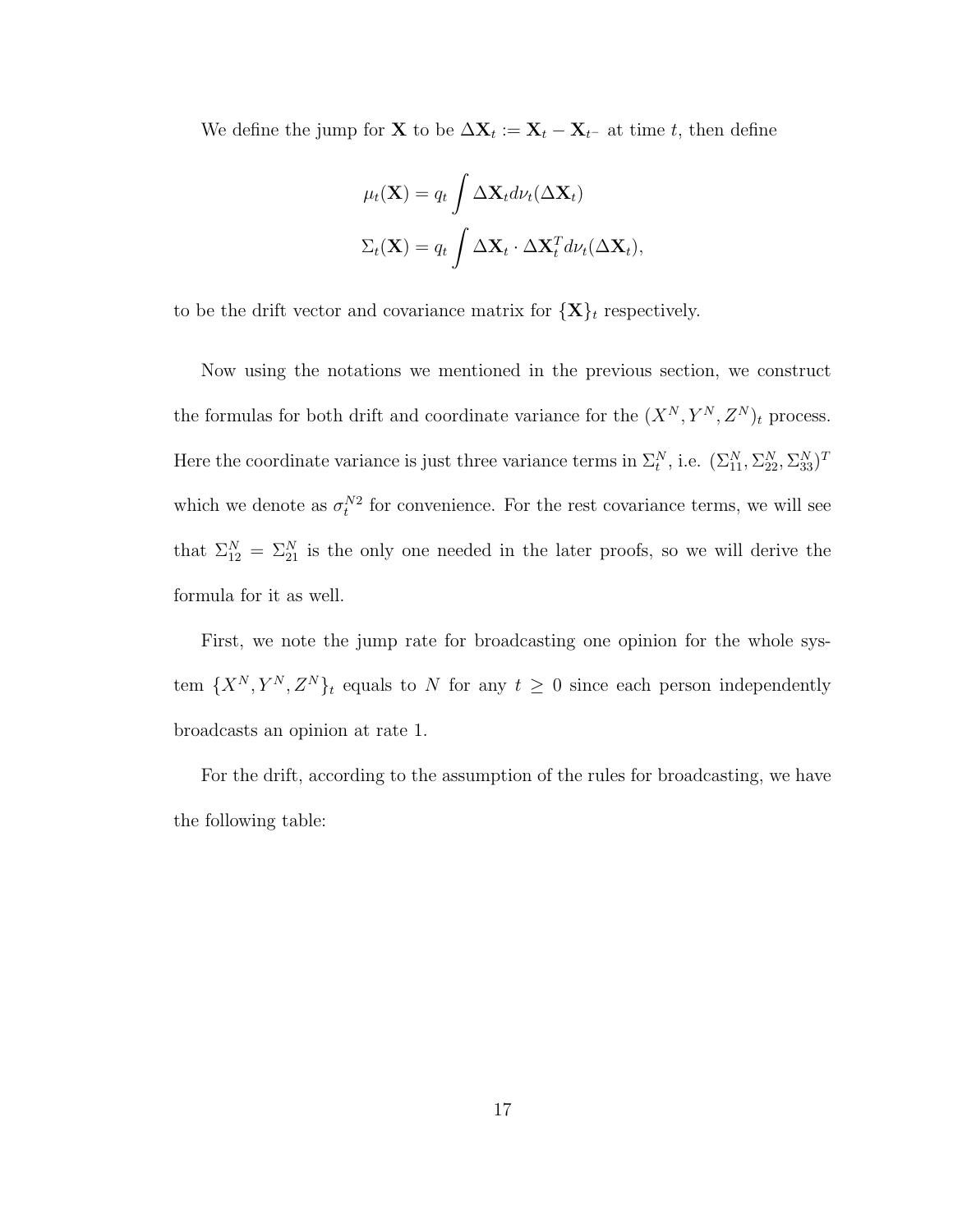|          | ${A}$                                           | $\{B\}$                        | ${A, B}$                   |
|----------|-------------------------------------------------|--------------------------------|----------------------------|
| ${A}$    | $({A}, {A})$                                    | $({A}, {A}, B)$                | $({A}, {A})$               |
| $\{B\}$  | $({B}, {A, B})$                                 | $({B}, {B})$                   | $({B}, {B})$               |
| ${A, B}$ | $\frac{1}{2}(\{A\},\{A\})$                      | $\frac{1}{2}(\{A,B\},\{A,B\})$ | $\frac{1}{2}(\{A\},\{A\})$ |
|          | ${A, B} \quad \frac{1}{2} (\{A, B\}, \{A, B\})$ | $\frac{1}{2}(\{B\},\{B\})$     | $\frac{1}{2}(\{B\},\{B\})$ |

Table 4.1: Possible Changes of Opinions after Broadcasting

where the first column represents the opinion state for the person who is to broadcast his opinion, while the first row represents the opinion state for the person who is to receive opinion. Furthermore, the fourth row represents the resulting opinon set of both deliverer and receiver given the deliverer choosing to broadcast opinion  $A$ , while choosing to broadcast B in the fifth row. The  $\frac{1}{2}$  factor in the last two rows means half-and-half probability for the resulting opinion set given the deliverer holding  $\{A, B\}.$ 

We can transfer table 4.1 into the table of changes of  $(X^N, Y^N, Z^N)_t$ :

|         | ${A}$      | $\{B\}$    | ${A, B}$                                     |
|---------|------------|------------|----------------------------------------------|
| ${A}$   | $\ast$     | $(Y-, Z+)$ | $(X+, Z-)$                                   |
| $\{B\}$ | $(X-, Z+)$ | $\ast$     | $(Y+, Z-)$                                   |
|         |            |            | $\{A, B\}$ $(X+, Z-)$ $(Y-, Z+)$ $(X++, Z-)$ |
|         |            |            | ${A, B} (X-, Z+) (Y+, Z-) (Y+, Z-)$          |

Table 4.2: Possible Changes of  $(X, Y, Z)$  after Broadcasting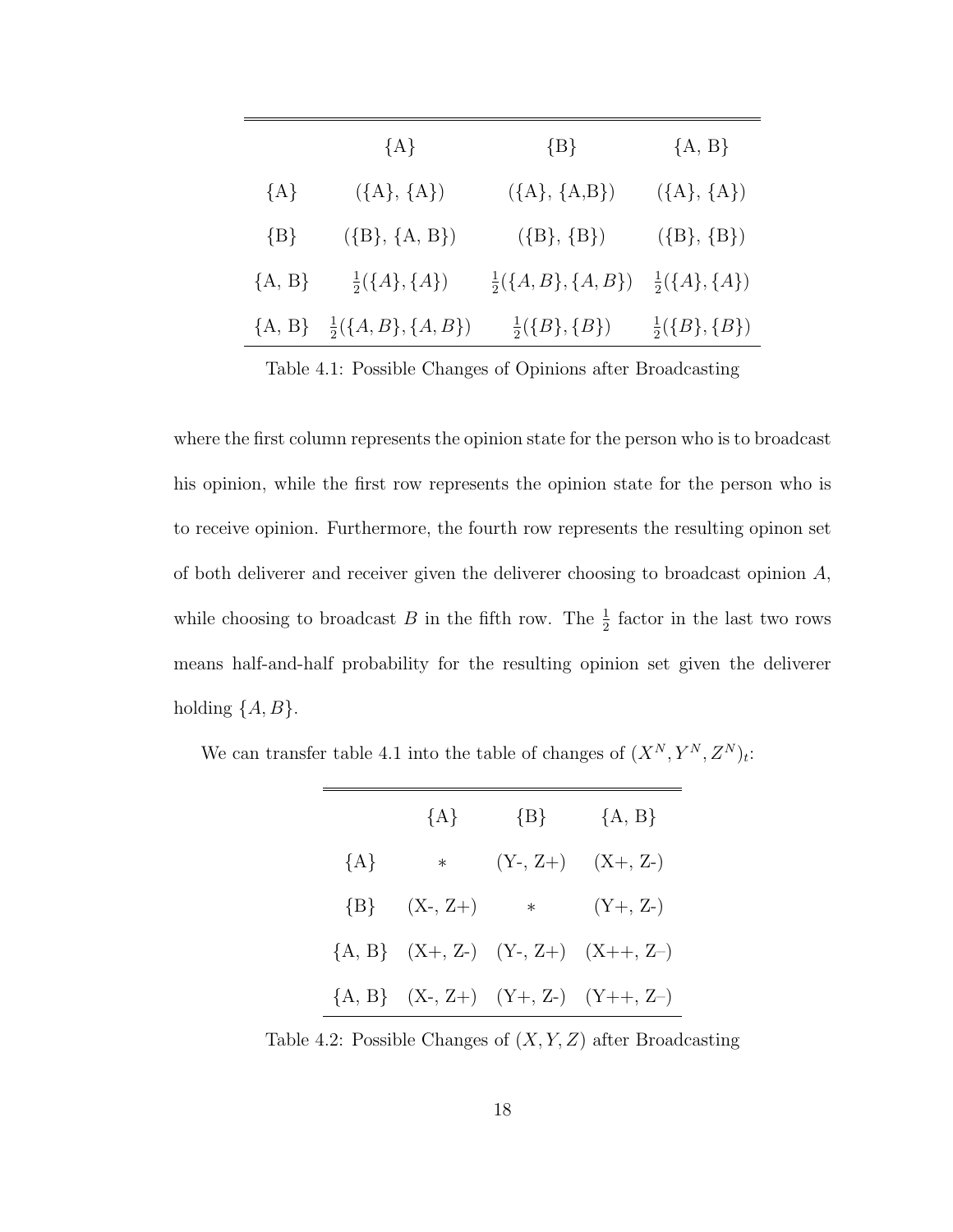where  $*$  means no change,  $\cdot + = \cdot + \frac{1}{N}$  $\frac{1}{N}$ ,  $\cdot$  – =  $\cdot$  –  $\frac{1}{N}$  $\frac{1}{N}$ ,  $\cdot + + = \cdot + \frac{2}{N}$  $\frac{2}{N}$ , and  $\cdot$  - - =  $\cdot$  -  $\frac{2}{N}$  $\frac{2}{N}$ . Next, we compute the probability for all possibilities of the changes in  $(X^N, Y^N, Z^N)$ , and it follows table 4.3 as below:

|          | ${A}$                | ${B}$                | ${A, B}$                 |
|----------|----------------------|----------------------|--------------------------|
| ${A}$    | $\ast$               | $\frac{N}{N-1}XY$    | $\frac{N}{N-1}XZ$        |
| ${B}$    | $\frac{N}{N-1}XY$    | $\ast$               | $\frac{N}{N-1}YZ$        |
| ${A, B}$ | $\frac{N}{2(N-1)}XZ$ | $\frac{N}{2(N-1)}YZ$ | $\frac{Z(NZ-1)}{2(N-1)}$ |
| ${A, B}$ | $\frac{N}{2(N-1)}XZ$ | $\frac{N}{2(N-1)}YZ$ | $Z(NZ-1)$<br>$2(N-1)$    |

Table 4.3: Probability for all Possible Changes

For example, the probability that deliverer holds  $\{A\}$ , and the receiver holds  $\{B\}$ has probability  $X \cdot \frac{NY}{N-1} = \frac{N}{N-1}XY$  given the current proportion vector being  $\{X, Y, Z\}$ . The rest probabilities can be similarly derived in table 4.3.

Therefore, according to definition 4.1.1, the drift for  $X_t^N$  equals to

$$
N \cdot \frac{1}{N} \cdot (\frac{N}{N-1}(XZ - XY + Z^{2}) - \frac{Z}{N-1}) = \frac{N}{N-1}(XZ - XY + Z^{2}) - \frac{Z}{N-1},
$$

which asymptotically equals to  $(X^N Z^N - X^N Y^N + Z^{N2})_t$  as  $N \to \infty$ . Here in the first expression, the N term is the rate for broadcasting of the system, the  $\frac{1}{N}$  term is the unit change of  $X_t^N$ , and the rest is the probability of different changes of  $X_t^N$ .

We can obtain formulas for drifts of  $Y_t^N$  and  $Z_t^N$  similarly, whence we have the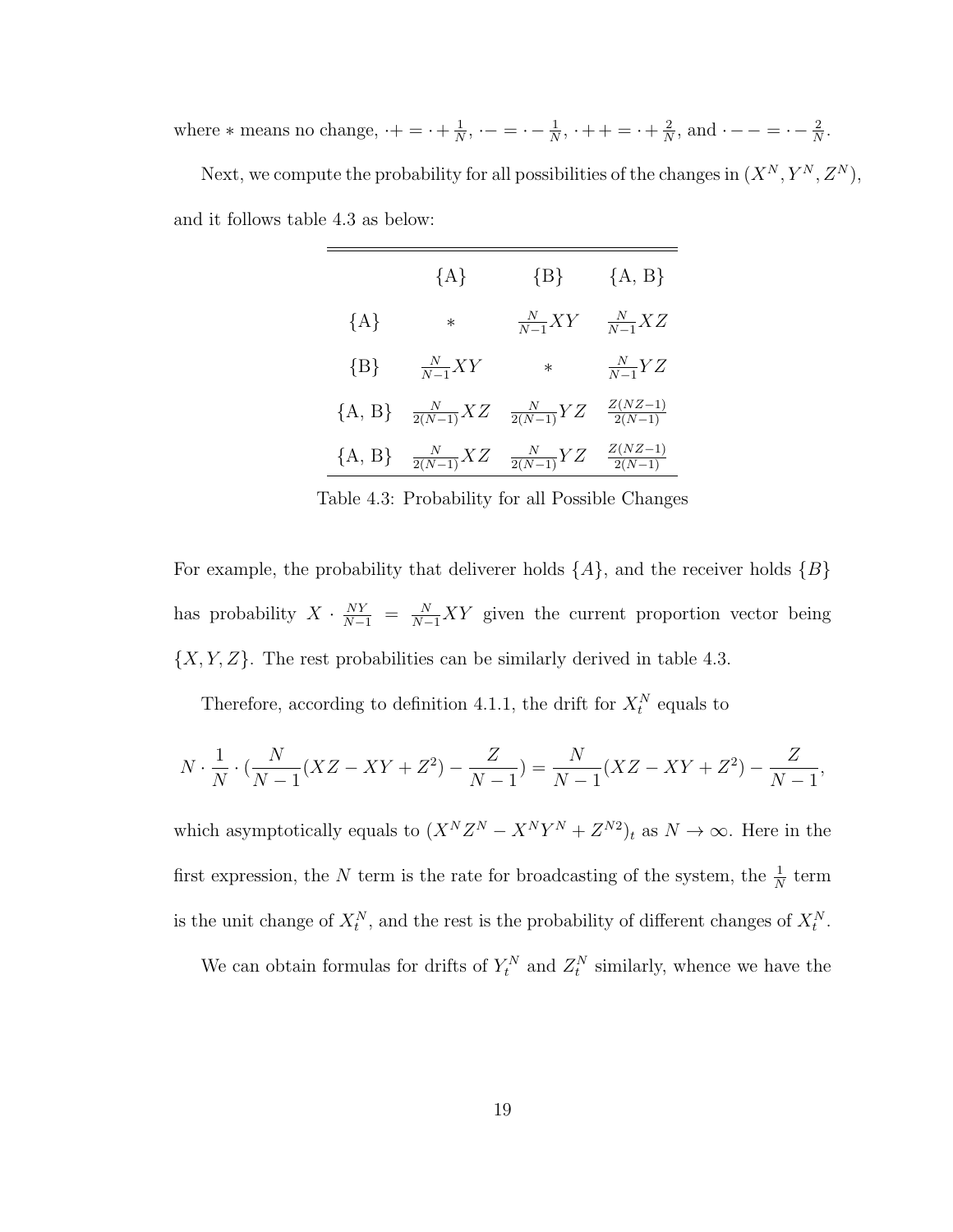drift vector  $\mu_t^N$  for  $(X^N, Y^N, Z^N)_t$  equals to:

$$
(XZ - XY + Z2, YZ - XY + Z2, 2XY - XZ - YZ - 2Z2) \cdot (1 + O(\frac{1}{N})).
$$
\n(4.1.1)

Secondly, we can also compute the coordinate variance according to definition 4.1.1, table 4.2, and table 4.3. In particular, the variance for  $X_t^N$  equals to

$$
N \cdot \frac{1}{N^2} \left( \left( \frac{N}{N-1} (XZ + XY + XZ + 2Z^2) - \frac{2Z}{N-1} \right) = \frac{1}{N-1} (XY + 2XZ + 2Z^2) - \frac{2Z}{N(N-1)},
$$

where in the first expression the  $N$  term again represents the time rate for changing, the  $\frac{1}{N^2}$  is the square of unit change of  $X_t^N$ , and the rest is the probability of different changes of  $X_t^N$ .

Similarly, we have formulas of coordinate variances for  $Y_t^N$  and  $Z_t^N$ , whence we have the coordinate variance vector  $\sigma_t^{N2}$  for  $(X^N, Y^N, Z^N)_t$  equals to:

$$
\frac{1}{N}(XY+2XZ+2Z^2, XY+2YZ+2Z^2, 2XY+2YZ+2XZ+Z^2) \cdot (1+O(\frac{1}{N})).
$$
\n(4.1.2)

Finally, we come to the covariance for  $X_t^N$  and  $Y_t^N$ . Since we observe that it is impossible for both  $X$  and  $Y$  to change values at the same time, so the covariance for them equals to 0, i.e.  $\Sigma_{12}^N = 0$ .

According to [Kur77], the pure jump markov process  $(X^N, Y^N, Z^N)_t$  converges almost surely to  $(X, Y, Z)_t$  as  $N \to \infty$ , where  $(X, Y, Z)_t$  is a determinisitic process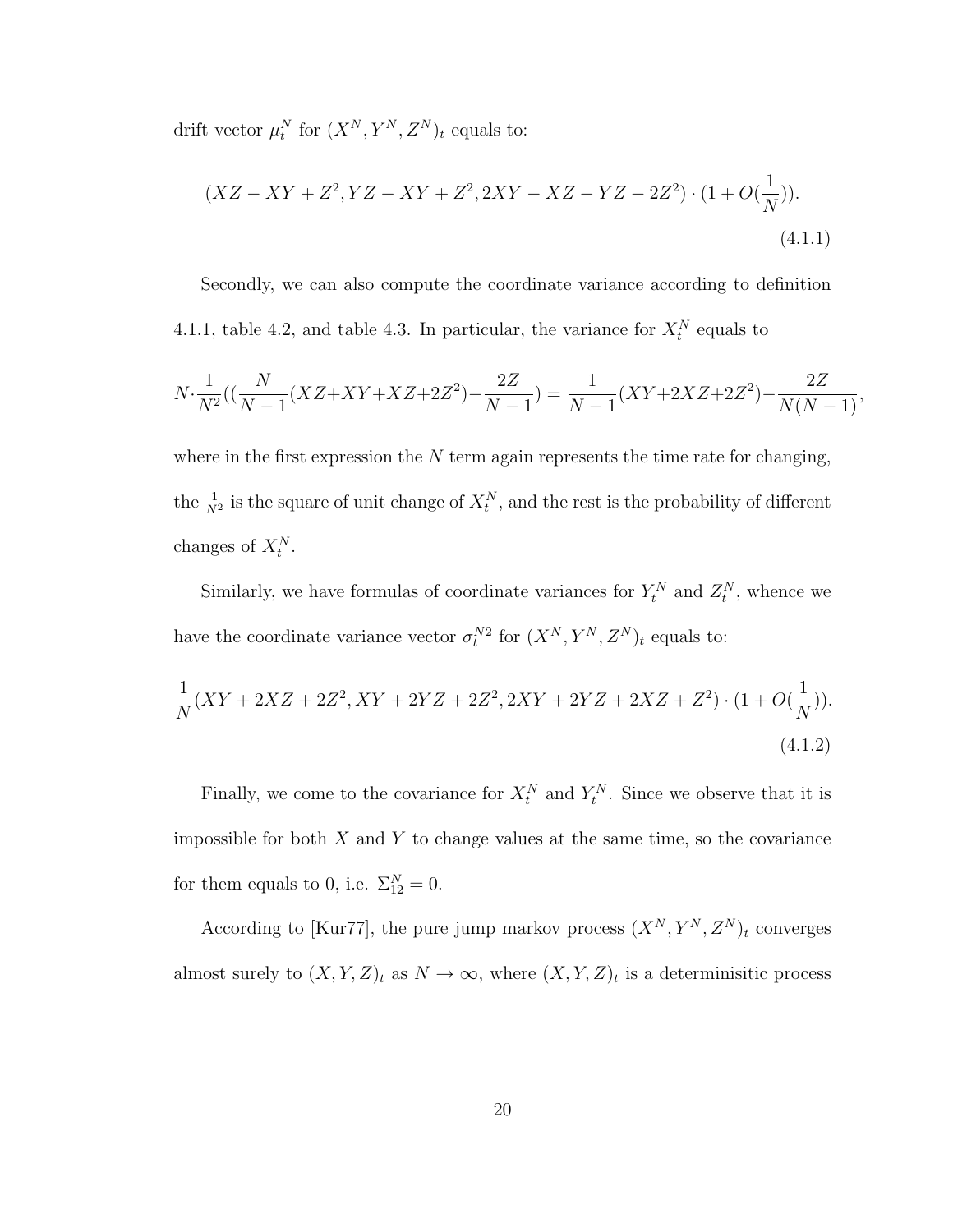satisfying

$$
d(X, Y, Z)_t = \mu_t(X, Y, Z)dt,
$$
  
\n
$$
\mu_t(X, Y, Z) = (XZ - XY + Z^2, YZ - XY + Z^2, 2XY - XZ - YZ - 2Z^2)_t.
$$
\n(4.1.3)

Furthermore, [Kur77] also showed in probability that

$$
\sup_{t \le T} |(X^N, Y^N, Z^N)_t - (X, Y, Z)_t| \le (|(X^N, Y^N, Z^N)_0 - (X, Y, Z)_0| + \frac{C_1}{\sqrt{N}})e^{C_2 T}
$$
\n(4.1.4)

for some constants  $C_1, C_2 > 0$  independent of N and arbitrary  $T > 0$ , which we will be using repeatedly in chapter 4.2.

Therefore, our idea is to approximate this pure jump markov process by this deterministic model when the process is away from the two termination states  $(1, 0, 0)$ and  $(0, 1, 0)$ , whereas instead of diffusion, we will use Poisson process and stochastic approximation via martingale methods to estimate the time when the process is approaching the termination points.

We prove theorem 3.1.3 by seperating the procedure into two parts. Note that X and Y are symmetric in terms of termination, WLOG, we assume the starting point is in the half region where  $x_0 > y_0$  inside  $S_{\text{Inter}}$  for the rest sections. The outline of the proof is as follows:

I Given the starting point  $\mathbf{v}_0 \in S_{\text{Inter}}$ , denote  $\tau_{\text{Ienter}} := \inf\{t : (X^N, Y^N, Z^N)_t \in$  $S_{\log -dist}$ , then  $\tau_{\text{Inter}} = \log \log N + o(\log \log N)$  in probability;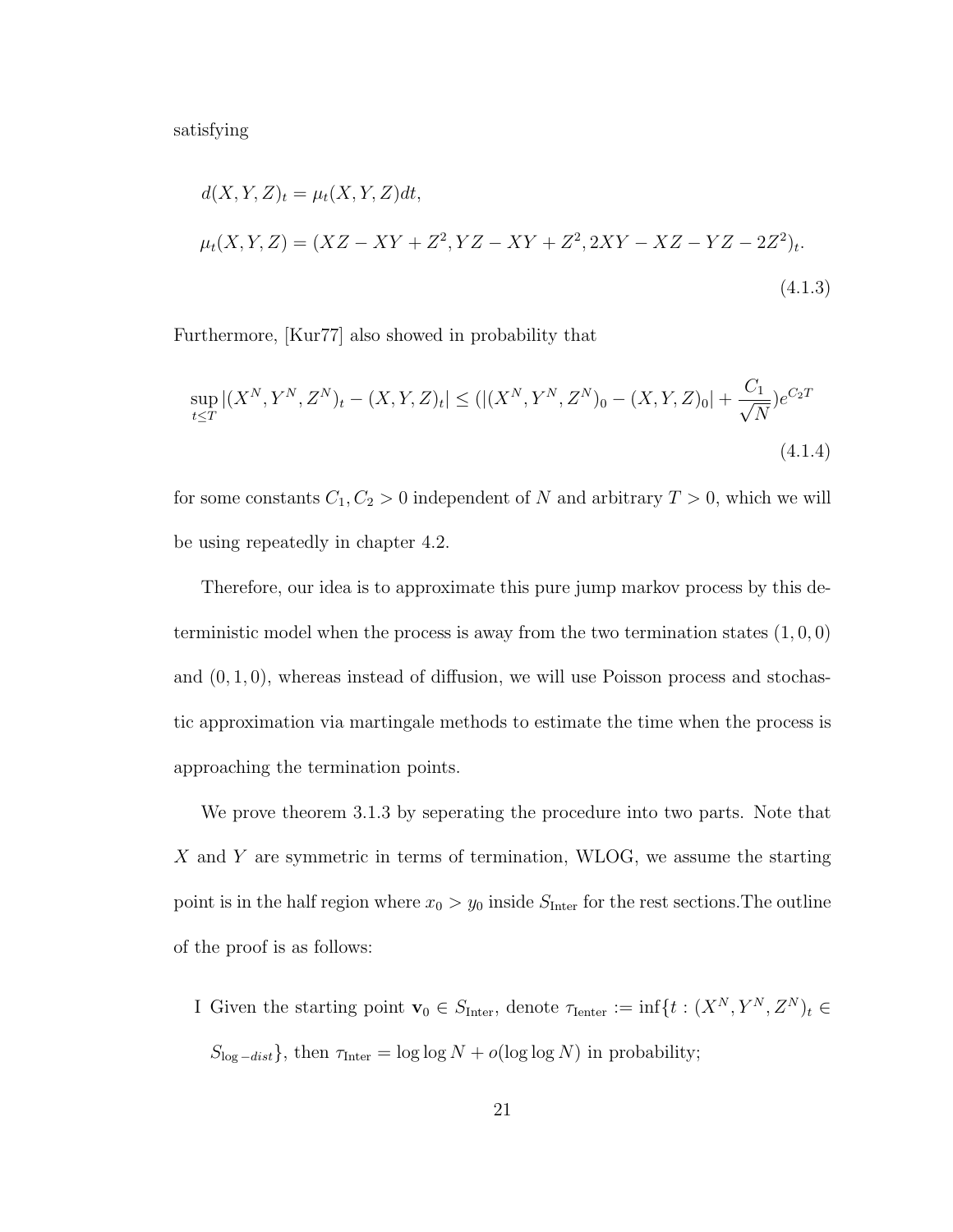II Given the starting point  $\mathbf{v}_0 \in \partial S_{\log - dist}$ , denote  $\tau_{\log} := \inf\{t : (X^N, Y^N, Z^N)_t \in$  $S_{\mathcal{D}}\}$ , then  $\tau_{\text{log}} = \log N + o(\log \log N)$  in probability;

III It takes O(1) for any point  $\mathbf{v}_0 \in S_{\mathcal{D}}$  to reach absorbing point.

In particular, we will prove I in chapter 4.2; prove II and III as well as completion of proof for the theorem in chapter 4.3.

#### 4.2 Proof of I

First, before proving I, recall that we obtain the drift vector (4.1.3) for the corresponding determinisitc model in chapter 4.1, since here we focus ourselves to the case where  $x_0 - y_0 \geq 2\epsilon_0$  which is straightforwardly depending on the process for  ${Y_t^N, Z_t^N}$ , basically we will be using both terms for  $Y_t^N$  and  $Z_t^N$ . Furthermore, we can rewrite them in terms of Y, Z using the equation  $X + Y + Z = 1$ . Namely,

$$
\mu_t(Y, Z) = (YZ - XY + Z^2, 2XY - XZ - YZ - 2Z^2)_t
$$
  
=  $(YZ - (1 - Y - Z)Y + Z^2, (1 - Y - Z)(2Y - Z) - YZ - 2Z^2)_t$   
=  $(-Y + (Y + Z)^2, 2Y - Z - Y^2 - (Y + Z)^2)_t,$  (4.2.1)

we will be using drift in either form  $(4.1.3)$  or  $(4.2.1)$  when necessary.

In order to show  $\tau_{\text{Inter}} = \log \log N + o(\log \log N)$  in probability, it is equivalent to show that:  $\forall \delta > 0$ , we have

$$
(1 - \delta) \log \log N \le \tau_{\text{Inter}} \le (1 + \delta) \log \log N. \tag{4.2.2}
$$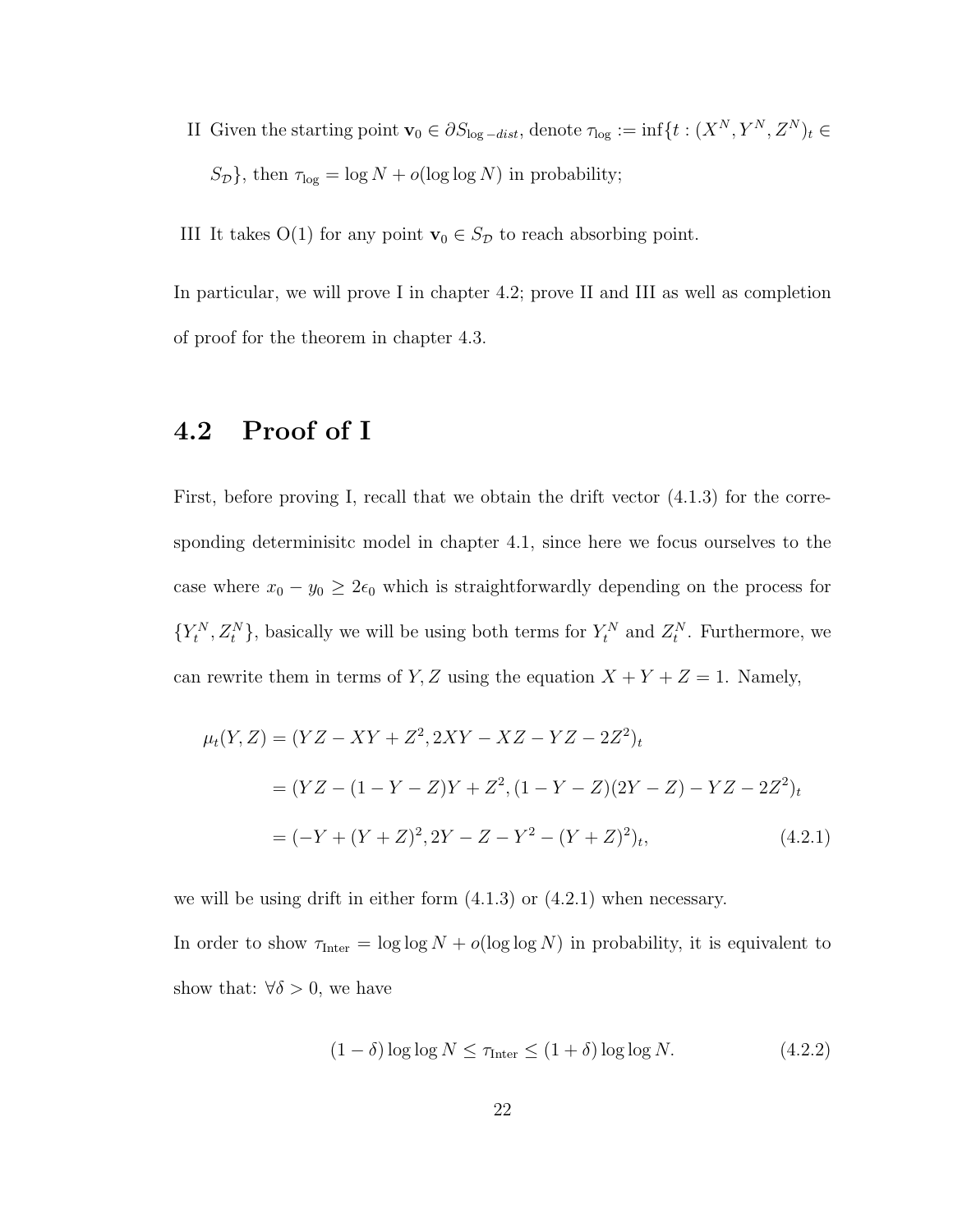The outline to verify the above inequalities is as following:

- 1.  $\exists L(\delta), \epsilon_1(\delta), \epsilon_2(\delta) > 0$  such that  $Y_L^N \leq \frac{\delta}{2}$  $\frac{\delta}{2}Z_L^N$  and  $\epsilon_1(\delta) \leq Y_L^N, Z_L^N \leq \epsilon_2(\delta)$  in probability;
- 2.  $Y_t^N \leq \delta Z_t^N$  in probability for  $L \leq t \leq \tau_{\text{Inter}}$ , and we derive (4.2.2).

We verify the first statement using lemma 4.2.1-4.2.2.

**Lemma 4.2.1.** Suppose we start at  $(x_0, y_0, z_0) \in S_{\text{Inter}}$  satisfying  $x_0 - y_0 \geq 2\epsilon_0$ , then  $\exists L(\epsilon^*)$  s.t.

$$
P(\epsilon^{**} \le Y_L^N, Z_L^N \le \epsilon^*) \to 1 \quad as \ N \to \infty,
$$

for arbitrary  $\epsilon^* > 0$  and  $\epsilon^{**} > 0$  depending on  $\epsilon^*$ .

*Proof.* It is sufficient to show for some  $L(\epsilon^*)$ 

$$
\epsilon^{**} \leq Y_L, Z_L \leq \epsilon^*
$$

for the corresponding deterministic process due to  $(4.1.4)$  and  $(X_0, Y_0, Z_0) = (x_0, y_0, z_0)$ .

First, we define  $U_t = X_t - Y_t$ . Then  $U_0 \geq 2\epsilon_0$ .

According to (4.1.3), the drift of  $U_t$  equals to  $Z_tU_t$  which is non-negative. There-

fore,  $U_t \geq 2\epsilon_0$  which indicates  $Y_t \leq \frac{1}{2} - \epsilon_0$  for any t.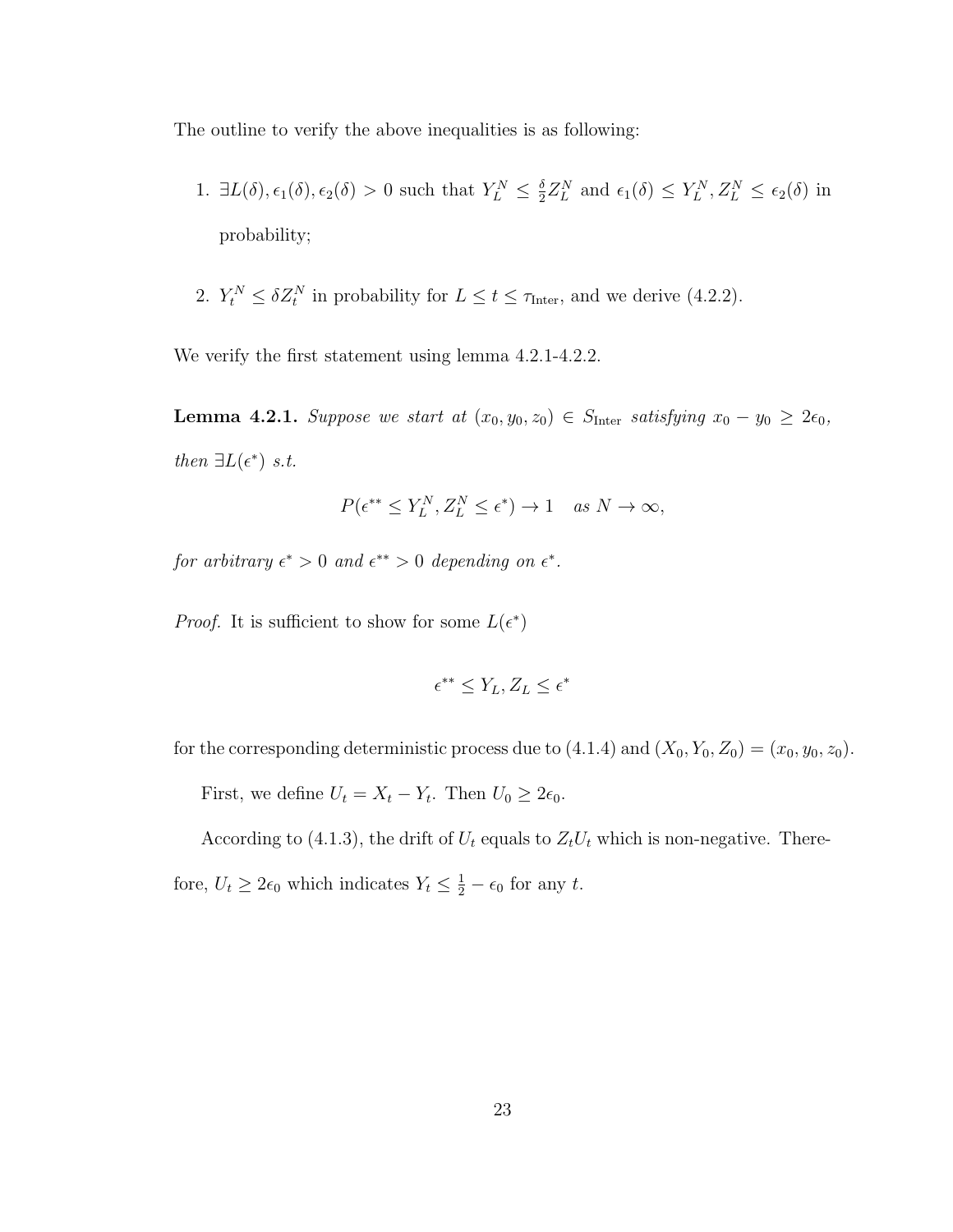Second, let  $V_t = (2 + \epsilon_0)Y_t + Z_t$ , according to (4.2.1), we have

$$
\mu(V_t) = -(2 + \epsilon_0)Y_t + (2 + \epsilon_0)(Y_t + Z_t)^2 + 2Y_t - Z_t - Y_t^2 - (Y_t + Z_t)^2
$$
  
=  $-\epsilon_0 Y_t + \epsilon_0 Y_t^2 - Z_t (1 - 2(1 + \epsilon_0)Y_t - (1 + \epsilon_0)Z_t)$   
=  $-\epsilon_0 Y_t (1 - Y_t) - Z_t (X_t - Y_t - \epsilon_0 (1 - X_t + Y_t))$   
 $\leq -(\frac{1}{2} + \epsilon_0) \epsilon_0 Y_t - \epsilon_0 Z_t$   
 $\leq -\frac{\epsilon_0}{4} V_t.$ 

On the other hand, solving the following differential equation:

$$
dV' = -\frac{\epsilon_0}{4}V'dt, \quad V'_0 = V_0 = (2 + \epsilon_0)y_0 + z_0
$$

gives us

$$
V_t' = V_0 e^{-\frac{\epsilon_0 t}{4}}.
$$

Therefore, by letting  $t_0 = 4\epsilon_0^{-1} (\log V_0 - \log \epsilon^*)$ , we have

$$
V_{t_0}' = \epsilon^*
$$

which indicates

 $V_{t_0} \leq \epsilon^*$ .

Note that  $V_{t_0} = (2 + \epsilon_0)Y_{t_0} + Z_{t_0} \leq \epsilon^*$  implies both  $Y_{t_0}$  and  $Z_{t_0}$  are smaller than  $\epsilon^*$ .

Third, we complete the proof by showing both  $Y_{t_0}$  and  $Z_{t_0}$  are greater than  $\epsilon^{**} > 0$ , where  $\epsilon^{**}$  depends on  $\epsilon^*$ .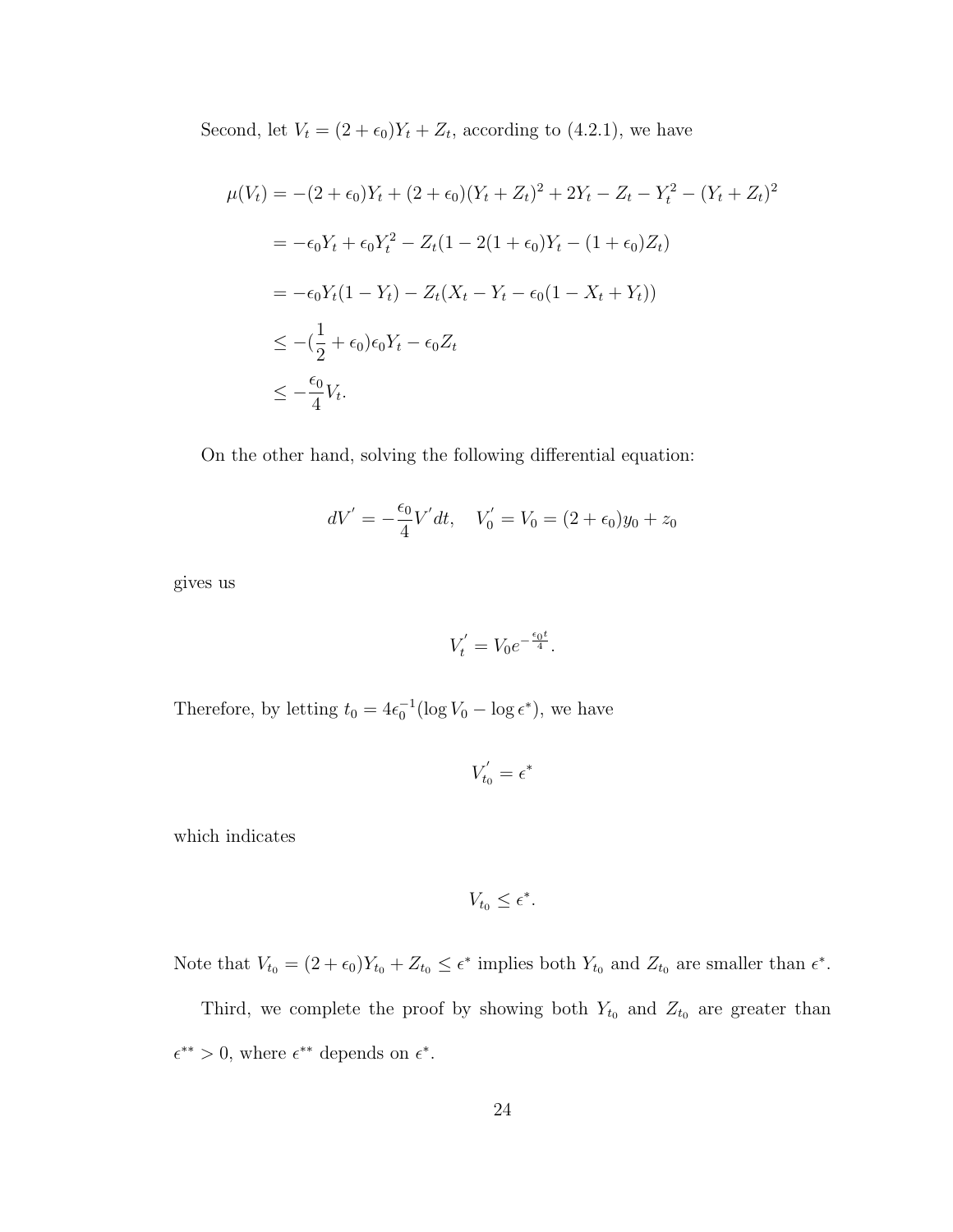In terms of (4.2.1), we have the following inequalities for  $\mu(Y)$  and  $\mu(Z)$ :

$$
\mu(Y) \ge -Y;
$$
  

$$
\mu(Z) \ge -2Z.
$$

Therefore, the two following ODE's

$$
dY' = -Y'dt, \quad Y'_0 = y_0;
$$
  

$$
dZ' = -2Z'dt, \quad Z'_0 = z_0
$$

derives  $Y'_t = y_0 e^{-t}$  and  $Z'_t = z_0 e^{-2t}$ .

If we let  $\epsilon^{**} = 2\epsilon_0 e^{-2t_0}$ , then

$$
Y_{t_0} \ge \epsilon^{**},
$$
  

$$
Z_{t_0} \ge \epsilon^{**},
$$

here we use the assumption that  $Y_0, Z_0 \geq 2\epsilon_0$ .

In sum, let  $L(\epsilon^*) = t_0$ , we conclude

$$
\epsilon^{**} \leq Y_L, Z_L \leq \epsilon^*
$$

for arbitrary  $\epsilon^* > 0$ , whence

$$
P(\epsilon^{**} \le Y_L^N, Z_L^N \le \epsilon^*) \to 1 \quad \text{as } N \to \infty,
$$

 $\Box$ 

we are done.

**Lemma 4.2.2.** Suppose we start at  $(x_0, y_0, z_0)$  such that  $\epsilon^{**}(\delta) \leq y_0, z_0 \leq \epsilon^{*}(\delta)$ , then  $\exists L, T(\delta), L \leq T(\delta)$  s.t.

$$
Y_L^N \le \frac{\delta}{2} Z_L^N \quad \text{in probability},
$$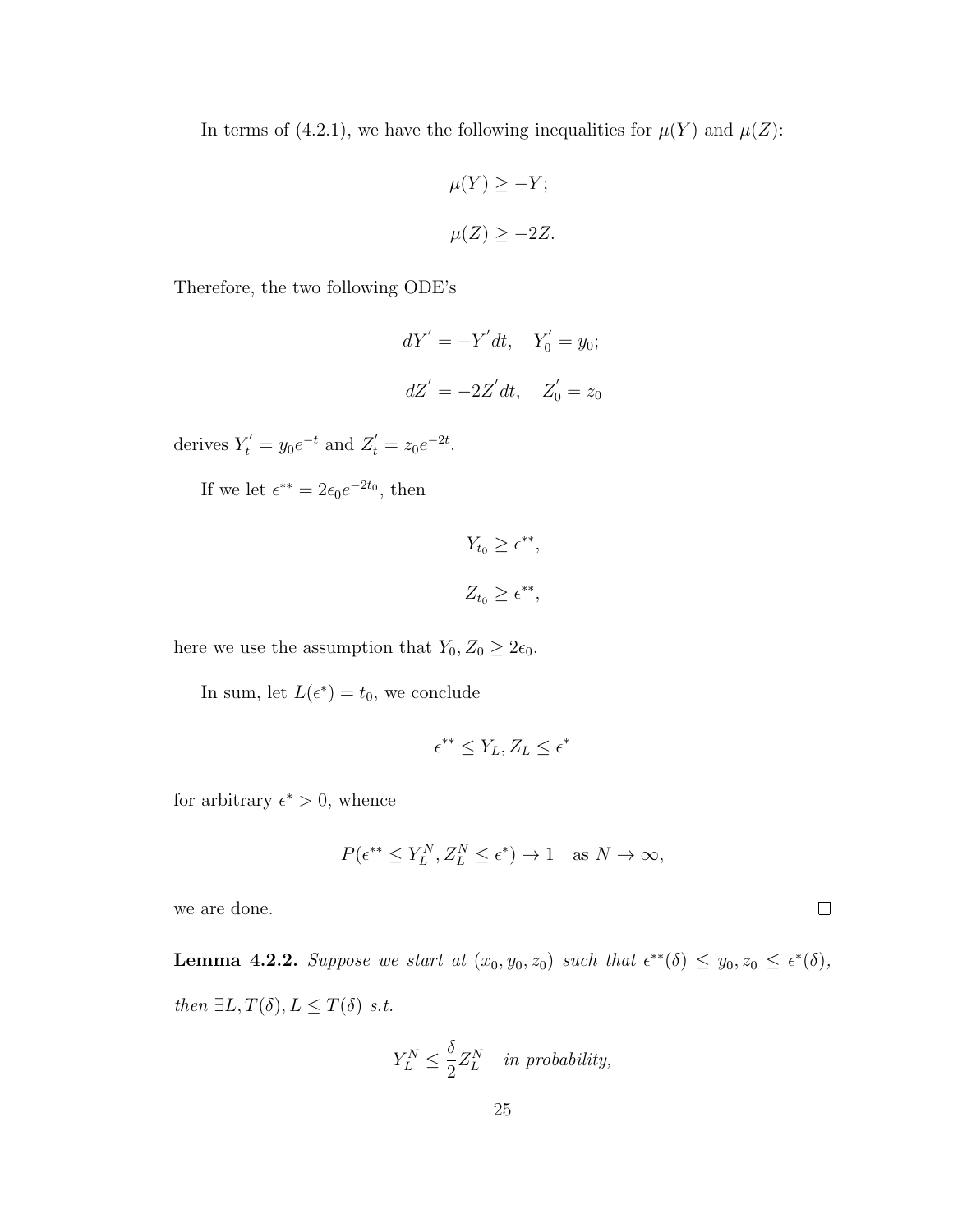where  $\epsilon^* = \frac{\delta}{16(1+1)}$  $\frac{\delta}{16(1+2/\delta)^2}$  and  $\epsilon^{**}$  depends on  $\epsilon^*$  in terms of lemma 4.2.1.

Proof. As similar to lemma 4.2.1, it is sufficient to show

$$
Y_L \le \frac{\delta}{2} Z_L \quad \text{for some } L \le T(\delta)
$$

for the corresponding deterministic model because of  $(4.1.4)$  and  $T(\delta)$  not depending on  $N$ .

First, from the proof in lemma 4.2.1, we see  $V_t = (2+\epsilon_0)Y_t + Z_t$  is non-increasing. Therefore,  $V_t \leq V_0 \leq 4\epsilon^*$  which implies  $Y_t, Z_t \leq 4\epsilon^*$  for all t.

Second, we define  $\tau := \inf\{t : \frac{\delta}{2}\}$  $\frac{\delta}{2}Z_t - Y_t \geq 0$ . If  $y_0 \leq \frac{\delta}{2}$  $\frac{\delta}{2}z_0$ , then we are done. Otherwise, we have  $y_0 > \frac{\delta}{2}$  $\frac{\delta}{2}z_0$ . Therefore,  $\forall t < \tau$ , we have

$$
\mu(Y) \le -Y + (1 + 2/\delta)^2 Y^2
$$
  
\n
$$
\le -(1 - 4(1 + 2/\delta)^2 \epsilon^*)Y;
$$
  
\n
$$
\mu(Z) \ge \delta Z - Z - (\delta^2/4 + (1 + \delta/2)^2)Z^2
$$
  
\n
$$
\ge -(1 - \delta + 4(\delta^2/4 + (1 + \delta/2)^2)\epsilon^*)Z.
$$

Furthermore, if we plug in  $\epsilon^* = \frac{\delta}{16(1+1)}$  $\frac{\delta}{16(1+2/\delta)^2}$ , we deduce

$$
\mu(Y) \le -(1 - \delta/4)Y;
$$
  

$$
\mu(Z) \ge -(1 - \delta/2)Z.
$$

Therefore, we have the following inequalities:

$$
Y_t \le y_0 e^{-(1-\delta/4)t};
$$
  

$$
Z_t \ge z_0 e^{-(1-\delta/2)t}.
$$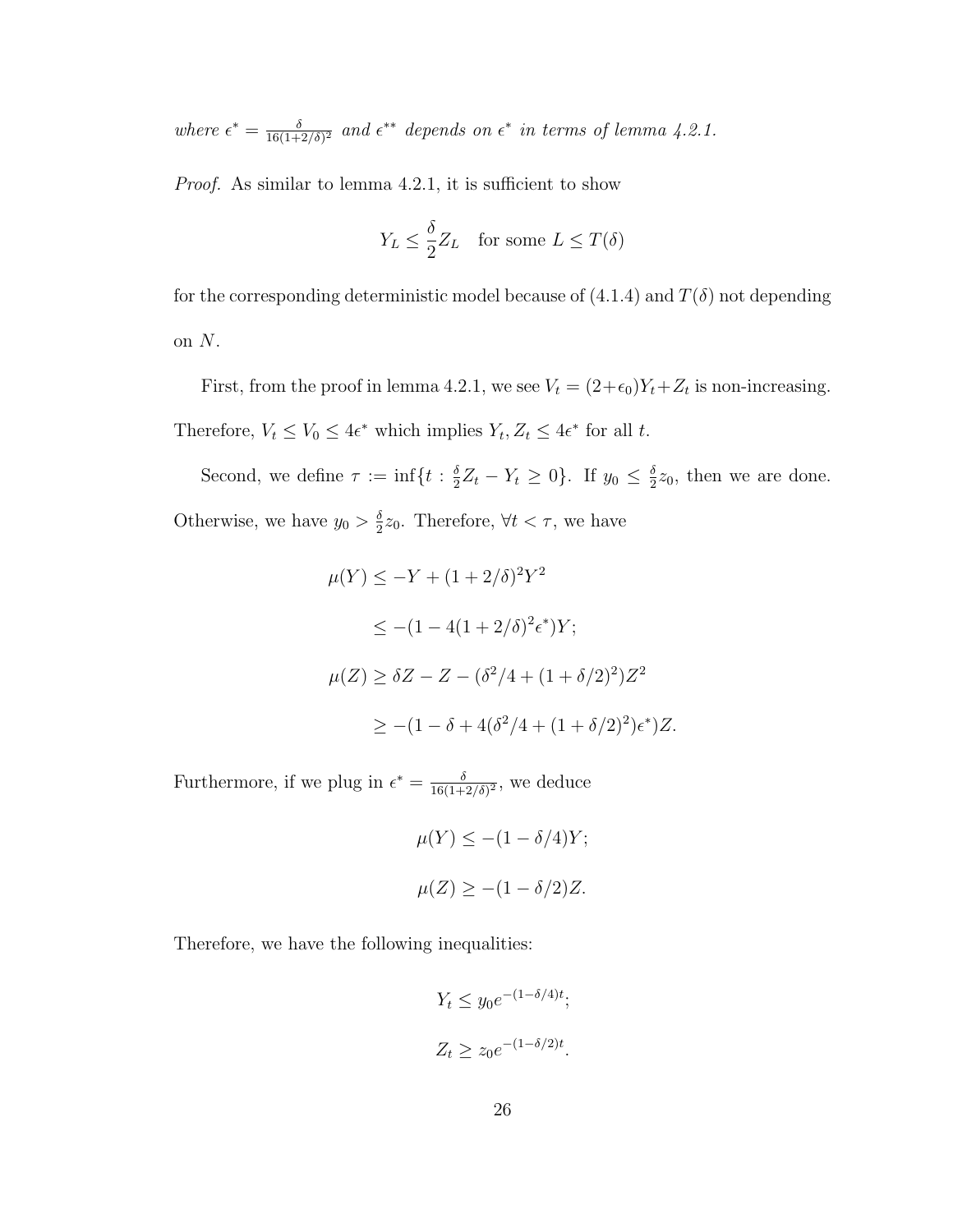Let  $t_0 = \frac{4}{\delta}$  $\frac{4}{\delta} \log \frac{\epsilon^*}{\delta \epsilon^{**}}$ , then we have  $Y_{t_0} \leq \frac{\delta}{2}$  $\frac{\delta}{2}Z_{t_0}$ .

Finally, let  $T(\delta) = t_0$ , we have  $\tau \leq T(\delta)$ . Thus, we are done with the proof.  $\Box$ 

Next, we verify the second statement using lemma 4.2.3-4.2.4. Before we go ahead, from lemma 4.2.2, we see that  $\exists L$  independent of N (in fact,  $L \leq \frac{4}{\delta}$  $\frac{4}{\delta}\log\frac{\epsilon^*}{\delta\epsilon^{**}}$ such that  $Y_L \leq \frac{\delta}{2}$  $\frac{\delta}{2}Z_L$ , and both  $Y_L$  and  $Z_L$  are bounded between two positive numbers independent of N (in fact, the one candidate for upper bound is  $4\epsilon^* = \frac{\delta}{4(1+\epsilon)}$  $\frac{\delta}{4(1+2/\delta)^2}$ ). We denote  $\epsilon_3$  and  $\epsilon_4$  as the lower and upper bounds for  $Y_L$  and  $Z_L$  respectively for the later proof.

**Lemma 4.2.3.** Suppose we start at  $(x_0, y_0, z_0)$  such that  $y_0 \leq \frac{\delta}{2}$  $\frac{\delta}{2}z_0$  and  $\epsilon_3 \leq y_0, z_0 \leq$  $\epsilon_4$ , then

$$
Y_t^N \le \delta Z_t^N \quad \forall t < 2 \log \log N \quad \text{in probability.}
$$

*Proof.* First, let  $T = 2 \log \log N$  in (4.1.4), we have

$$
\sup_{t \le 2\log\log N} |(X^N, Y^N, Z^N)_t - (X, Y, Z)_t| \le \frac{C_1}{\sqrt{N}} e^{C_2 \log\log N}
$$

$$
= \frac{C_1 \log^{C_2} N}{\sqrt{N}}
$$

$$
\ll \log^{-1} N \text{ in probability.} \qquad (4.2.3)
$$

We will be using (4.2.3) later in this proof.

Second, from lemma 4.2.2, we see  $2Y_t + Z_t \leq 4\epsilon_4$  for all t. let  $W_t = \delta Z_t - Y_t$ , then  $W_0 = \delta z_0 - y_0 \ge y_0 \ge \epsilon_3$ .

We claim:  $\exists \theta(\delta) > 0$  s.t.

$$
\mu(W_t) \ge -(1+\theta)W_t,
$$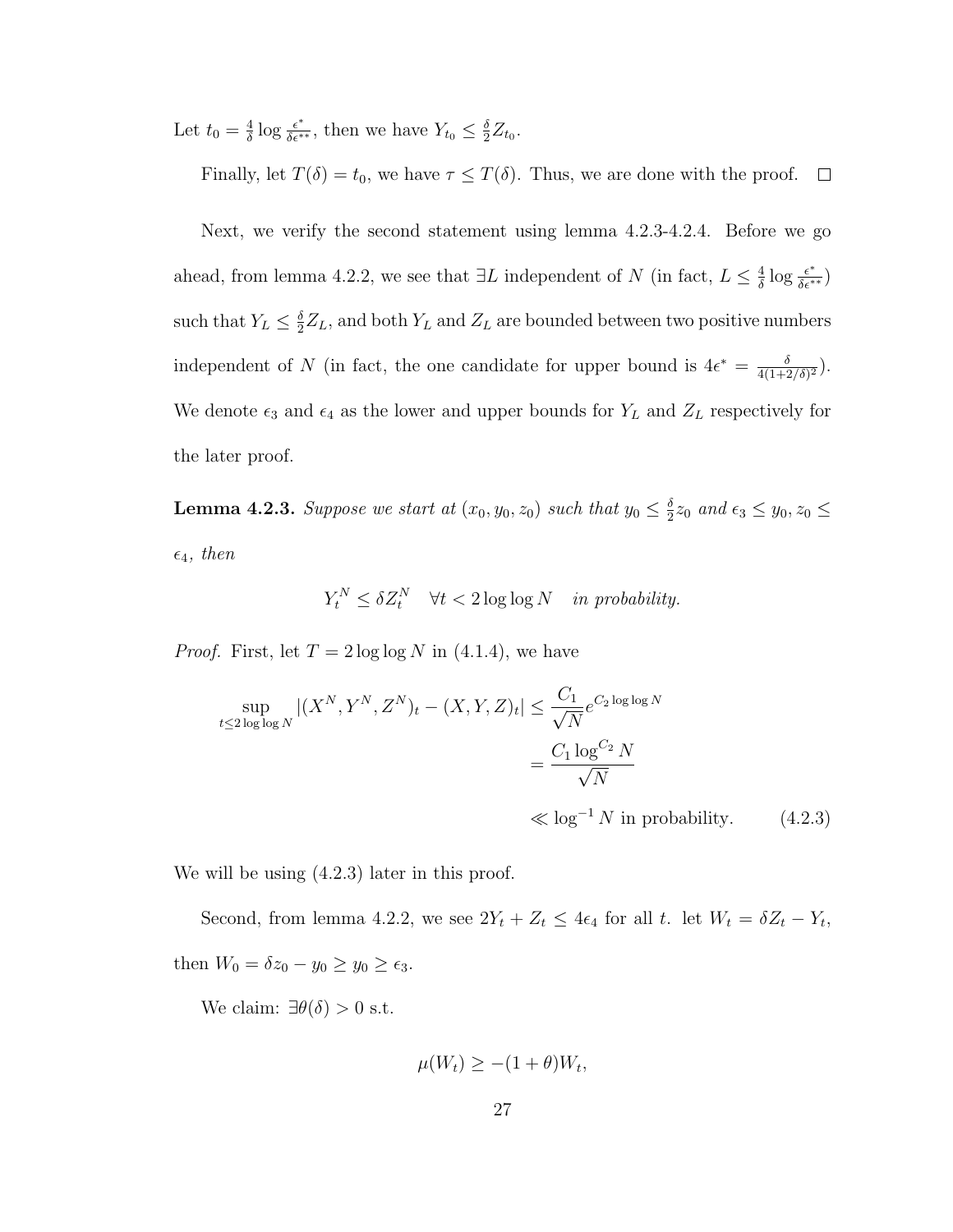which is equivalent to

$$
-\delta Z + (1+2\delta)Y - \delta Y^2 - (1+\delta)(Y+Z)^2 \ge -(1+\theta)(\delta Z - Y)
$$
  
\n
$$
\Leftrightarrow \theta \delta Z + (2\delta - \theta)Y - \delta Y^2 - (1+\delta)(Y+Z)^2 > 0
$$
  
\n
$$
\Leftrightarrow (\theta \delta - 4(1+\delta)\epsilon_4)Z + (2\delta - \theta - 4\delta\epsilon_4 - 4(1+\delta)\epsilon_4)Y > 0
$$
  
\n
$$
\Leftrightarrow \theta \delta > 4(1+\delta)\epsilon_4, \quad 2\delta > \theta + 4\delta\epsilon_4 + 4(1+\delta)\epsilon_4
$$
  
\n
$$
\Leftrightarrow \frac{1+\delta}{(1+2/\delta)^2} < 2\delta - \frac{\delta + 2\delta^2}{(1+2/\delta)^2}
$$
  
\n
$$
\Leftrightarrow 1 + 2\delta + 2\delta^2 < 8/\delta + 8 + 2\delta,
$$

which is true for small  $\delta$ . Here, we use  $\epsilon_4 = \frac{\delta}{4(1+\delta)}$  $\frac{\delta}{4(1+2/\delta)^2}$  for the above inequalities. Therefore, we have  $W_t \geq W_0 e^{-(1+\theta)t}$  for all t.

Finally, if we restrict  $t \in [0, 2 \log \log N]$ , applying (4.2.3) provides us:

$$
\inf_{t \le 2 \log \log N} \delta Z_t^N - Y_t^N = \inf_{t \le 2 \log \log N} \delta (Z_t^N - Z_t) - (Y_t^N - Y_t) + \delta Z_t - Y_t
$$
  
\n
$$
\ge \inf_{t \le 2 \log \log N} \delta Z_t - Y_t - \sup_{t \le 2 \log \log N} |(X^N, Y^N, Z^N)_t - (X, Y, Z)_t|
$$
  
\n
$$
\ge W_0 e^{-2(1+\theta) \log \log N} - \frac{C_1 \log^{C_2} N}{\sqrt{N}}
$$
  
\n
$$
\ge \epsilon_3 \log^{-2(1+\theta)} N - \frac{C_1 \log^{C_2} N}{\sqrt{N}}
$$
  
\n
$$
\ge 0 \text{ as } N \to \infty,
$$

which completes the proof of this lemma.

 $\Box$ 

Finally, we complete this section by proving:

**Lemma 4.2.4** (I). Suppose we start at  $(x_0, y_0, z_0)$  such that  $y_0 \leq \frac{\delta}{2}$  $\frac{\delta}{2}z_0$  and  $\epsilon_3 \leq$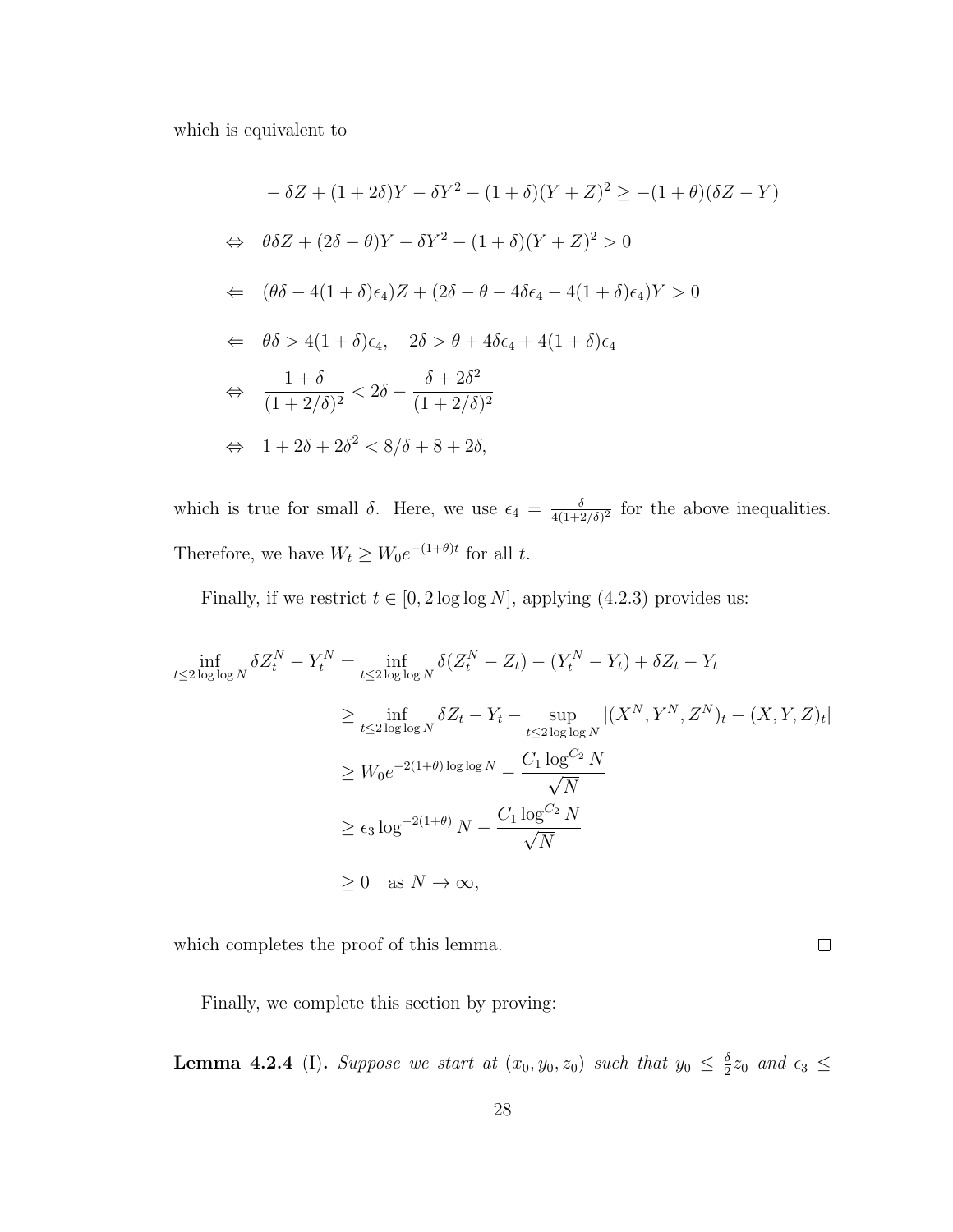$y_0, z_0 \leq \epsilon_4$ , then

 $(1 - \delta) \log \log N \le \tau_{\text{Inter}} \le (1 + \delta) \log \log N$  in probability.

*Proof.* First, due to  $(4.2.3)$ , it is sufficient to show

$$
(1 - \delta) \log \log N \le \tau^* \le (1 + \delta) \log \log N
$$

where  $\tau^* = \inf\{t : Y_t^2 + Z_t^2 \leq \log^{-2} N\}$  for the corresponding deterministic model.

According to lemma 4.2.3, we know that  $Y_t \leq \delta Z_t$  and  $Y_t, Z_t \leq 4\epsilon_4$  for  $t \leq$  $2 \log \log N$ . We restrict the time interval to be  $[0, 2 \log \log N]$  in the rest of the proof.

Second, we consider the process  $U_t = 3Y_t + Z_t$ . The drift has the following bounds:

$$
\mu(U) = -U + 2Y - Y^2 + 2(Y + Z)^2
$$
  
\n
$$
\geq -U;
$$
  
\n
$$
\mu(U) = -U + 2Y - Y^2 + 2(Y + Z)^2
$$
  
\n
$$
\leq -U + \frac{2}{3 + 1/\delta}U + 16\epsilon_4 U
$$
  
\n
$$
\leq -(1 - \frac{\delta}{2})U
$$

for sufficiently small  $\delta$ .

Thus we derive the bounds for  $U_t$ :

$$
U_0e^{-t}\leq U_t\leq U_0e^{-(1-\frac{\delta}{2})t}
$$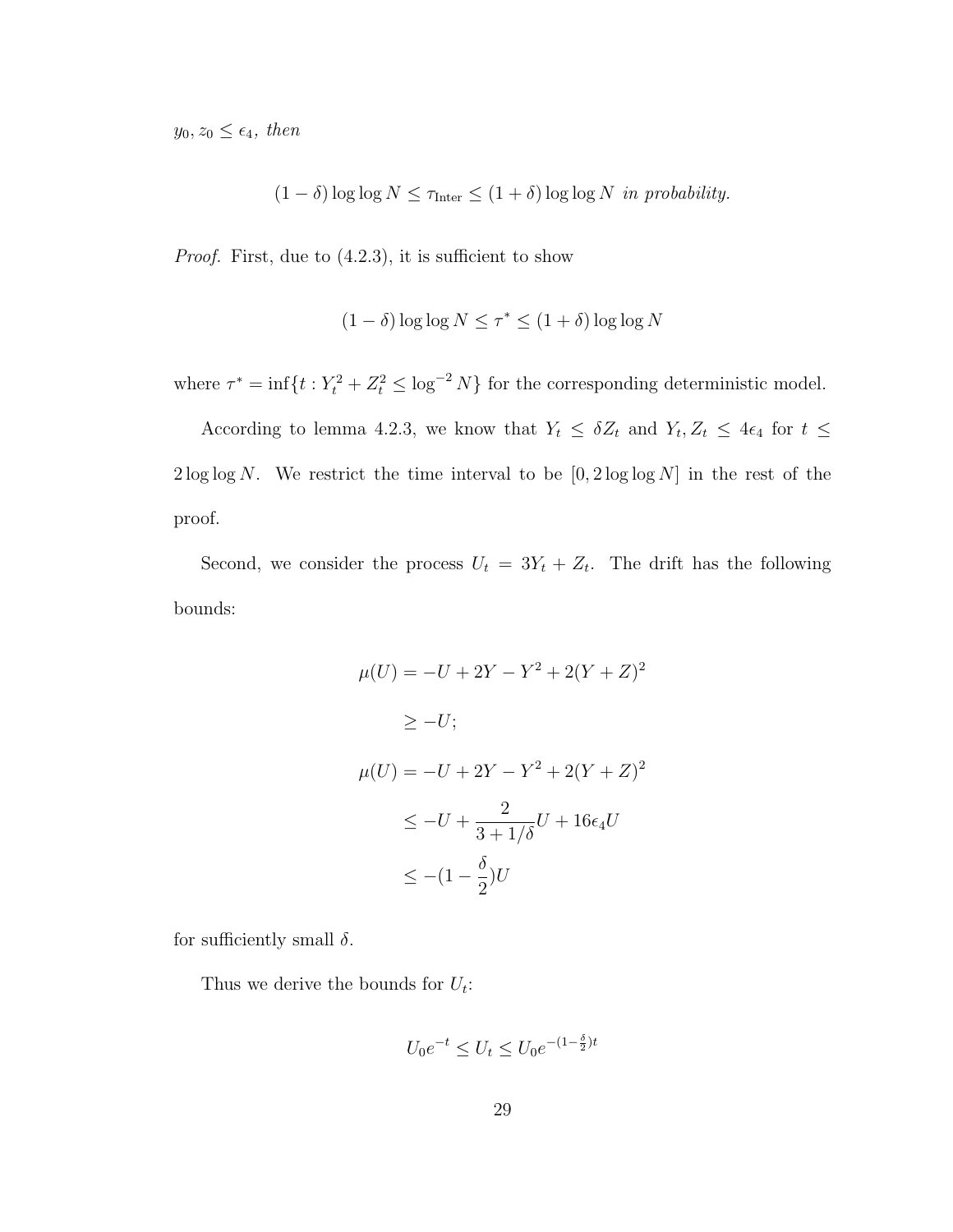which indicates  $(1 - \delta) \log \log N \leq \tau^* \leq (1 + \delta) \log \log N$  because

$$
U_0 \log^{-1-\delta/2+\delta^2/2} N \ll \log^{-1} N \ll U_0 \log^{-1+\delta} N
$$

Therefore, we have

$$
(1 - \delta) \log \log N \le \tau_{\text{Inter}} \le (1 + \delta) \log \log N \quad \text{in probability},
$$

we are done.

To sum up, lemma 4.2.1-4.2.4 implies the total amount of time from  $S_{\text{Inter}}$  to reaching  $S_{\log -dist}$  is  $O(1)+O(1)+\log \log N+o(\log \log N) = \log \log N+o(\log \log N)$ which completes the proof of I.

#### 4.3 Proof of II and III

In this chapter, the main idea is to construct some martingale arguments to prove II. In particular, lemma 4.3.4, 5, 7, 8 will deduce some geometric properties for some process we construct; lemma 4.3.9 will study the original  $(X^N, Y^N, Z^N)_t$  process through some random walk estimation when the process is within  $S_{\log -dist}$ ; lemma 4.3.11 illustrates the core estimation using all previous lemmas. Eventually, we complete our proof for theorem 3.1.3 at the end of this chapter.

Before stating the lemmas, we need the following definitions:

 $\Box$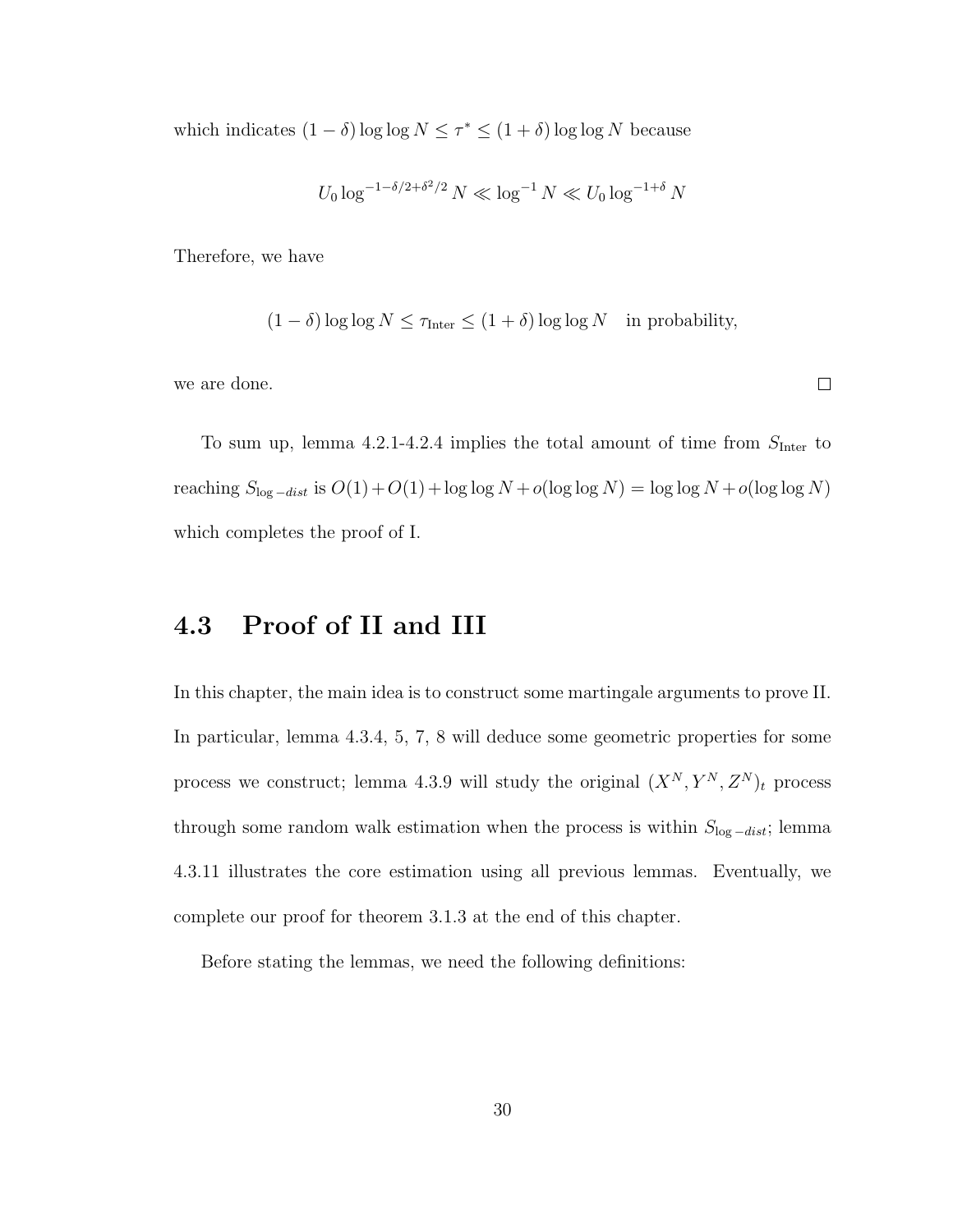Definition 4.3.1. We define the 2-dimensional flow as follows:

$$
F(y, z) = (-y, 2y - z);
$$
  
\n
$$
\Phi(y, z, t) \text{ satisfies:}
$$
  
\n
$$
\frac{\partial}{\partial t} \Phi(y, z, t) = F(\Phi(y, z, t)),
$$
  
\n
$$
\Phi(y, z, 0) = (y, z),
$$

where  $F(y, z)$  is the linear aproximation for (4.2.1).

Furthermore, we introduce the hitting time function

$$
\Psi(y, z) = \inf\{t : \Phi(y, z, t) \in \partial E\},\
$$

where  $E = \{(y, z) : y^2 + \frac{z^2}{4} \leq \frac{1}{N^2}\}\.$  And we let

$$
\mathcal{H}(y,z) = \begin{bmatrix} \partial_{yy} \Psi & \partial_{yz} \Psi \\ \partial_{yz} \Psi & \partial_{zz} \Psi \end{bmatrix}
$$

denote the Hessian matrix for Ψ.

By definition, we have

$$
\tau_{\log} = \inf\{t : (Y_t^N, Z_t^N) \in E\}.
$$

Remark 4.3.2. For all the following notations and calculations, we use the conventions for rows versus columns as follows:

Vector valued functions such as  $F$  and  $\Phi$  are written as row vectors;

Coordinates of a derivative occupy columns. Thus, the gradient of a scalar function is a column vector. However, the derivative of gradient, i.e., Hessian is regarded as a matrix, not as a tensor with two types of columns.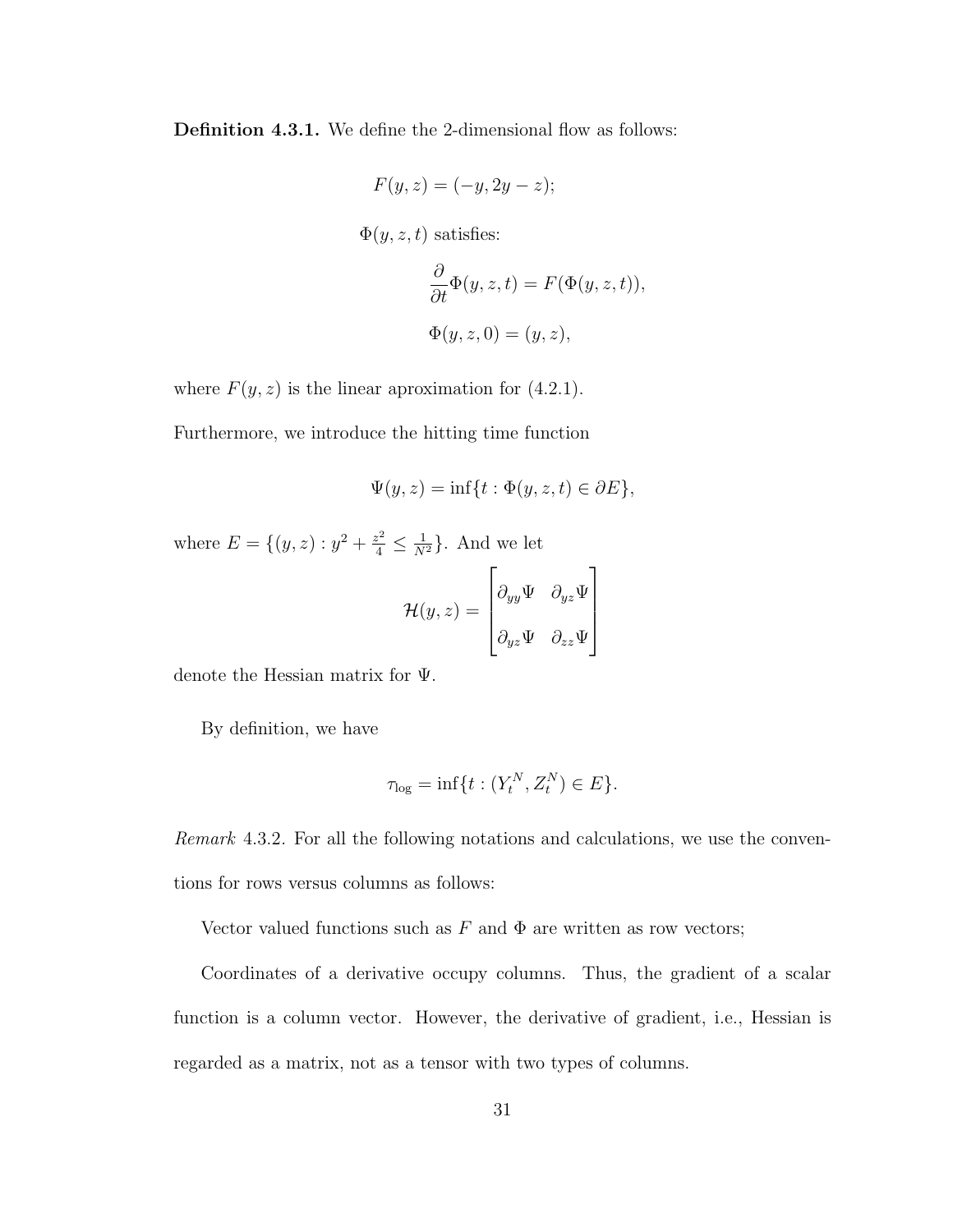Moreover we will use  $\langle u, v \rangle$  for the product of a row vector u and a column vector  $v$ , so that the notation makes clear that the quantity is a scalar. The Hessian of a scalar function such as  $G$  is denoted

$$
\mathcal{H}(G) := \left(\frac{\partial^2 G}{\partial x_i \partial x_j}\right)_{i,j}.
$$

Definition 4.3.3. We define

$$
W_t := \Psi(Y_t^N, Z_t^N) + t,
$$

where  $\{Y_t^N, Z_t^N\}$  is the stochastic process of opinion broadcasting model at time t.

Lemma 4.3.4.  $\forall$ **v**<sup>0</sup> = (y<sub>0</sub>, z<sub>0</sub>) ∈ S<sub>log-dist</sub>, we have:

$$
\max\{\frac{1}{6},\log\frac{|\mathbf{v}_0|N}{2}\} \leq \Psi(\mathbf{v}_0) \leq \log N + 1.
$$

Furthermore, if  $\mathbf{v}_0 = (y_0, z_0) \in \partial S_{\log - dist}$ , i.e.  $|\mathbf{v}_0| = \log^{-1} N$ , then

$$
\log N - o(\log \log N) \leq \Psi(\mathbf{v}_0).
$$

*Proof.* First, we can solve the flow  $\Phi$  in terms of F as follows:

$$
y_t = y_0 e^{-t};
$$
  

$$
z_t = (2y_0 t + z_0)e^{-t}.
$$

Then,

$$
\Psi(\mathbf{v}_0) = \inf_t \{ y_t^2 + \frac{z_t^2}{4} = \frac{1}{N^2} \}.
$$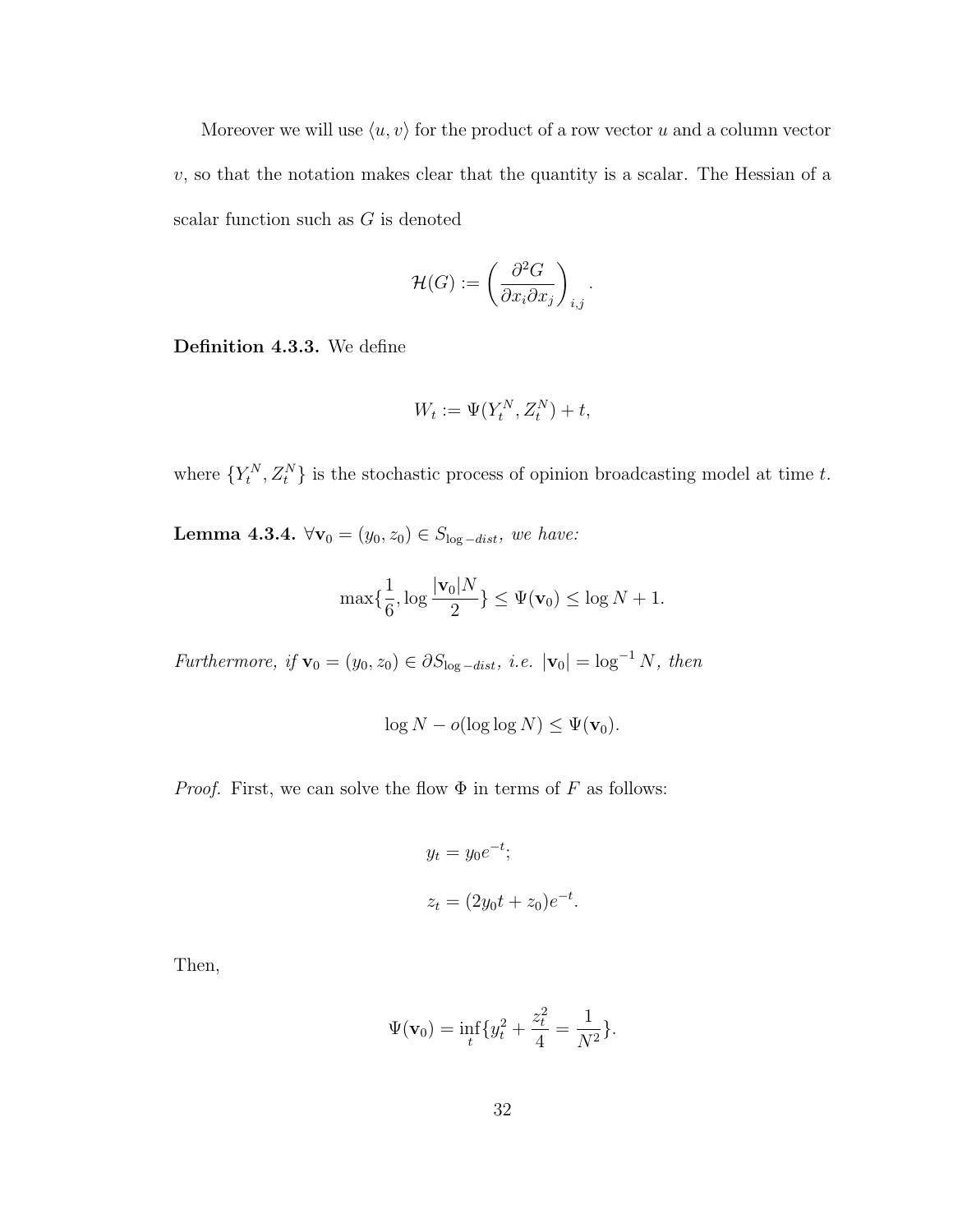Notice that  $\mathbf{v}_0$  is outside of E and if  $y_0, z_0$  takes only integer values when multiplied by N, we have  $|\mathbf{v}_0| \ge$  $\sqrt{2}$  $\frac{\sqrt{2}}{N}$ . Therefore, let  $t_1 = \frac{1}{6}$  $\frac{1}{6}$ , we have

$$
y_{t_1}^2 + \frac{z_{t_1}^2}{4} = (y_0^2 + \frac{1}{4}(\frac{1}{3}y_0 + z_0)^2)e^{-1/3}
$$
  
\n
$$
\geq \frac{13}{9e^{1/3}} \cdot \frac{1}{N^2}
$$
  
\n
$$
\geq \frac{1}{N^2},
$$

whence  $\Psi(\mathbf{v}_0) \geq \frac{1}{6}$  $\frac{1}{6}$ .

Furthermore, if  $|\mathbf{v}_0| \geq \frac{2}{N}$ , let  $t_1 = \log(|\mathbf{v}_0| N/2)$ , then  $t_1 \geq 0$  and

$$
y_{t_1}^2 + \frac{z_{t_1}^2}{4} = (y_0^2 t_1^2 + y_0 z_0 t_1 + (y_0^2 + \frac{z_0^2}{4}))e^{-2t_1}
$$
  
= 
$$
\frac{4}{|\mathbf{v}_0|^2 N^2} \cdot (y_0^2 t_1^2 + y_0 z_0 t_1 + y_0^2 + \frac{z_0^2}{4})
$$
  

$$
\geq \frac{4y_0^2 + z_0^2}{|\mathbf{v}_0|^2 N^2}
$$
  

$$
\geq \frac{1}{N^2},
$$

whence  $\Psi(\mathbf{v}_0) \ge \log(|\mathbf{v}_0|N/2)$ .

Let  $t_2 = \log N + 1$ , then

$$
y_{t_2}^2 + \frac{z_{t_2}^2}{4} = (y_0^2 t_2^2 + y_0 z_0 t_2 + (y_0^2 + \frac{z_0^2}{4}))e^{-2t_2}
$$
  
= 
$$
\frac{1}{e^2 N^2} \cdot (y_0^2 (\log N + 1)^2 + y_0 z_0 (\log N + 1) + y_0^2 + \frac{z_0^2}{4})
$$
  

$$
\leq \frac{1}{e^2 N^2} \cdot (1 + \frac{4}{\log N})
$$
  

$$
\leq \frac{1}{N^2},
$$

provided that  $|\mathbf{v}_0| \leq \log^{-1} N$ . Therefore,

$$
\Psi(\mathbf{v}_0) \le \log N + 1.
$$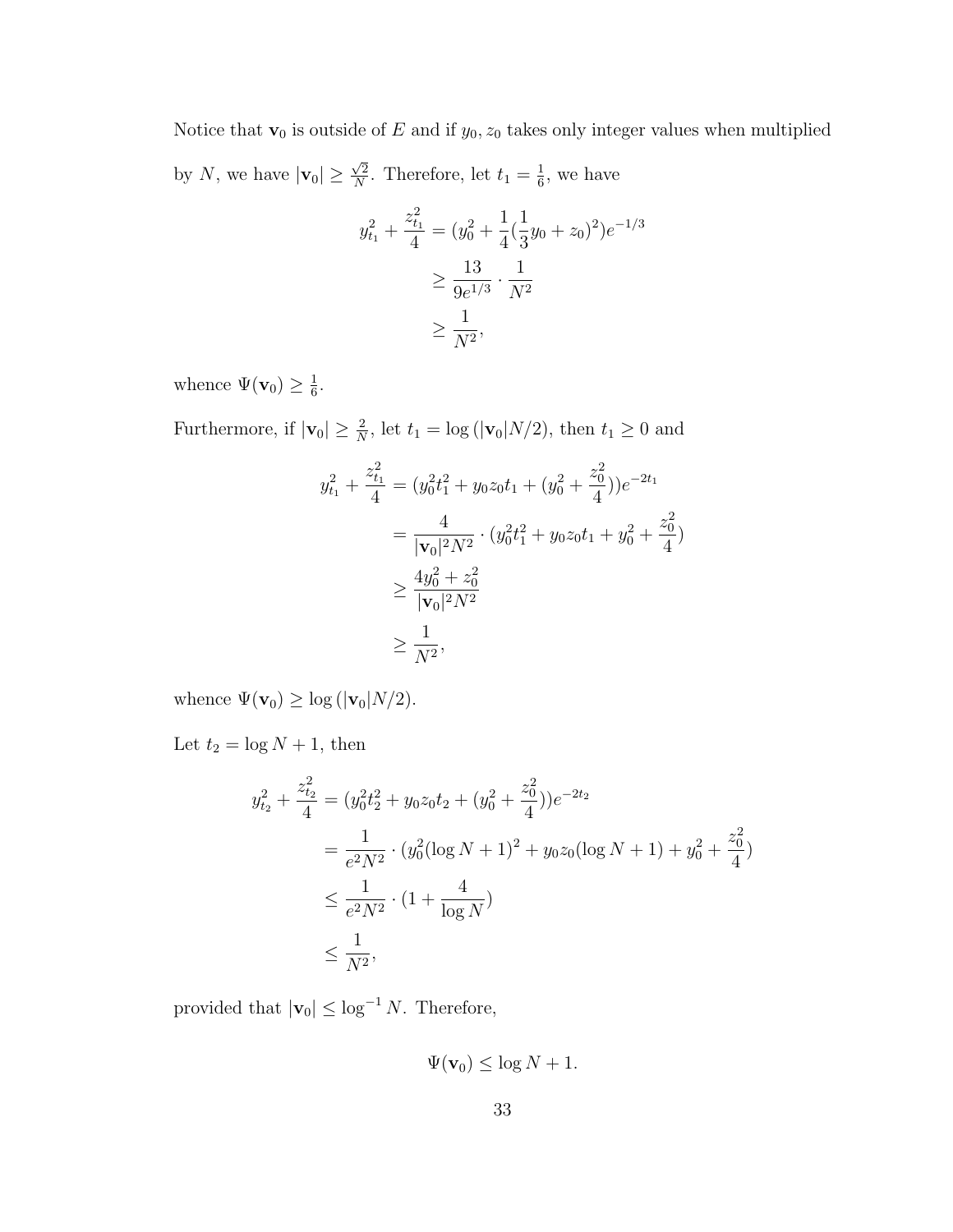Finally, if  $|\mathbf{v}_0| = \log^{-1} N$ , then according to chapter 4.2, we notice that

$$
y_0 \ge e^{-\log \log N - \omega}
$$

$$
= \frac{1}{\log N \cdot e^{\omega}},
$$

where  $\omega = o(\log \log N), e^{\omega} = o(\log N)$ .

Thus if we let  $t_3 = \log N - 2\omega$ , we have

$$
y_{t_3}^2 + \frac{z_{t_3}^2}{4} = (y_0^2 t_3^2 + y_0 z_0 t_3 + (y_0^2 + \frac{z_0^2}{4}))e^{-2t_3}
$$
  
\n
$$
\geq y_0^2 t_3^2 e^{-2t_3}
$$
  
\n
$$
= \frac{1}{N^2} \cdot \frac{(\log N - 2\omega)^2 \cdot e^{4\omega}}{\log^2 N \cdot e^{2\omega}}
$$
  
\n
$$
\geq \frac{1}{N^2},
$$

whence  $\Psi(\mathbf{v}_0) \ge \log N - 2\omega = \log N - o(\log \log N)$ , we are done.

**Lemma 4.3.5.** We can write both the gradient and Hessian of  $\Psi$  in terms of  $\Phi$ , F, and B:

$$
\nabla \Psi(\mathbf{v}_0) = -\frac{d\Phi(\cdot, t_0)^T(\mathbf{v}_0)\nabla B(\mathbf{v}_1)}{\langle F(\mathbf{v}_1), \nabla B(\mathbf{v}_1) \rangle};
$$
\n(4.3.1)

 $\Box$ 

$$
\mathcal{H}(\Psi)(\mathbf{v}_0) = \nabla \Psi_1(\mathbf{v}_0) \cdot \mathcal{H}(\Phi_1)(\mathbf{v}_0) + \nabla \Psi_2(\mathbf{v}_0) \cdot \mathcal{H}(\Phi_2)(\mathbf{v}_0)
$$
(4.3.2)

+
$$
d\Phi(\cdot, t_0)^T(\mathbf{v}_0) \frac{dF\nabla B\nabla B^T}{\langle F, \nabla B \rangle^2}(\mathbf{v}_1) \cdot d\Phi(\cdot, t_0)(\mathbf{v}_0)
$$
  
\n- $d\Phi(\cdot, t_0)^T(\mathbf{v}_0) \left[ I - \frac{\nabla BF}{\langle F, \nabla B \rangle} \right] \frac{\mathcal{H}(B)}{\langle F, \nabla B \rangle}(\mathbf{v}_1) \cdot d\Phi(\cdot, t_0)(\mathbf{v}_0)$   
\n+ $d\Phi(\cdot, t_0)^T(\mathbf{v}_0) \frac{\nabla B\nabla B^T}{\langle F, \nabla B \rangle^2} \left[ I - \frac{\nabla BF}{\langle F, \nabla B \rangle} \right] dF(\mathbf{v}_1) \cdot d\Phi(\cdot, t_0)(\mathbf{v}_0),$ 

where  $t_0 = \Psi(\mathbf{v}_0), \mathbf{v}_1 = \Phi(\mathbf{v}_0, t_0); \Phi = (\Phi_1, \Phi_2), \text{ and } \nabla \Psi = (\nabla \Psi_1, \nabla \Psi_2)^T$ ;  $B(y, z) =$  $y^2 + \frac{z^2}{4} - \frac{1}{N}$  $\frac{1}{N^2}$  indicating  $B(\mathbf{v}_1) = 0$  by definition.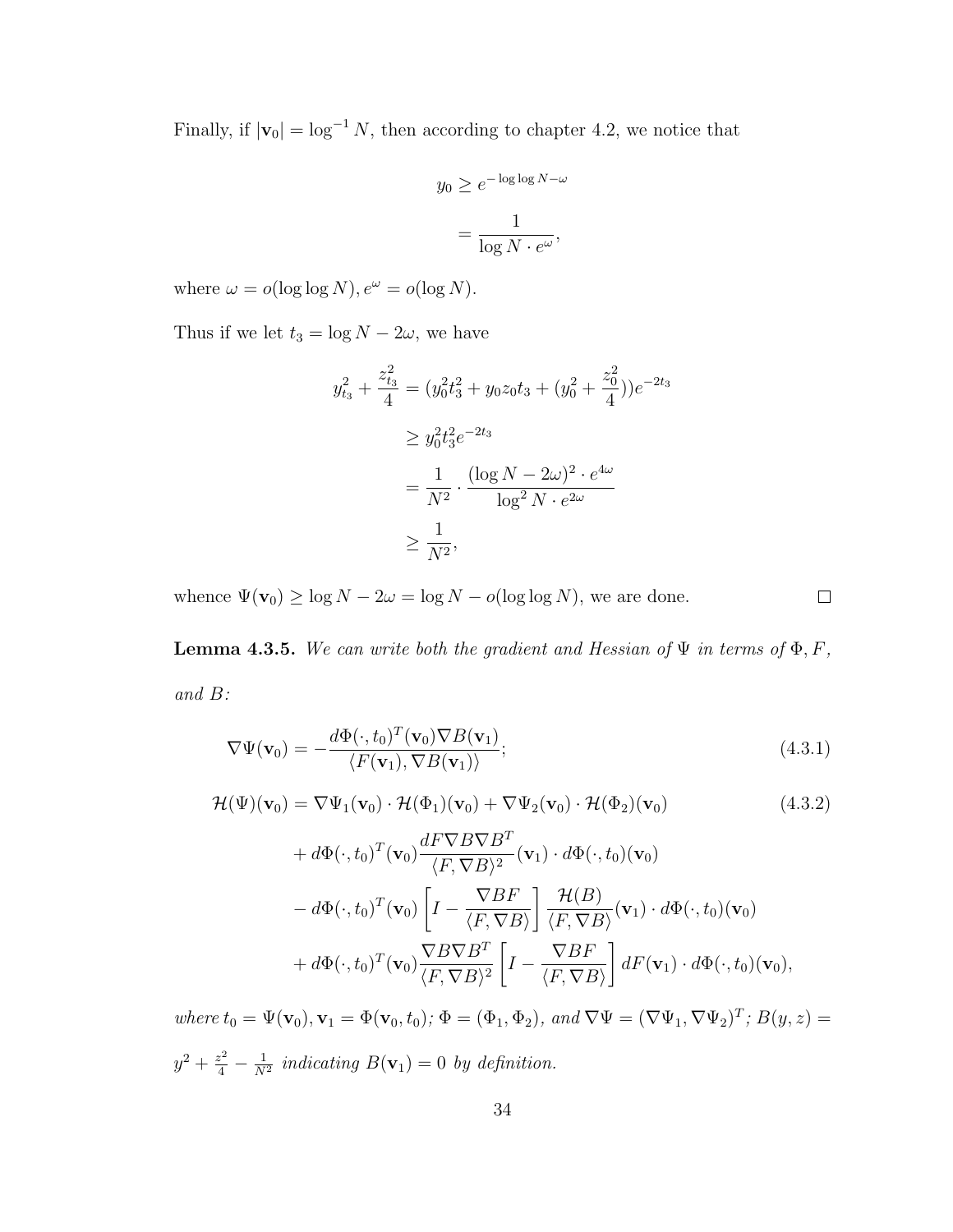*Proof.* We first tackle the special case where  $t_0 = 0$ , that is where the initial point  $\mathbf{v}_0$  already satisfies  $B(\mathbf{v}_0) = 0$ . In this case the time t map  $\Phi(\cdot, t)$  is the identity, therefore  $d\Phi = I$  and  $\mathcal{H}(\Phi) = 0$ . Thus (4.3.1) and (4.3.2) reduce to

$$
\nabla \Psi = -\frac{\nabla B}{\langle F, \nabla B \rangle} \tag{4.3.3}
$$

$$
\mathcal{H}(\Psi) = \frac{dF \nabla B \nabla B^T}{\langle F, \nabla B \rangle^2} - \left[ I - \frac{\nabla BF}{\langle F, \nabla B \rangle} \right] \frac{\mathcal{H}(B)}{\langle F, \nabla B \rangle} \n+ \frac{\nabla B \nabla B^T}{\langle F, \nabla B \rangle} \left[ I - \frac{\nabla BF}{\langle F, \nabla B \rangle} \right] \frac{dF}{\langle F, \nabla B \rangle},
$$
\n(4.3.4)

where we omit the point at which the functions are valued since in this special case  $\mathbf{v}_0 = \mathbf{v}_1$ , so no confusions should be there.

In order to verify these two equations above, we consider calculating the gradient and Hessian for  $B(\Phi(\mathbf{v}, \eta(\mathbf{v})))$  where  $\eta$  is any  $C^2$  function with **v** satisfying  $\eta(\mathbf{v}) = 0$ . Applying basic calculus and chain rules, we have

$$
\nabla B(\Phi(\mathbf{v}, \eta(\mathbf{v}))) = \nabla(\mathbf{v}) + \nabla \eta(\mathbf{v}) \cdot \langle F(\mathbf{v}), \nabla B(\mathbf{v}) \rangle; \tag{4.3.5}
$$

$$
\mathcal{H}(B(\Phi(\mathbf{v},\eta(\mathbf{v})))) = dF \nabla \eta \nabla B(\mathbf{v}) + [I + \nabla \eta F] \mathcal{H}(B)(\mathbf{v})
$$
(4.3.6)  
+ 
$$
\mathcal{H}(\eta) F \nabla B(\mathbf{v}) + \nabla \eta \nabla B^{T} [I + \nabla \eta F] dF(\mathbf{v}).
$$

Now notice the function  $\Psi$  satisfies  $B(\Phi(\mathbf{v}, \Psi(\mathbf{v}))) \equiv 0$ , therefore the gradient and Hessian vanish. Also,  $\Psi(\mathbf{v}_0) = 0$  since  $B(\mathbf{v}_0) = 0$ . Letting  $\eta = \Psi$  in (4.3.5) and  $(4.3.6)$ , and setting the right-hand sides equal to zero, we may solve for  $\nabla\Psi$  and  $\mathcal{H}(\Psi)$  to obtain (4.3.3) and (4.3.4) respectively.

The general case relies on the following explicit chain rule for any composition of maps: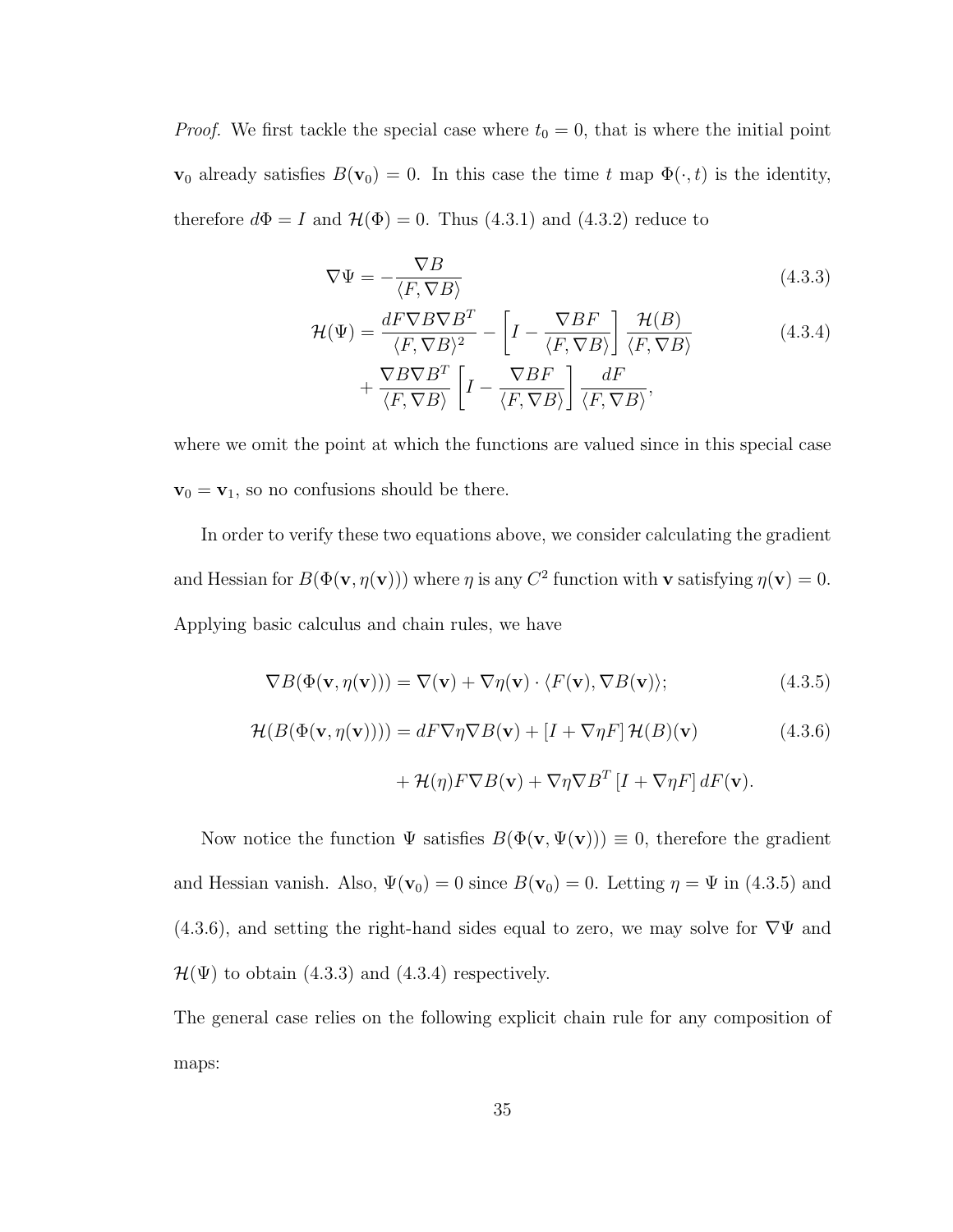Remark 4.3.6. Let  $\Phi : \mathcal{R}^m \to \mathcal{R}^n$  and  $\Psi : \mathcal{R}^n \to \mathcal{R}$  be any twice continuously differentiable maps. Then

$$
\nabla[\Psi \circ \Phi] = d\Phi \nabla \Psi,
$$
  

$$
\mathcal{H}[\Psi \circ \Phi] = \sum_{i=1}^{n} \nabla \Psi_{i} \mathcal{H}(\Phi_{i}) + d\Phi^{T} \mathcal{H}(\Psi) d\Phi,
$$

where  $\Phi = (\Phi_1, \Phi_2, \cdots, \Phi_n), \nabla \Psi = (\nabla \Psi_1, \nabla \Psi_2, \cdots, \nabla \Psi_n)^T$ .

With this in mind, observe that for fixed s, the quantity  $\Psi \circ \Phi(\cdot, s)$  differs from  $\Psi$  by the constant s. Letting  $s = t_0 := \Psi(\mathbf{v}_0)$ , and recalling the notation  $\mathbf{v}_1 =$  $\Phi(\mathbf{v}_0, t_0)$ , we see that  $\nabla \Psi(\mathbf{v}_0) = \nabla[\Psi \circ \Phi(\cdot, t_0)]$  at  $\mathbf{v}_0$  and  $\mathcal{H}(\Psi)(\mathbf{v}_0) = \mathcal{H}[\Psi \circ \Phi(\cdot, t_0)]$ at  $\mathbf{v}_0$ . In both cases, the derivatives of  $\Psi$  are evaluated only where B vanishes. Therefore, we may use remark  $4.3.6$  along with  $(4.3.3)$  and  $(4.3.4)$  to obtain  $(4.3.1)$ and (4.3.2) respectively.  $\Box$ 

Lemma 4.3.7.

$$
\|\nabla\Psi(\mathbf{v}_0)\| \le C_1 \cdot \log |\mathbf{v}_0| N \cdot \|\mathbf{v}_0\|^{-1}
$$

 $for \mathbf{v}_0 = (y_0, z_0) \in S_{\log - dist}.$ 

Proof. We follow the same notations we used in lemma 4.3.5. Then lemma 4.3.5 implies:

$$
\nabla \Psi(\mathbf{v}_0) = -\frac{d\Phi(\cdot, t_0)^T(\mathbf{v}_0)\nabla B(\mathbf{v}_1)}{\langle F(\mathbf{v}_1), \nabla B(\mathbf{v}_1)\rangle}.
$$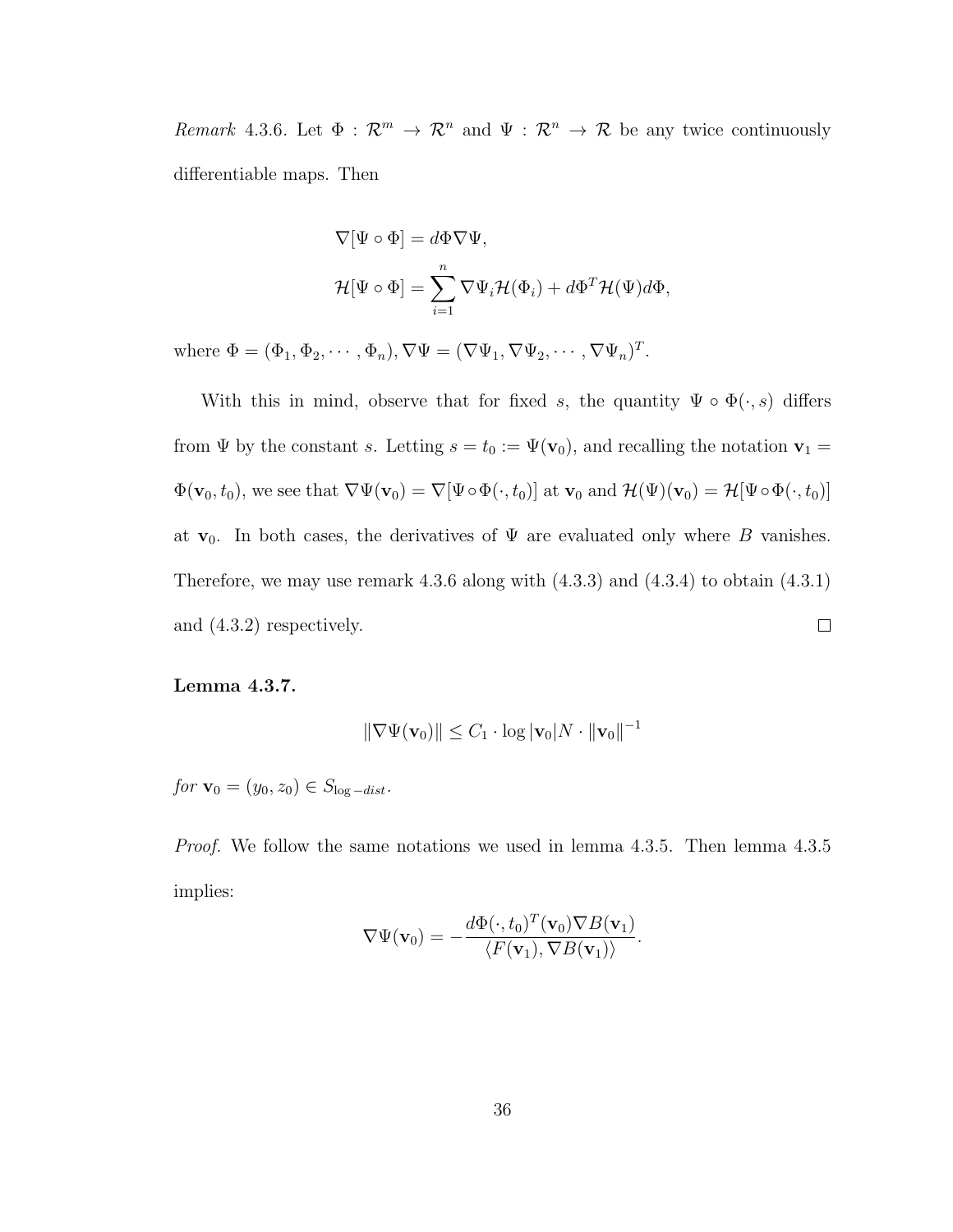Therefore,

$$
\|\nabla\Psi(\mathbf{v})_0\| \leq \frac{\sqrt{10} \|d\Phi(\cdot, t_0)(\mathbf{v}_0)\| \cdot \|\nabla B(\mathbf{v}_1)\|}{\|F(\mathbf{v}_1)\| \cdot \|\nabla B(\mathbf{v}_1)\| \cdot |\cos\theta|}
$$

$$
= \frac{\sqrt{10} \|d\Phi(\cdot, t_0)(\mathbf{v}_0)\|}{\|F(\mathbf{v}_1)\| \cdot |\cos\theta|},
$$

where the matrix norm is defined to be  $\|\cdot\|_\infty,$  the maximum absolute value of all elements in the matrix;  $\theta$  is the angle between the vectors F and  $\nabla B$ . In particular, notice that

$$
\langle F(\mathbf{v}_1), \nabla B(\mathbf{v}_1) \rangle = \langle (-y_1, 2y_1 - z_1), (2y_1, \frac{z_1}{2}) \rangle
$$
  
=  $-2y_1^2 + y_1 z_1 - \frac{z_1^2}{2}$   
=  $-\frac{1}{2}(y_1 - z_1)^2 - \frac{3}{2}y_1^2$   
< 0,

hence  $\cos\theta$  is uniformly up-bounded by some negative constant, i.e.  $|\cos\theta|>M_1>$ 0.

Next, since  $\mathbf{v}_1$  satisfies  $B(\mathbf{v}_1) = 0$ ,

$$
||F(\mathbf{v}_1)|| > M_2 \cdot \frac{1}{N},
$$

for some constant  $M_2 > 0$ . Moreover, we have

$$
||d\Phi(\cdot,t_0)(\mathbf{v}_0)|| = 2t_0 \cdot e^{-t_0}.
$$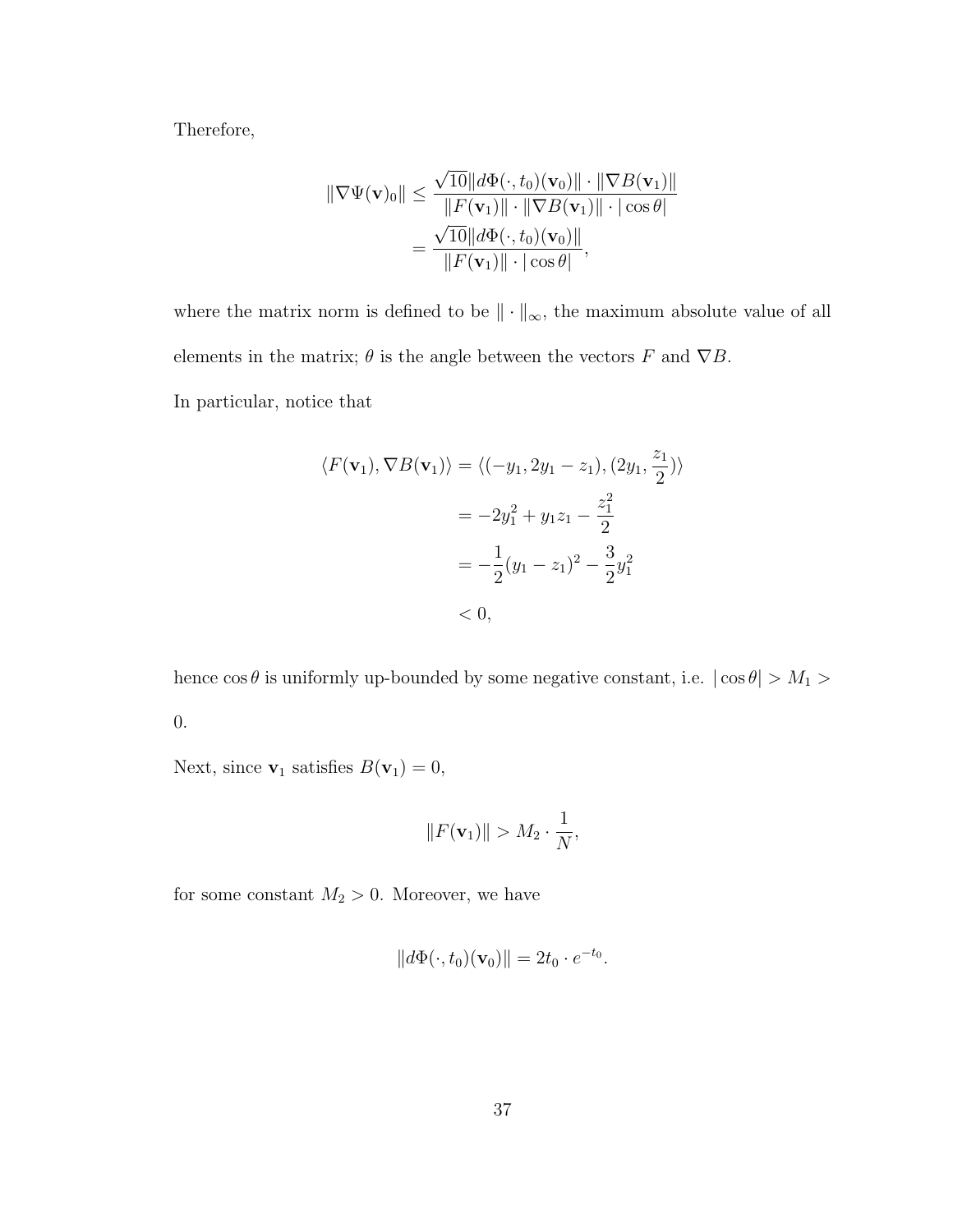According to lemma 4.3.4, if  $|\mathbf{v}_0| \geq \frac{2e}{N}$ , then

$$
2t_0 \cdot e^{-t_0} \le 4 \log \frac{|\mathbf{v}_0| N}{2} / |\mathbf{v}_0| N
$$

$$
\le M_3 \cdot \frac{\log |\mathbf{v}_0| N}{|\mathbf{v}_0| N};
$$

otherwise if  $\frac{\sqrt{2}}{N} \leq |\mathbf{v}_0| < \frac{2e}{N}$  $\frac{2e}{N},$ 

$$
2t_0 \cdot e^{-t_0} \le \frac{2}{e}
$$
  

$$
\le \frac{4\sqrt{2}}{e \log 2} \cdot \frac{\log |\mathbf{v}_0| N}{|\mathbf{v}_0| N}.
$$

Summing up the above inequalities, we proved the lemma.

Lemma 4.3.8.

$$
\|\mathcal{H}(\Psi)(\mathbf{v}_0)\| \leq C_2 \cdot \log^2 |\mathbf{v}_0| N \cdot \|\mathbf{v}_0\|^{-2},
$$

for  $\mathbf{v}_0 = (y_0, z_0) \in S_{\log - dist}$ .

Proof. Again lemma 4.3.5 states:

$$
\mathcal{H}(\Psi)(\mathbf{v}_0) = \nabla \Psi_1(\mathbf{v}_0) \cdot \mathcal{H}(\Phi_1)(\mathbf{v}_0) + \nabla \Psi_2(\mathbf{v}_0) \cdot \mathcal{H}(\Phi_2)(\mathbf{v}_0)
$$
\n
$$
+ d\Phi(:, t_0)^T(\mathbf{v}_0) \frac{dF \nabla B \nabla B^T}{\langle F, \nabla B \rangle^2}(\mathbf{v}_1) \cdot d\Phi(:, t_0)(\mathbf{v}_0)
$$
\n
$$
- d\Phi(:, t_0)^T(\mathbf{v}_0) \left[ I - \frac{\nabla B F}{\langle F, \nabla B \rangle} \right] \frac{\mathcal{H}(B)}{\langle F, \nabla B \rangle}(\mathbf{v}_1) \cdot d\Phi(:, t_0)(\mathbf{v}_0)
$$
\n
$$
+ d\Phi(:, t_0)^T(\mathbf{v}_0) \frac{\nabla B \nabla B^T}{\langle F, \nabla B \rangle^2} \left[ I - \frac{\nabla B F}{\langle F, \nabla B \rangle} \right] dF(\mathbf{v}_1) \cdot d\Phi(:, t_0)(\mathbf{v}_0),
$$

where  $\Phi = (\Phi_1, \Phi_2)$ , and  $\nabla \Psi = (\nabla \Psi_1, \nabla \Psi_2)^T$ . We can further write  $\nabla \Psi$  in terms of  $\Phi$ , F, B, but there is no necesssity to do that here.

 $\Box$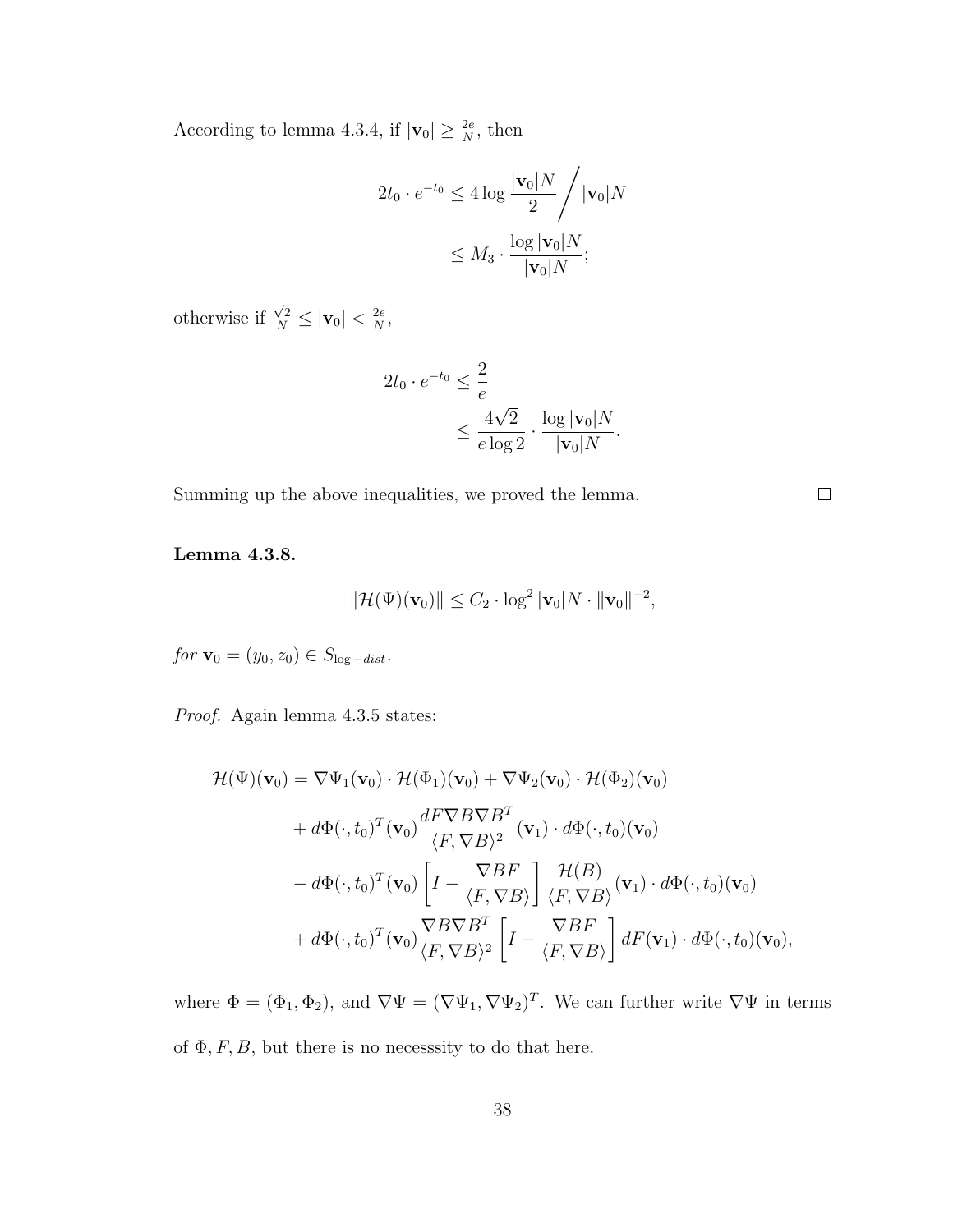In order to estimate the norm for  $\mathcal{H}(\mathbf{v}_0)$ , it is sufficient to estimate the norm of each term in the above expression, and the dominant term will determine the entire one. Before estimation, we do some calculation for preparation:

$$
\Phi_1(\mathbf{v}_0, t_0) = y_0 e^{-t_0}
$$
\n
$$
\Rightarrow \mathcal{H}(\Phi_1)(\mathbf{v}_0) = \mathbf{0}
$$
\n
$$
\Phi_2(\mathbf{v}_0, t_0) = (2y_0 t - z_0) e^{-t_0}
$$
\n
$$
\Rightarrow \mathcal{H}(\Phi_2)(\mathbf{v}_0) = \mathbf{0},
$$

thus the first two terms disappeared.

$$
||d\Phi(\cdot, t_0)(\mathbf{v}_0)|| \le \frac{M_1 \log |\mathbf{v}_0| N}{|\mathbf{v}_0| N}
$$

$$
||I - \frac{\nabla BF}{\langle F, \nabla B \rangle}|| \le M_3
$$

$$
||F(\mathbf{v}_1)|| > M_2 \cdot \frac{1}{N}
$$

$$
||dF(\mathbf{v}_1)|| = 2
$$

$$
||\nabla B(\mathbf{v}_1)|| > M_4 \cdot \frac{1}{N}
$$

$$
||\mathcal{H}(B)(\mathbf{v}_1)|| = 2,
$$

for some constants  $M_1, M_2, M_3, M_4 > 0$ .

Therefore, we see that each of the rest term has the same order. In particular, each term is up-bounded by

$$
M_0 \cdot \frac{\log^2 |\mathbf{v}_0| N}{|\mathbf{v}_0|^2 N^2} \cdot N^2,
$$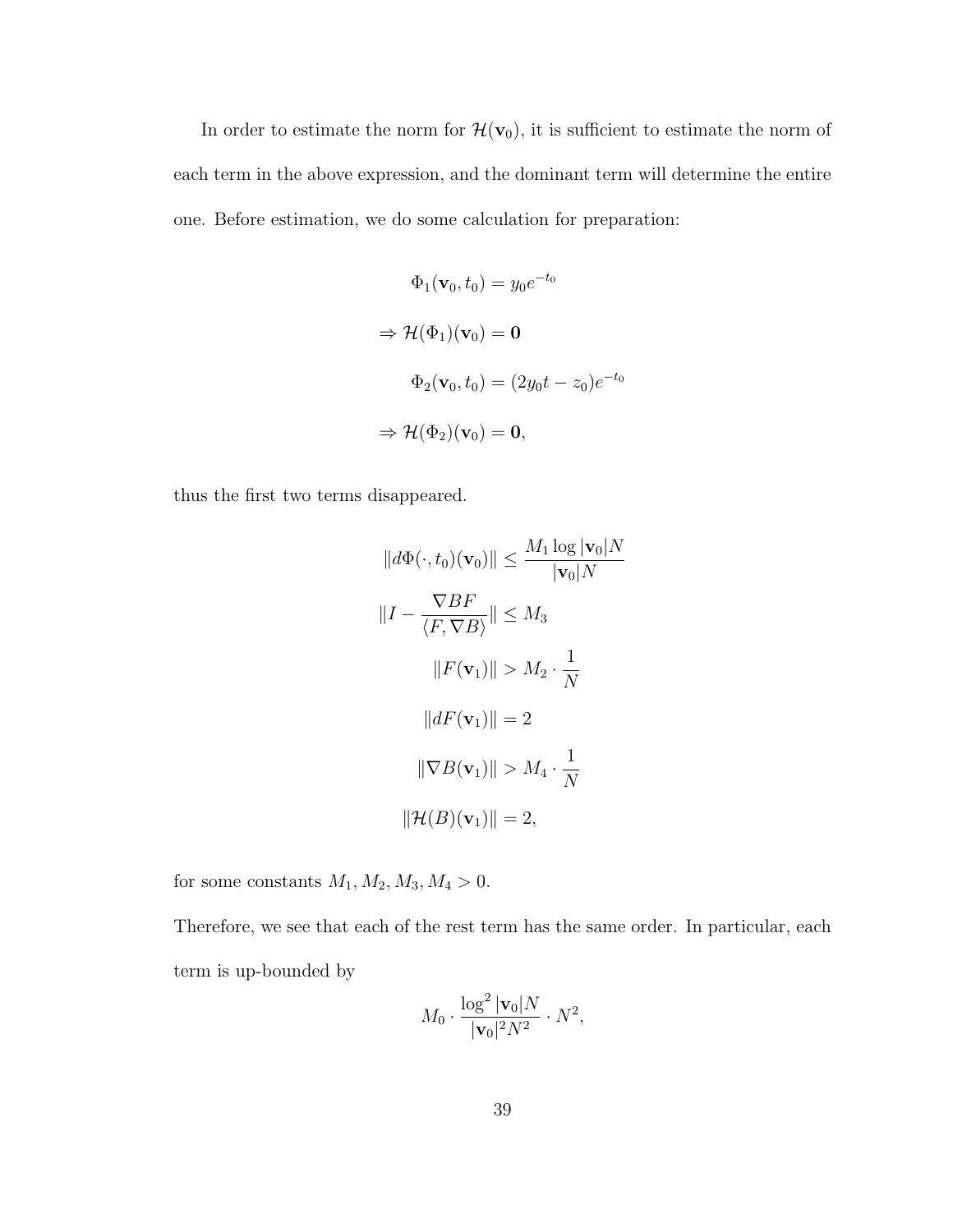whence the norm of  $\mathcal{H}(\Psi)(\mathbf{v}_0)$  is bounded by

$$
C_2 \cdot \log^2 |\mathbf{v}_0| N \cdot ||\mathbf{v}_0||^{-2}.
$$

Now that we have completed the lemmas on geometric properties for process  $\{W_t\}$ , we move on to study some properties for the original process  $(X^N, Y^N, Z^N)_t$ within  $S_{\log -dist}$  (lemma 4.3.9). Eventually we will combine them to deduce lemma 4.3.11.

**Lemma 4.3.9.** Suppose the process is inside  $S_{\log -dist}$ , define the set of time stripes

$$
\mathcal{T}_i = \{ s : 2^{-i-1} \le ||\mathbf{v}_s|| < 2^{-i} \},\
$$

where  $\lceil \log_2 \log N \rceil \le i \le \lfloor \log_2 N \rfloor - 1$ ,  $\|\mathbf{v}_s\|^2 = Y_s^{N2} + Z_s^{N2}$ . Then we have  $\max |\mathcal{T}_i|$  is  $O(1)$  in probability.

*Proof.* We consider the process  $U_t^N = 3Y_t^N + Z_t^N$ , which has negative drift which is upper bounded by  $U_t^N/6$ .  $U_t^N$  is a pure jump markov process with jump rate N. Let  $N(t)$  be the number of jumps between [0, t], then  $N(t) \sim Pois(Nt)$ . Furthermore, we define  $V_n^N$  be the discrete random walk embedded in  $U_t^N$ . Namely,  $U_t^N = V_{N(t)}^N, \forall t$ . Before stating the proof in detail, note that we have the relation between  $U_t^N$  and  $||\mathbf{v}_t||$ :

$$
\|\mathbf{v}_t\|^2 \le U_t^{N2} \le 12 \|\mathbf{v}_t\|^2,
$$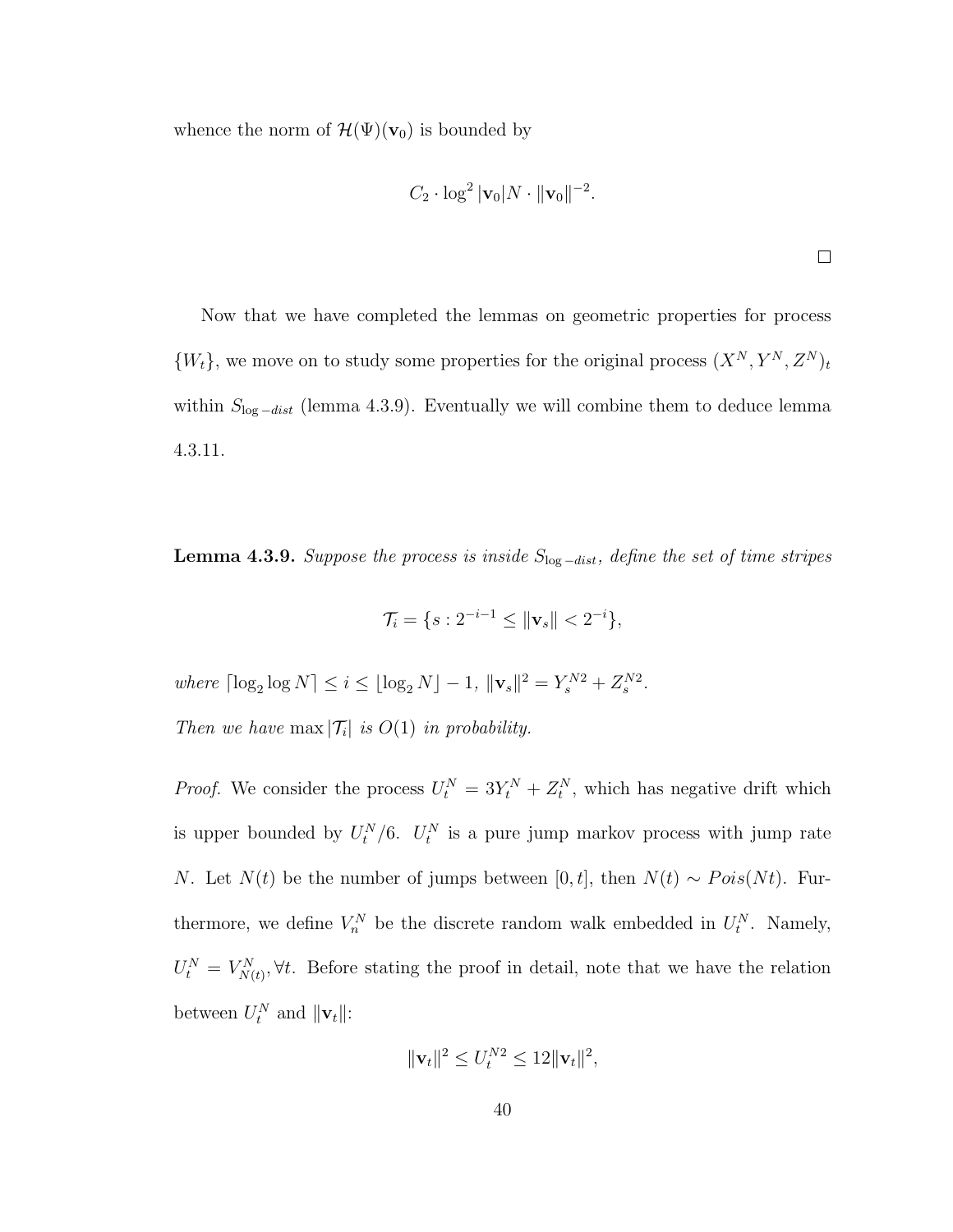which indicates that instead of studying  $\{\mathcal{T}_i\}$ , we can equivalently estimate the probability for  $\max |\mathcal{T}'_i|$  greater than some big constant, where

$$
\mathcal{T}'_i = \{ s : 2^{-i-1} \le U_t^N < 2^{-i} \}, \quad \lceil \log_2 \log N \rceil \le i \le \lfloor \log_2 N \rfloor - 1.
$$

Therefore, WLOG, we prove  $\max |\mathcal{T}'_i|$  is  $O(1)$  in probability. Let  $\tau_i = \inf \{ t : U_t^N \leq$  $2^{-i}$ ,  $d_i = \tau_{i+1} - \tau_i$ ,  $\lceil \log_2 \log N \rceil \leq i \leq \lfloor \log_2 N \rfloor - 1$ . The idea is to show

- max  $d_i$  is  $O(1)$  in probability;
- max<sub>i</sub> sup<sub> $\tau_i \le t \le \tau_{i+1} U_t^N / 2^{-i}$  is  $O(1)$  in probability.</sub>

Then, the result follows since each  $\mathcal{T}_i$  can cover at most constant number of time intervals  $[\tau_i, \tau_{i+1}]$  and all  $d_i$ 's are constant. We seperate the proof into four parts.

First, we show the following inequality:

$$
P(\tau_V > CN) \le e^{-\alpha CNA}, \quad \text{for some constant } \alpha > 0 \tag{4.3.7}
$$

where  $\tau_V = \inf\{k : V_k^N \leq \frac{A}{2}\}$  $\frac{A}{2}$ , and  $V_0^N = A$  for A between  $N^{-1}$  and  $\log^{-1} N$ .

Define  $V_k^N = V_0^N + \sum_{i=1}^k M_i$ , where  $M_i$  corresponds to each jump.

According to table 4.2 and table 4.3 in chapter 4.1, we know that  $M_i$  has the following distribtution given current position  $(X, Y, Z)_{i-1}$ :

- $-\frac{2}{N}$  with probability  $(XY + \frac{YZ}{2} + \frac{Z^2}{2})$  $(\frac{Z^2}{2}) \cdot (1 + O(\frac{1}{N}))$  $(\frac{1}{N})$ ) :=  $p_{-2}$ ;
- $-\frac{1}{N}$  with probability  $\frac{3}{2}XZ \cdot (1 + O(\frac{1}{N}))$  $(\frac{1}{N})$ ) :=  $p_{-1}$ ;
- $\frac{1}{N}$  with probability  $(XY + \frac{1}{2}XZ) \cdot (1 + O(\frac{1}{N}))$  $(\frac{1}{N})$ ) :=  $p_1$ ;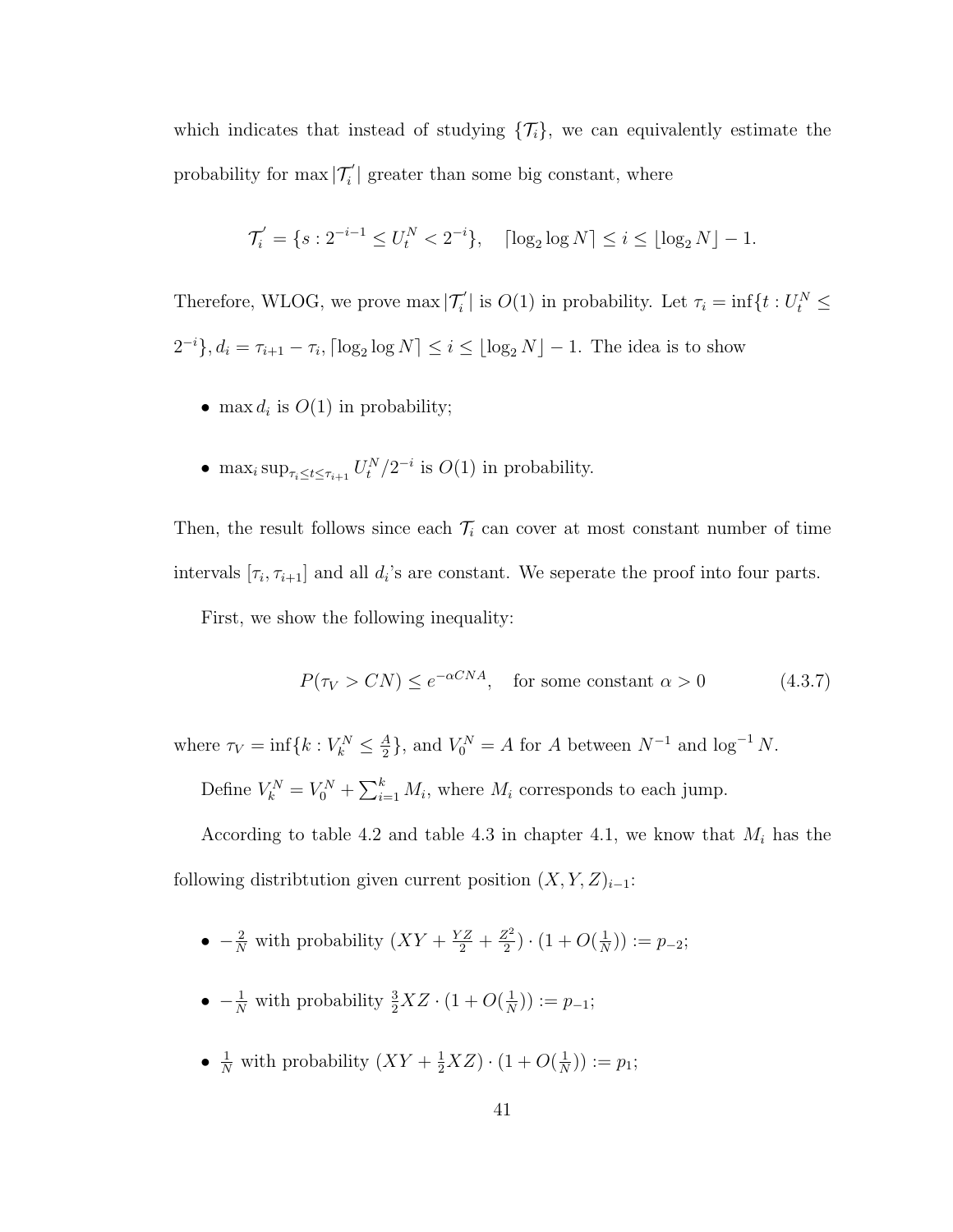- $\frac{2}{N}$  with probability  $\frac{3}{2}YZ \cdot (1 + O(\frac{1}{N}))$  $(\frac{1}{N})$   $:= p_2;$
- $\frac{4}{N}$  with probability  $\frac{1}{2}Z^2 \cdot (1 + O(\frac{1}{N}))$  $(\frac{1}{N})$   $:= p_4;$
- 0 otherwise  $:= p_0$ .

We claim:  $\exists \theta > 0$  such that:

$$
E(e^{\theta M_i}|V_{i-1}^N > \frac{A}{2}) \le 1 - \frac{A}{M'} \quad \text{for some constant } M'
$$

uniformly with respect to  $i$ .

By definition, we have

$$
E(e^{\theta M_i}|V_{i-1}^N > \frac{A}{2}) = p_{-2}e^{-2\theta/N} + p_{-1}e^{-\theta/N} + p_0 + p_1e^{\theta/N} + p_2e^{2\theta/N} + p_4e^{4\theta/N}
$$
  
=  $1 + \theta E(M_i|V_{i-1}^N > \frac{A}{2}) + O(\theta^2 E(M_i^2|V_{i-1}^N > \frac{A}{2}))$   
 $\leq 1 - \frac{\theta}{6n}V_{i-1}^N + O(\frac{\theta^2}{N^2}V_{i-1}^N)$   
 $\leq 1 - \frac{\theta}{12N}A + O(\frac{\theta^2}{N^2}A).$ 

Here, the first inequality follows from the fact that  $U_t^N$ 's drift is upper bounded by  $-\frac{1}{6}$  $\frac{1}{6}U_t^N$ , and the second inequality follows from the condition  $V_{i-1}^N > \frac{A}{2}$  $\frac{A}{2}$ . Therefore, if we let  $\theta = \frac{N}{M}$  $\frac{N}{M}$  for some large constant M, then since  $M_i \sim \frac{1}{N}$  $\frac{1}{N}, \theta M_i \sim \frac{1}{M}$ M is small. Furthermore,

$$
E(e^{\theta M_i}|V_{i-1}^N) \le 1 - \frac{A}{12M} + O(\frac{A}{M^2}) \le 1 - \frac{A}{M'},
$$

for some constants  $M' > 0$ , we are done for the claim.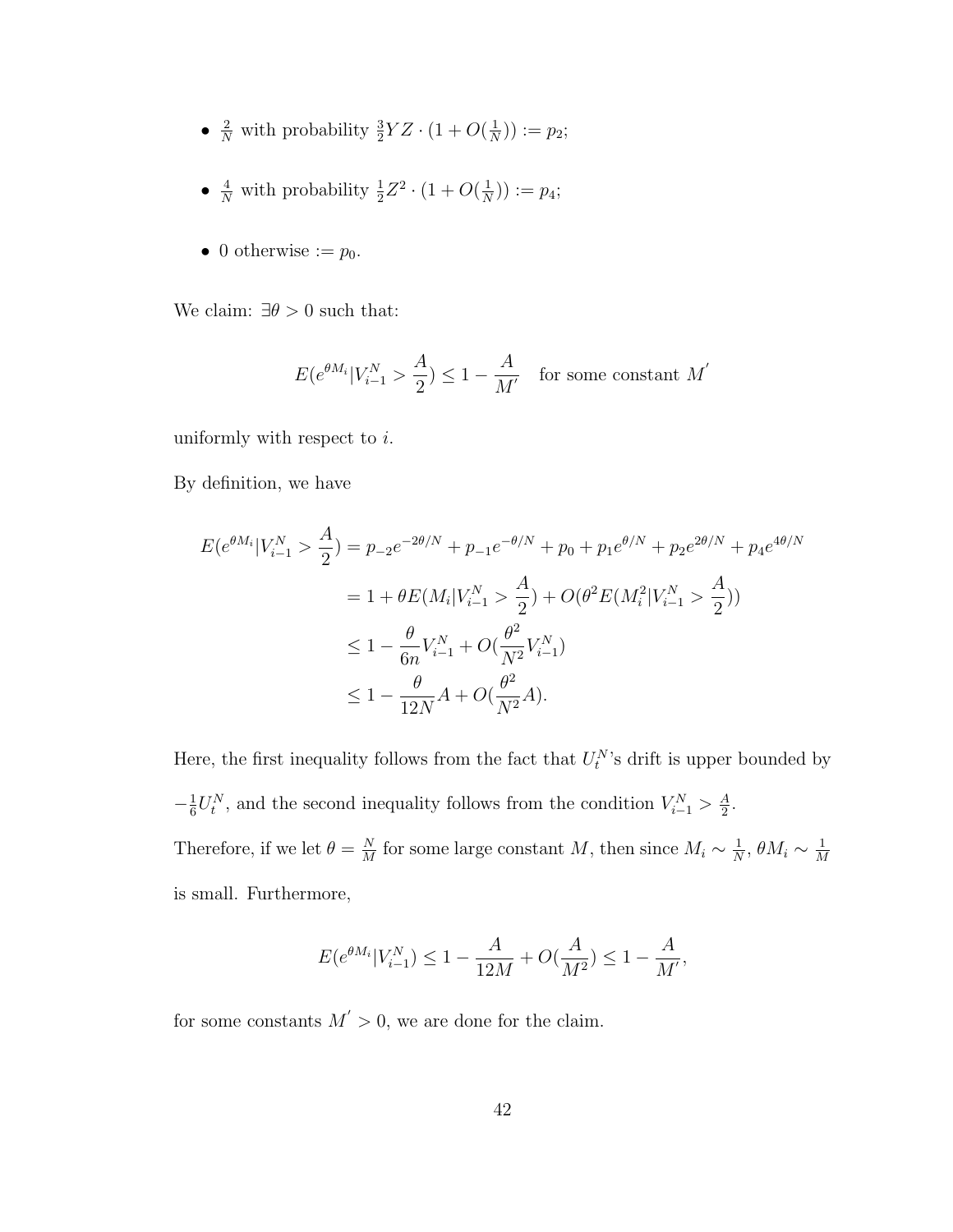Therefore, if we pick such  $\theta$ , we have that

$$
P(\tau_V > CN) = P(V_k^N > \frac{A}{2}, \forall k \le CN)
$$
  
\n
$$
= P(V_{CN}^N \cdot \prod_{k=0}^{CN-1} \mathbf{1}_{\{V_k^N > A/2\}} > \frac{A}{2})
$$
  
\n
$$
= P(\sum_{i=1}^{CN} M_i \cdot \prod_{k=0}^{CN-1} \mathbf{1}_{\{V_k^N > A/2\}} > -\frac{A}{2})
$$
  
\n
$$
= P(e^{\theta \sum_{i=1}^{CN} M_i} \cdot \prod_{k=0}^{CN-1} \mathbf{1}_{\{V_k^N > A/2\}} > e^{-\theta \frac{A}{2}})
$$
  
\n
$$
\le E(e^{\theta \sum_{i=1}^{CN} M_i} \cdot \prod_{k=0}^{CN-1} \mathbf{1}_{\{V_k^N > A/2\}}) \cdot e^{\theta \frac{A}{2}}
$$
  
\n
$$
= E(e^{\theta \sum_{i=1}^{CN-1} M_i} \cdot \prod_{k=0}^{CN-2} \mathbf{1}_{\{V_k^N > A/2\}} E(e^{\theta M_{CN}} |V_{CN-1}^N > \frac{A}{2})) \cdot e^{\frac{1}{2M}}
$$
  
\n
$$
\le E(e^{\theta \sum_{i=1}^{CN-1} M_i} \cdot \prod_{k=0}^{CN-2} \mathbf{1}_{\{V_k^N > A/2\}}) \cdot (1 - \frac{A}{M'}) \cdot e^{\frac{1}{2M}}
$$
  
\n
$$
\le \dots \dots
$$
  
\n
$$
\le (1 - \frac{A}{M'})^{CN} \cdot e^{\frac{1}{2M}}
$$
  
\n
$$
= Ke^{-\frac{CNA}{M'}},
$$

which completes our proof of (4.3.7)

Second, we convert  $V_i^N$  to  $U_i^N$  according to the relation  $U_i^N = V_{N(t)}^N$ . According to Chernoff bound argument, for any Possion random variable  $X$  ∼  $Pois(\nu)$ , we have the bound for tail probability:

$$
P(X \le x) \le \frac{e^{-\nu}(e\nu)^x}{x^x}, \quad \text{for } x < \nu.
$$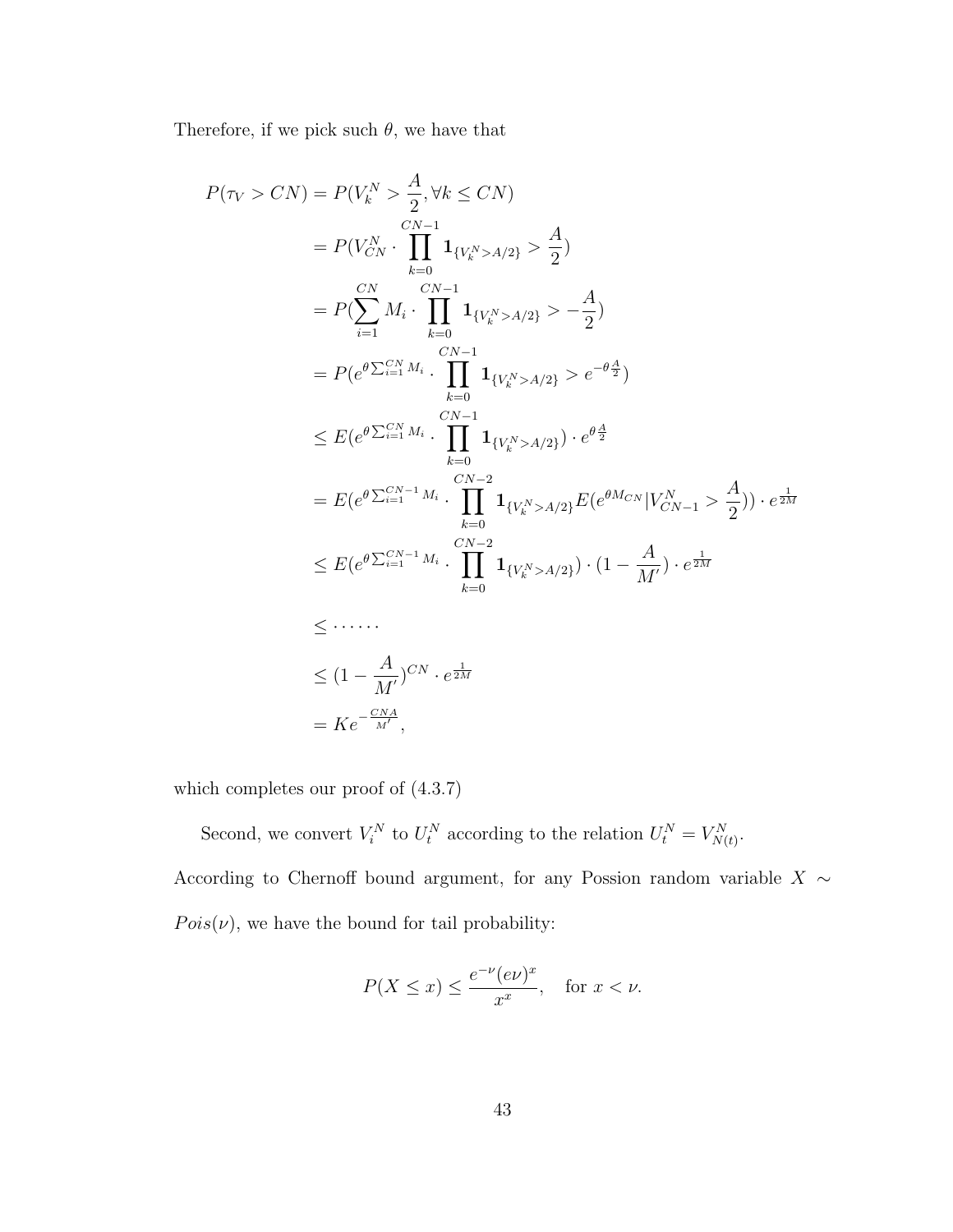Let  $\nu = Nt, x = \nu/2$ , we obtain for  $U_t^N$ ,

$$
P(\text{# jumps} < Nt/2 \text{ between } [0, t]) \le e^{-\nu} \cdot (2e)^x
$$
\n
$$
= \left(\frac{2}{e}\right)^x.
$$

Therefore,  $P(\text{# jumps } \geq Nt/2) \geq 1 - \left(\frac{2}{e}\right)$  $\left(\frac{2}{e}\right)^{Nt/2}.$ 

Combining the first two parts, we have

$$
P(d_i < 2C) = P\left(\inf_{\tau_i < t < \tau_i + 2C} U_t^N \le \frac{A}{2}\right)
$$
\n
$$
\ge P(\tau_V \le CN | \# \text{ jumps } \ge CN) \cdot P(\# \text{ jumps } \ge CN)
$$
\n
$$
\ge (1 - e^{-\alpha CNA}) \cdot \left(1 - \left(\frac{2}{e}\right)^{CN}\right),
$$

where  $A = 2^{-i}$ ,  $i = \lceil \log_2 \log N \rceil$ , ...  $\lfloor \log_2 N \rfloor - 1$ .

Third, we show

$$
P(\max_{i:N^{-1} \le 2^{-i} \le \log^{-1} N} d_i < C) \ge e^{-2e^{-2\alpha C}}.
$$

We do the calculation as follows:

$$
P\left(\max_{i:N^{-1}\leq 2^{-i}\leq \log^{-1}N} d_i < C\right) = \prod_i P(d_i < C)
$$
\n
$$
\geq \prod_i \left[ \left(1 - \left(\frac{2}{e}\right)^{CN/2}\right) \cdot \left(1 - e^{-\alpha CN/2^i}\right) \right]. \tag{4.3.8}
$$

Taking logarithm of (4.3.8), we obtain

$$
\sum_{i} \left[ \log \left( 1 - \left( \frac{2}{e} \right)^{CN/2} \right) + \log \left( 1 - e^{-\alpha CN/2^{i}} \right) \right] \sim -\sum_{i} \left[ \left( \frac{2}{e} \right)^{CN/2} - e^{-\alpha CN/2^{i}} \right] \newline \ge -\log N \cdot \left( \frac{2}{e} \right)^{CN/2} - \frac{e^{-2\alpha C}}{1 - e^{-2\alpha C}}
$$

 $\geq -2e^{-2\alpha C}$  for large constant C,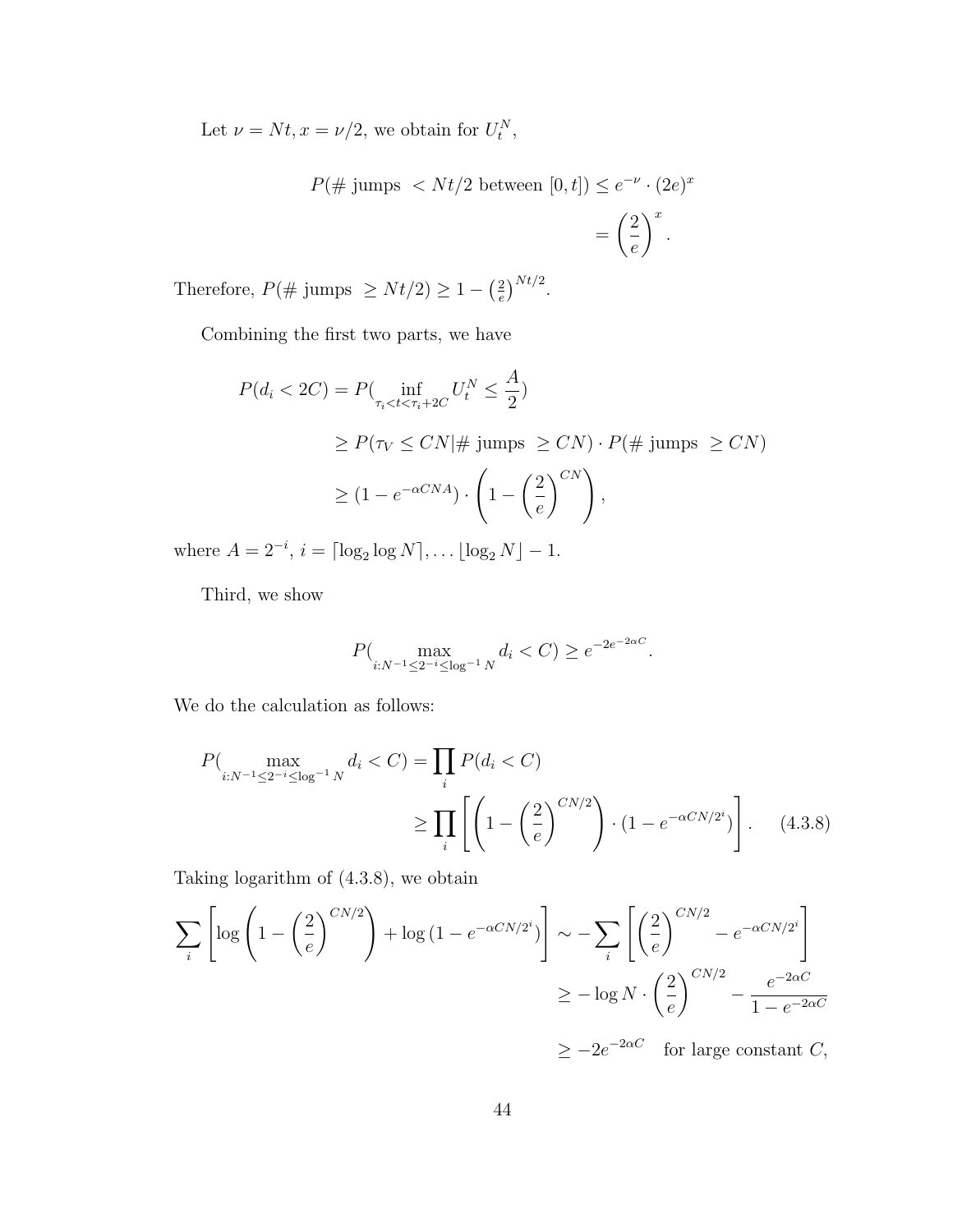which completes the proof for the third part.

Finally, we show

$$
P(\sup_{\tau_i \le t \le \tau_{i+1}} U_t^N \le (CM + 1) \cdot 2^{-i}, \forall i = \lceil \log_2 \log N \rceil, \dots \lfloor \log_2 N \rfloor - 1) \ge e^{-2e^{-2C}}.
$$

Notice that from the first part of the proof we can pick  $\theta = \frac{N}{M}$  $\frac{N}{M}$  such that  $e^{\theta U_t^N}$ is a non-negative supermartingale due to  $U_t^N$  has negative drift, we apply Doob's maximal inequality to  $e^{\theta U_t^N}$  within each time interval  $[\tau_i, \tau_{i+1}]$ , we obtain

$$
P(\sup_{\tau_i \le t \le \tau_{i+1}} U_t^N > (CM + 1) \cdot 2^{-i}) = P(\sup_{\tau_i \le t \le \tau_{i+1}} e^{\theta U_t^N} > e^{\theta (CM + 1) \cdot 2^{-i}})
$$
  

$$
\le \frac{E(e^{\theta U_{\tau_i}^N})}{e^{\theta (CM + 1) \cdot 2^{-i}}}
$$
  

$$
\le e^{-\theta CM 2^{-i}}
$$
  

$$
= e^{-CN 2^{-i}}.
$$

Therefore,

$$
P(\sup_{\tau_i \le t \le \tau_{i+1}} U_t^N \le (CM + 1) \cdot 2^{-i}, \forall i = \lceil \log_2 \log N \rceil, \dots \lfloor \log_2 N \rfloor - 1)
$$
  
= 
$$
\prod_i P(\sup_{\tau_i \le t \le \tau_{i+1}} U_t^N \le (CM + 1) \cdot 2^{-i})
$$
  

$$
\ge \prod_i (1 - e^{-CN2^{-i}})
$$
 (4.3.9)

Taking logarithm of (4.3.9), we have

$$
\sum_{\substack{\lceil \log_2 \log N \rceil \le i \le \lfloor \log_2 N \rfloor - 1}} \log \left( 1 - e^{-CN2^{-i}} \right) \sim -\sum_{i} e^{-CN2^{-i}}
$$
\n
$$
\ge -\frac{e^{-2C}}{1 - e^{-2C}}
$$
\n
$$
\ge -2e^{-2C} \quad \text{for largest constant } C,
$$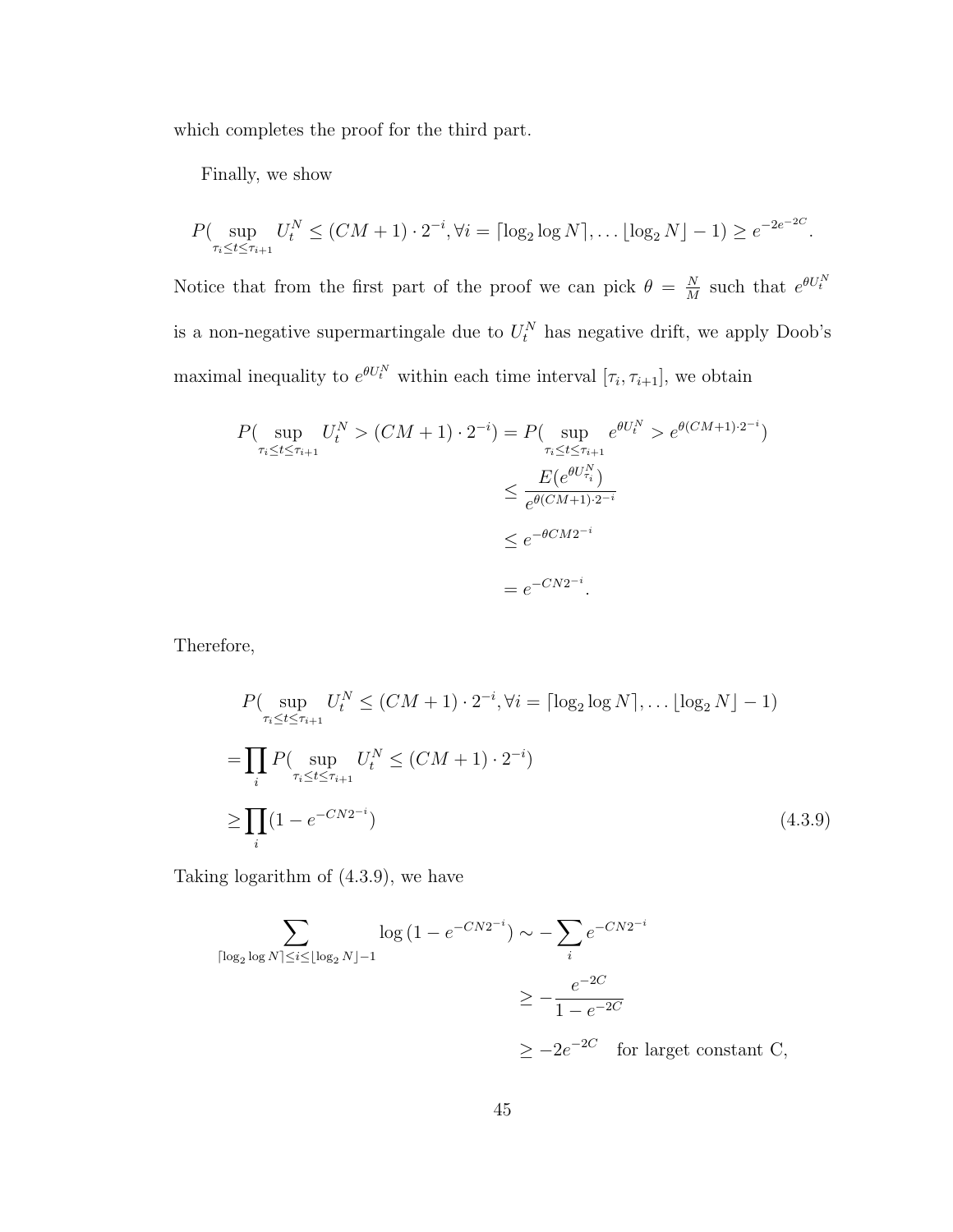which completes the proof for the last part.

Remark 4.3.10 (III). When the process enters  $S_{\mathcal{D}}$ , we verify that it takes O(1) time to reach  $(1, 0, 0)$ .

 $\Box$ 

To sum up, we reach our conclusion that  $\max |\mathcal{T}_i|$  is  $O(1)$  in probability.

Inside  $S_{\mathcal{D}}$ , the possible value set for  $U_0^N$  is  $\{\frac{1}{N}\}$  $\frac{1}{N}$ ,  $\frac{2}{N}$  $\frac{2}{N}$ ,  $\frac{3}{N}$  $\frac{3}{N}$ . Following exactly the same arguemts in lemma 4.3.9, we see that, in probability, it takes  $O(1)$  time for the pure jump process to reach  $\frac{U_0^N}{4} \leq \frac{1}{N}$  $\frac{1}{N}$ . Since each jump step is a multiple of  $1/N$ , we see that when the process goes below  $\frac{U_0^N}{4}$ , it reaches termination.

It is time to add up all the above 5 lemmas to verify statement II as below:

**Lemma 4.3.11** (II).  $W_{\tau_{\text{log}}} = \log N + O(1)$  in probability given the starting point  $(x_0, y_0, z_0) \in \partial S_{\log - dist}.$ 

*Proof.* First, for convenience, we denote  $\mathbf{v}_t = (Y_t^N, Z_t^N)$ . Note that  $\mathbf{v}_t$  is a pure jump markov process, by definition 4.1.1, we can write

$$
\mathbf{v}_t(\omega) = \mathbf{v}_0(\omega) + \sum_{\text{jump happens at } s(\omega) < t} \Delta(\mathbf{v}_s(\omega)),
$$

then for  $\Psi(\cdot)$ ,

$$
\Psi(\mathbf{v}_t(\omega)) = \Psi(\mathbf{v}_0(\omega)) + \sum_{\text{jump happens at } s(\omega) < t} \Delta \Psi(\mathbf{v}_s(\omega)),
$$

where  $\Delta\Psi(\mathbf{v}_s(\omega)) = \Psi(\mathbf{v}_s(\omega)) - \Psi(\mathbf{v}_{s^-}(\omega))$ . In the below, we will use notations without  $\omega$  for convenience.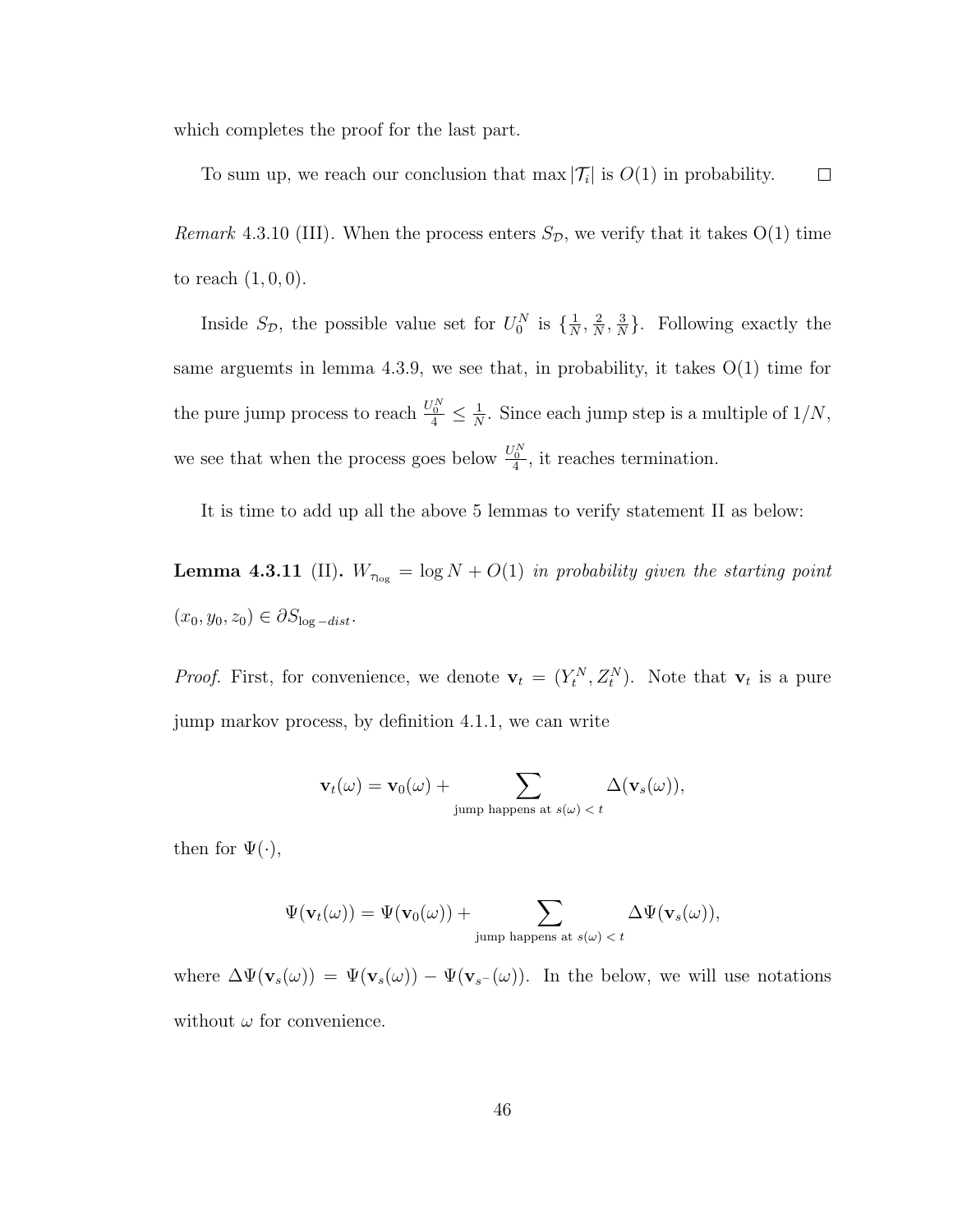We write 
$$
W_t = M_t + A_t
$$
, where  $A_t = \int_0^t N \cdot [ \int (\Psi(\mathbf{v}_s + \Delta(\mathbf{v}_s)) - \Psi(\mathbf{v}_s)) d\nu_s(\Delta(\mathbf{v}_s)) ] ds + t$ . Recall the N term in the formula for  $A_t$  is the transition rate for the original process. Notice that

$$
E(M_t|\mathcal{F}_s) = E(W_t - A_t|\mathcal{F}_s)
$$
  
=  $E(\Psi(\mathbf{v}_t) - \int_0^t N \cdot \left[ \int (\Psi(\mathbf{v}_r + \Delta(\mathbf{v}_r)) - \Psi(\mathbf{v}_r)) d\nu_r(\Delta(\mathbf{v}_r)) \right] dr | \mathcal{F}_s)$   
=  $E(\Psi(\mathbf{v}_t)|\mathcal{F}_s) - N \left( \int_s^t + \int_0^s \right) \left[ E \int (\Psi(\mathbf{v}_r + \Delta(\mathbf{v}_r)) - \Psi(\mathbf{v}_r)) d\nu_r(\Delta(\mathbf{v}_r)) | \mathcal{F}_s \right] dr$   
=  $\Psi(\mathbf{v}_s) - N \int_0^s \left[ \int (\Psi(\mathbf{v}_r + \Delta(\mathbf{v}_r)) - \Psi(\mathbf{v}_r)) d\nu_r(\Delta(\mathbf{v}_r)) \right] dr$   
=  $W_s - A_s$   
=  $M_s$ .

So  $\{M_t\}$  is a local martingale.

Next, we calculate and estimate  $A_t$  by seperating the process in terms of which strip the current position is located. In particular, we consider the time stripes as defined in lemma 4.3.9:

$$
\mathcal{T}_i = \{ s : 2^{-i} \le ||\mathbf{v}_s|| < 2^{-i+1} \}, \quad N^{-1} \le 2^{-i} \le \log^{-1} N.
$$

Then,

$$
A_t = \int_0^t N \cdot \left[ \int (\Psi(\mathbf{v}_s + \Delta(\mathbf{v}_s)) - \Psi(\mathbf{v}_s)) d\nu_s(\Delta(\mathbf{v}_s)) \right] ds + t
$$
  
= 
$$
\sum_i N \int_{\mathcal{T}_i} \left[ \int (\Psi(\mathbf{v}_s + \Delta(\mathbf{v}_s)) - \Psi(\mathbf{v}_s)) d\nu_s(\Delta(\mathbf{v}_s)) \right] ds + |\mathcal{T}_i|.
$$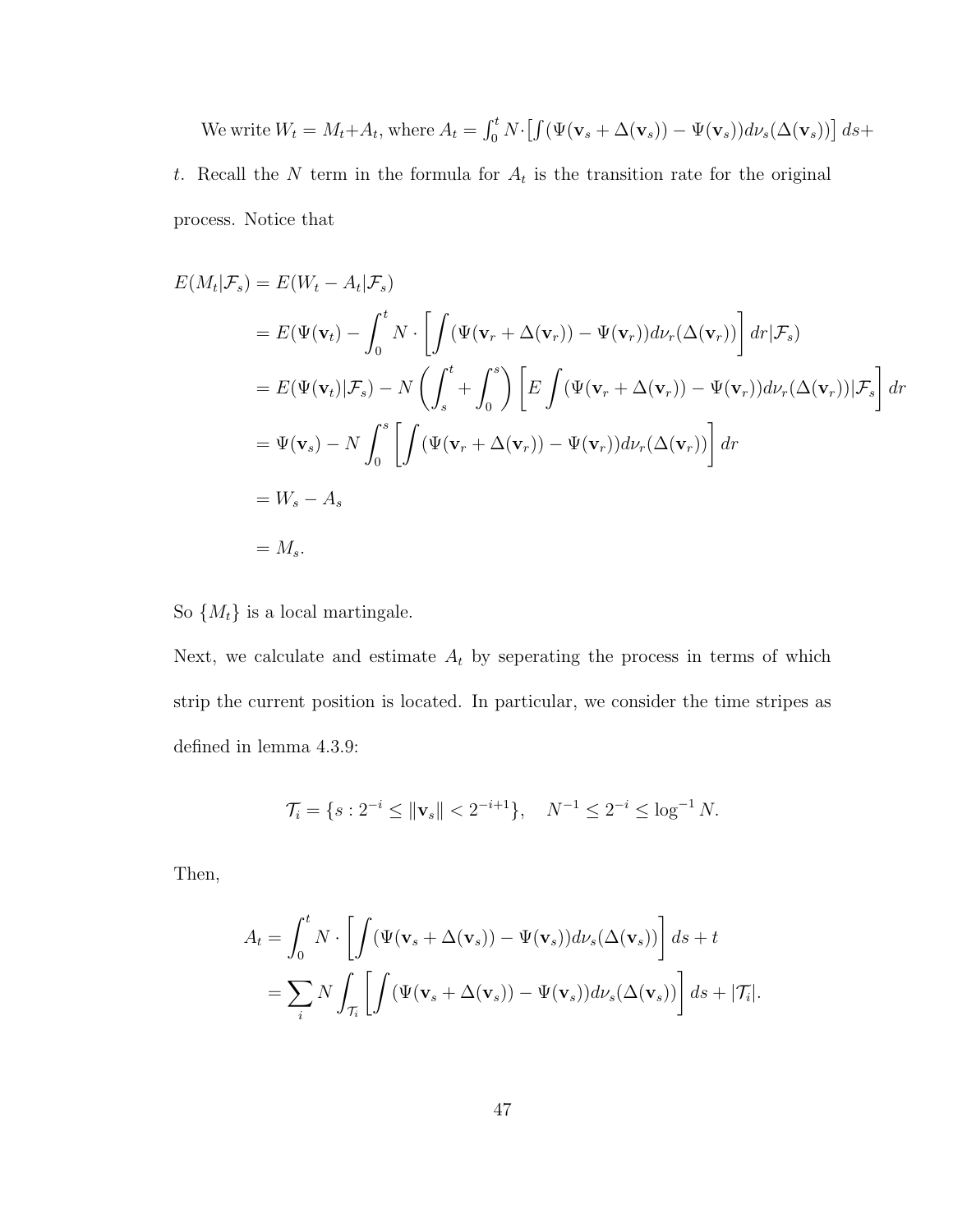Within  $\mathcal{T}_i$ , according to Taylor expansion, we have:

$$
N \int_{\mathcal{T}_i} \left[ \int (\Psi(\mathbf{v}_s + \Delta(\mathbf{v}_s)) - \Psi(\mathbf{v}_s)) d\nu_s(\Delta(\mathbf{v}_s)) \right] ds + |\mathcal{T}_i|
$$
  
\n
$$
= N \int_{\mathcal{T}_i} \left[ \int (\nabla \Psi(\mathbf{v}_s) \cdot \Delta(\mathbf{v}_s) + \mathcal{R}_s) d\nu_s(\Delta(\mathbf{v}_s)) \right] ds + \int_{\mathcal{T}_i} ds
$$
  
\n
$$
= \int_{\mathcal{T}_i} (\nabla \Psi(\mathbf{v}_s) \cdot \mu_s(\mathbf{v}_s) + 1) ds + N \int_{\mathcal{T}_i} \left[ \int \mathcal{R}_s d\nu_s(\Delta(\mathbf{v}_s)) \right] ds
$$
  
\n
$$
= \int_{\mathcal{T}_i} (\nabla \Psi(\mathbf{v}_s) \cdot F(\mathbf{v}_s) + 1 + \nabla \Psi(\mathbf{v}_s) \cdot (\mu_s - F)(\mathbf{v}_s)) ds + N \int_{\mathcal{T}_i} \left[ \int \mathcal{R}_s d\nu_s(\Delta(\mathbf{v}_s)) \right] ds,
$$
  
\n(4.3.10)

where by  $(4.2.1)$ ,

$$
(\mu_s - F)(\mathbf{v}_s) = ((Y + Z)^2, -Y^2 - (Y + Z)^2)_s \cdot (1 + O(\frac{1}{N}));
$$

and

$$
\mathcal{R}_s := \Psi(\mathbf{v}_s + \Delta(\mathbf{v}_s)) - \Psi(\mathbf{v}_s) - \nabla\Psi(\mathbf{v}_s) \cdot \Delta(\mathbf{v}_s)
$$

is the residual part in the Taylor expansion beyond the linear term.

We claim:  $\nabla \Psi(\mathbf{v}_s) \cdot F(\mathbf{v}_s) + 1 = 0$ ,  $\forall s$ .

By lemma 4.3.5, we have

$$
\nabla \Psi(\mathbf{v}_s) = -\frac{d\Phi(\cdot, t_s)^T(\mathbf{v}_s) \nabla B(\mathbf{v}_1)}{\langle F(\mathbf{v}_1), \nabla B(\mathbf{v}_1) \rangle}
$$
  
= 
$$
- \begin{bmatrix} e^{-t_s} & 2t_s e^{-t_s} \\ 0 & e^{-t_s} \end{bmatrix} (2y_1, \frac{z_1}{2})^t / (-y_1, 2y_1 - z_1) \cdot (2y_1, \frac{z_1}{2})^t
$$
  
= 
$$
(2y_1 e^{-t_s} + z_1 t_s e^{-t_s}, \frac{z_1 e^{-t_s}}{2})^t / (2y_1^2 - y_1 z_1 + \frac{z_1^2}{2}).
$$

Recall that  $y_1 = y_s e^{-t_s}$  and  $z_1 = (2y_s t_s + z_s)e^{-t_s}$ , so we have  $y_s = e^{t_s} y_1, z_s =$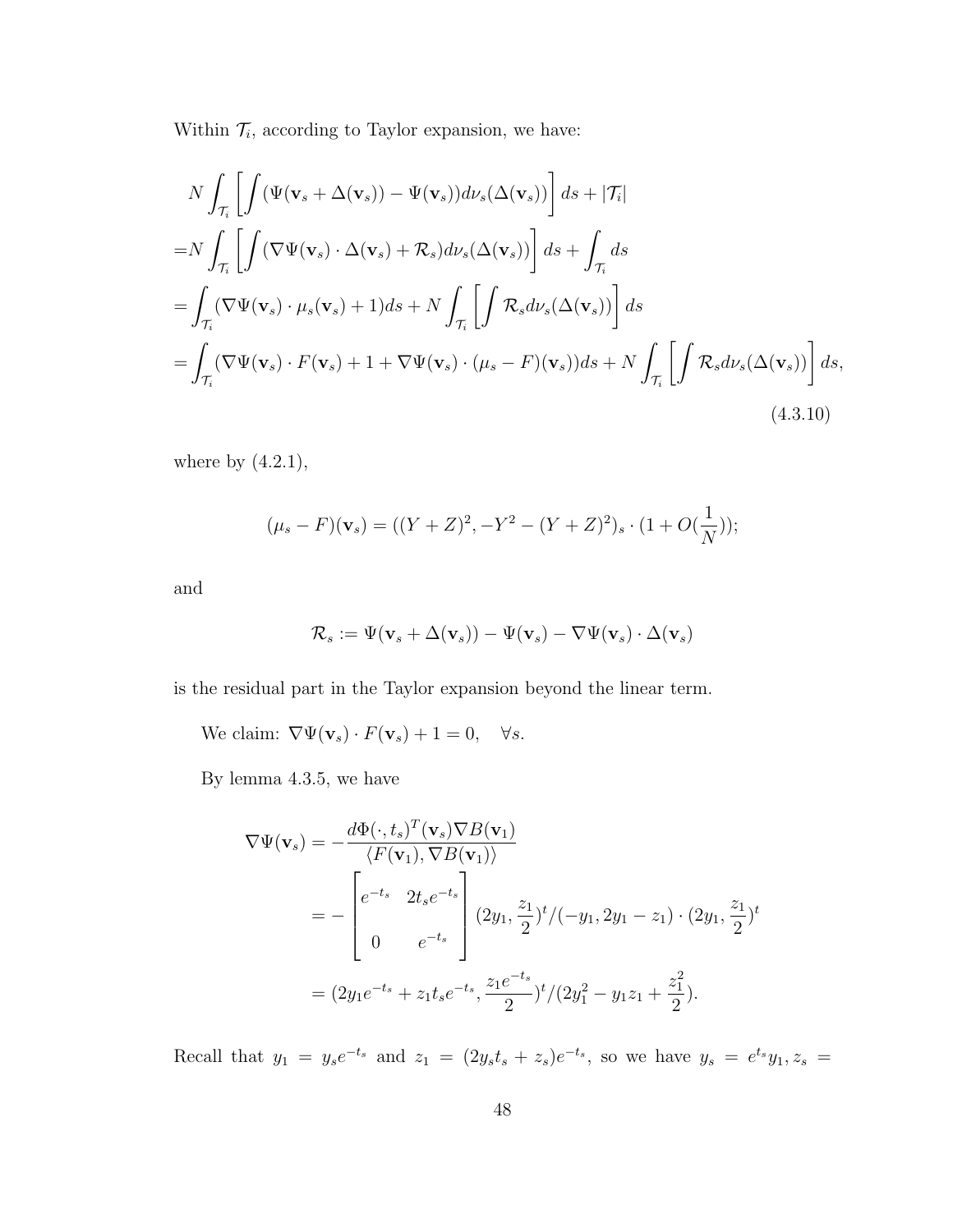$z_1e^{t_s}-2y_1t_se^{t_s}$ . Therefore,

$$
\nabla \Psi(\mathbf{v}_s) \cdot F(\mathbf{v}_s) = (-y_s, 2y_s - z_s) \cdot (2y_1 e^{-t_s} + z_1 t_s e^{-t_s}, \frac{z_1 e^{-t_s}}{2})^t / (2y_1^2 - y_1 z_1 + \frac{z_1^2}{2})
$$
  
= 
$$
\frac{-2y_1 y_s e^{-t_s} - y_s t_s e^{-t_s} z_1 + y_s e^{-t_s} z_1 - z_s e^{-t_s} z_1 / 2}{2y_1^2 - y_1 z_1 + z_1^2 / 2}
$$
  
= 
$$
\frac{-2y_1^2 + y_1 z_1 - z_1^2 / 2}{2y_1^2 - y_1 z_1 + z_1^2 / 2}
$$
  
= -1,

we proved the claim. Thus (4.3.10) becomes

$$
\int_{\mathcal{T}_i} \nabla \Psi(\mathbf{v}_s) \cdot (\mu_s - F)(\mathbf{v}_s) ds + N \int_{\mathcal{T}_i} \left[ \int \mathcal{R}_s d\nu_s(\Delta(\mathbf{v}_s)) \right] ds.
$$
 (4.3.11)

For the first part of (4.3.11), lemma 4.3.7 indicates:

$$
\int_{\mathcal{T}_i} \nabla \Psi(\mathbf{v}_s) \cdot (\mu_s - F)(\mathbf{v}_s) ds \le \sup_{t \in \mathcal{T}_i} \|\nabla \Psi(\mathbf{v}_t)\| \cdot |(\mu_t - F)(\mathbf{v}_s)| \cdot |\mathcal{T}_i|
$$
\n
$$
\le \sup_{t \in \mathcal{T}_i} 5C_1 \cdot \log |\mathbf{v}_t| N \cdot ||\mathbf{v}_t||^{-1} \cdot ||\mathbf{v}_t||^2 \cdot |\mathcal{T}_i|
$$
\n
$$
\le 5C_1 \log N \cdot 2^{-i+1} \cdot |\mathcal{T}_i|. \tag{4.3.12}
$$

For the second part of (4.3.11), according to Taylor inequality, we have

$$
N \int_{\mathcal{T}_i} \left[ \int \mathcal{R}_s d\nu_s(\Delta(\mathbf{v}_s)) \right] ds
$$
  
\n
$$
\leq \frac{1}{2} \sup_{t \in \mathcal{T}_{i-1}, \mathcal{T}_i, \mathcal{T}_{i+1}} \|\mathcal{H}(\Psi)(\mathbf{v}_t)\| \cdot N \cdot \int_{\mathcal{T}_i} E((\Delta Y_s^N)^2 + 2\Delta Y_s^N \Delta Z_s^N + (\Delta Z_s^N)^2 | \mathcal{F}_s) ds
$$
  
\n
$$
\leq \sup_{t \in \mathcal{T}_{i-1}, \mathcal{T}_i, \mathcal{T}_{i+1}} \|\mathcal{H}(\Psi)(\mathbf{v}_t)\| \cdot N \cdot \int_{\mathcal{T}_i} E((\Delta Y_s^N)^2 + (\Delta Z_s^N)^2 | \mathcal{F}_s) ds
$$
  
\n
$$
= \sup_{t \in \mathcal{T}_{i-1}, \mathcal{T}_i, \mathcal{T}_{i+1}} \|\mathcal{H}(\Psi)(\mathbf{v}_t)\| \int_{\mathcal{T}_i} \sigma^2(Y_s^N) + \sigma^2(Z_s^N) ds,
$$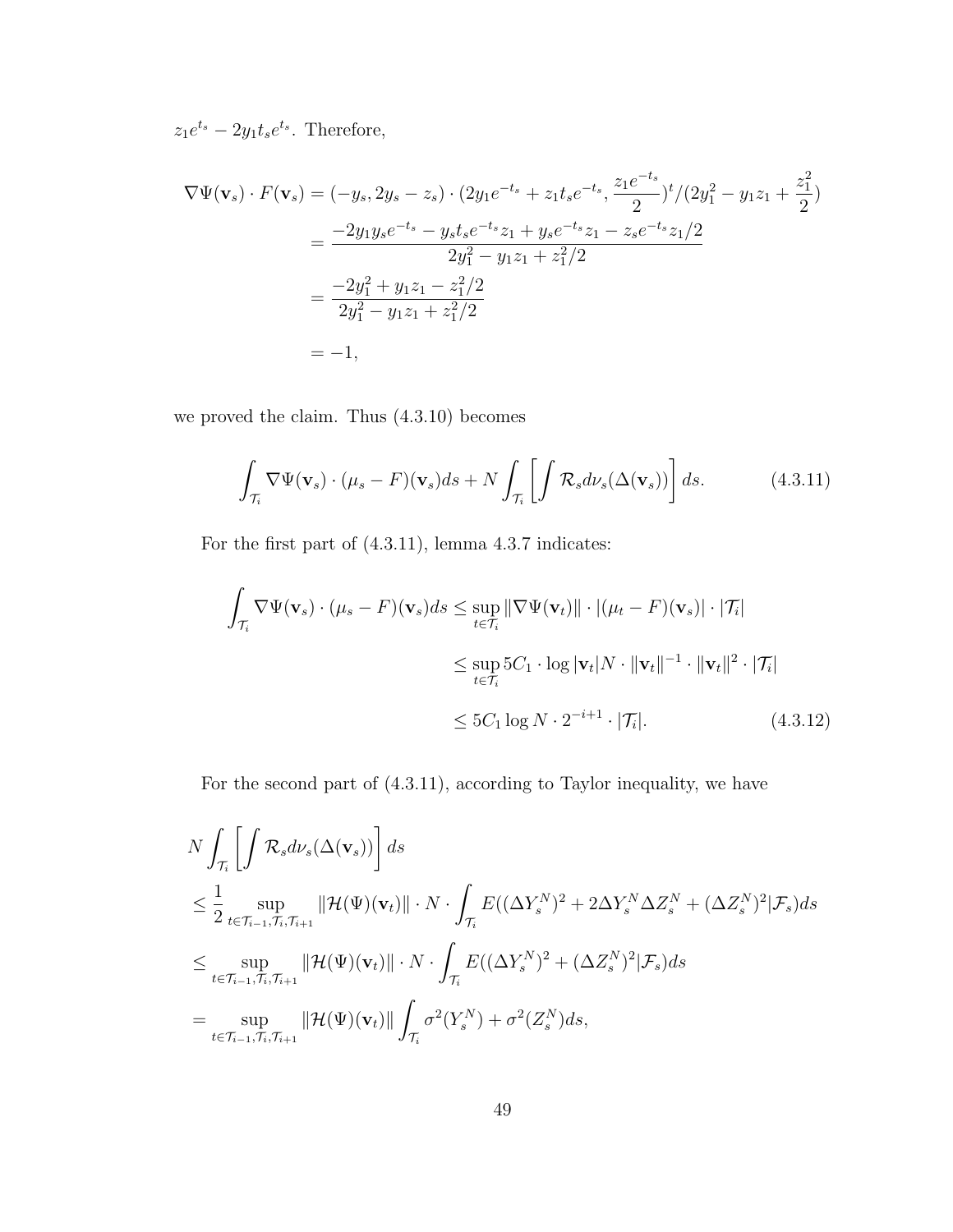where the right-hand-side of the first inequality is due to the fact that the norm of the position after one jump from  $\mathbf{v}_t$  such that  $2^{-i} \leq ||\mathbf{v}_t|| < 2^{-i+1}$  will be within  $[2^{-i-1}, 2^{-i+2})$ . The reason is that one jump can at most change the norm by  $\frac{1}{N}$ which is smaller than any of  $2^{-i}$ ,  $i = \lfloor \log_2 \log N \rfloor$ ,  $\cdots \lfloor \log_2 N \rfloor$ .

Recall from (4.1.2), we have:

$$
\sigma_s^{N2}(Y,Z) = \frac{1}{N}(XY + 2YZ + 2Z^2, 2XY + 2YZ + 2XZ + Z^2)_s + O(\frac{1}{N^2}).
$$

If we write it in terms of Y and Z using the equation  $X + Y + Z = 1$ , we obtain:

$$
\sigma_s^{N2}(Y,Z) = \frac{1}{N}(Y - Y^2 + YZ + 2Z^2, 2Y + 2Z - 2Y^2 - 2YZ - Z^2)_s + O(\frac{1}{N^2}),
$$

which implies

$$
\sigma^2(Y_s^N) + \sigma^2(Z_s^N) \le \frac{1}{N} \cdot 4 \cdot 2^{-i+2}
$$

within  $\mathcal{T}_i$ ; and lemma 4.3.8 indicates:

$$
\sup_{t \in \mathcal{T}_{i-1}, \mathcal{T}_i, \mathcal{T}_{i+1}} \|\mathcal{H}(\Psi)(\mathbf{v}_t)\| \le \sup_{t \in \mathcal{T}_{i-1}, \mathcal{T}_i, \mathcal{T}_{i+1}} C_2 \cdot \log^2 |\mathbf{v}_t| N \cdot \|\mathbf{v}_t\|^{-2} \le C_2 \cdot \log^2 2^{-i+2} N \cdot 2^{2i+2}.
$$

Therefore,

$$
N \int_{\mathcal{T}_i} \left[ \int \mathcal{R}_s d\nu_s(\Delta(\mathbf{v}_s)) \right] ds \le 64C_2 \cdot \frac{2^i}{N} \cdot \log^2 2^{-i+2} N \cdot |\mathcal{T}_i|. \tag{4.3.13}
$$

By lemma 4.3.9, we know that the time for  $\{Y_t^N, Z_t^N\}$  staying in  $\mathcal{T}_i$  for any i is  $O(1)$  in probability, and notice that we only need  $\mathcal{T}_i$ 's for  $2^{-i} \geq \frac{1}{N}$  $\frac{1}{N}$  because we only consider the process  $W_t$  until time  $\tau_{\text{log}}$ . So adding up (4.3.12) and (4.3.13) we obtain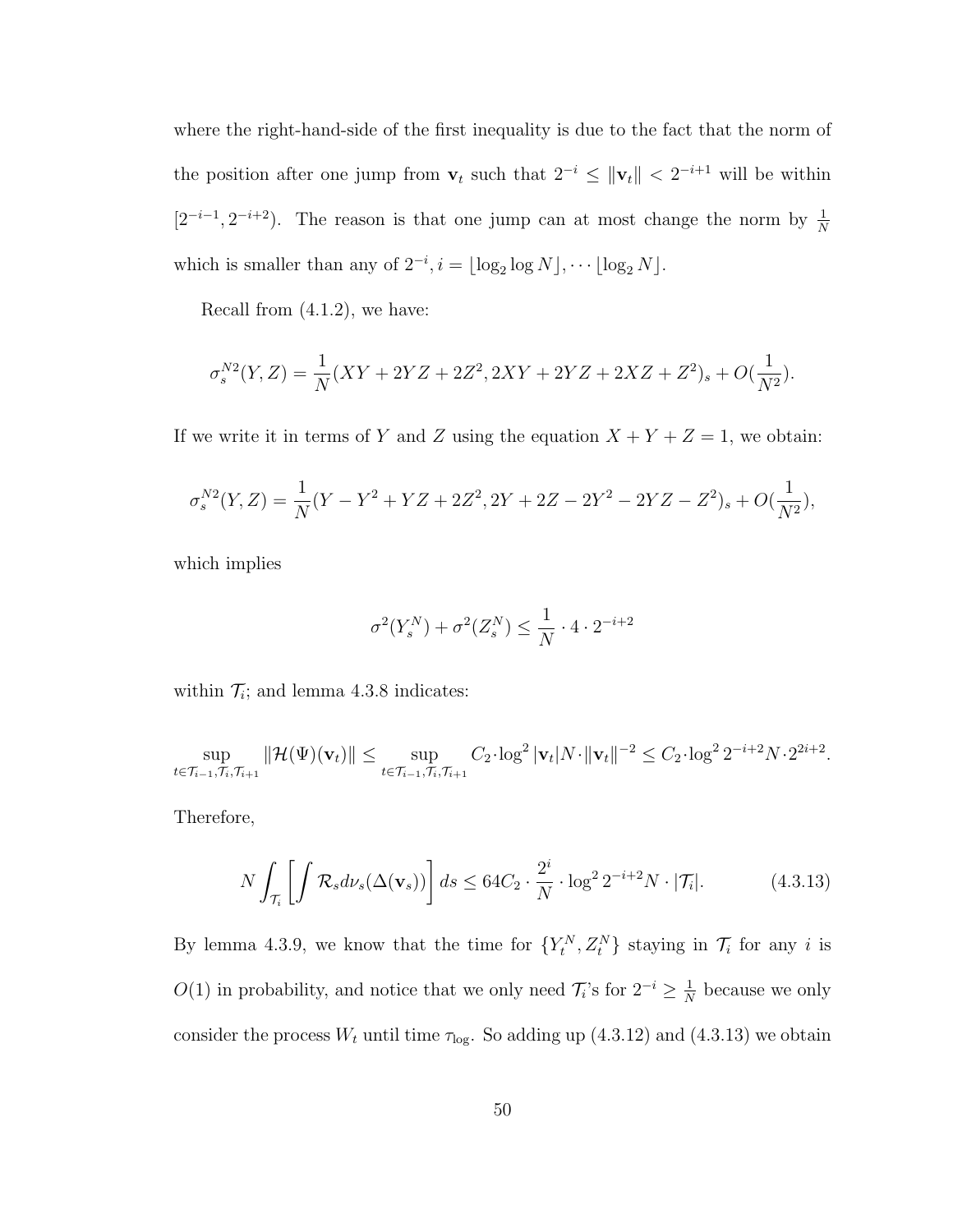an upper bound for  $\mathcal{A}_t$  as follows:

$$
A_t \le C \sum_{i:N^{-1} \le 2^{-i} \le \log^{-1} N} 2^{-i} \log N + \frac{2^i}{N} \cdot \log^2 2^{-i+2} N
$$
  
 
$$
\le 2C + \frac{4C}{N} \sum_{i:2^{-i} \ge \frac{2}{N}} 2^i \cdot (\log N - i \log 2)^2
$$
 (4.3.14)

where C is some constant, and  $0\leq t\leq \tau_{\textrm{log}}.$ 

Denote  $k = \log_2 N,$  then  $\log 2 \cdot k = \log N.$  We claim that

$$
\sum_{i=0}^{k-1} 2^i (\log N - i \log 2)^2
$$

is up-bounded by  $C' \cdot N$ , for some constant  $C'$ , which is sufficient to verify (4.3.14) being bounded by some constant.

We have

$$
\sum_{i=0}^{k-1} 2^{i} (\log N - i \log 2)^{2}
$$
  
= 
$$
\sum_{i=0}^{k-1} 2^{i} \cdot \log^{2} N - 2 \log 2 \log N \sum_{i=0}^{k-1} i \cdot 2^{i} + \log^{2} 2 \sum_{i=0}^{k-1} i^{2} \cdot 2^{i}
$$
  
= 
$$
(2^{k} - 1) \log^{2} N - 2 \log 2 \log N((k - 2)2^{k} + 2) + \log^{2} 2((k^{2} - 4k + 6)2^{k} - 6)
$$
  
= 
$$
- \log^{2} N - 4 \log 2 \log N + 6 \log^{2} 2 \cdot 2^{k} - 6 \log^{2} 2
$$
  
= 
$$
6 \log^{2} 2 \cdot N - \log^{2} N - 4 \log 2 \log N - 6 \log^{2} 2
$$
  

$$
\leq C' N.
$$
 (4.3.15)

Thus, we have shown  $A_t = O(1)$ . Therefore,  $A_{\tau_{\text{log}}} = O(1)$  in probablity.

Next we claim that the quadratic variation for  $M_t$  is also bounded by  $O(1)$ .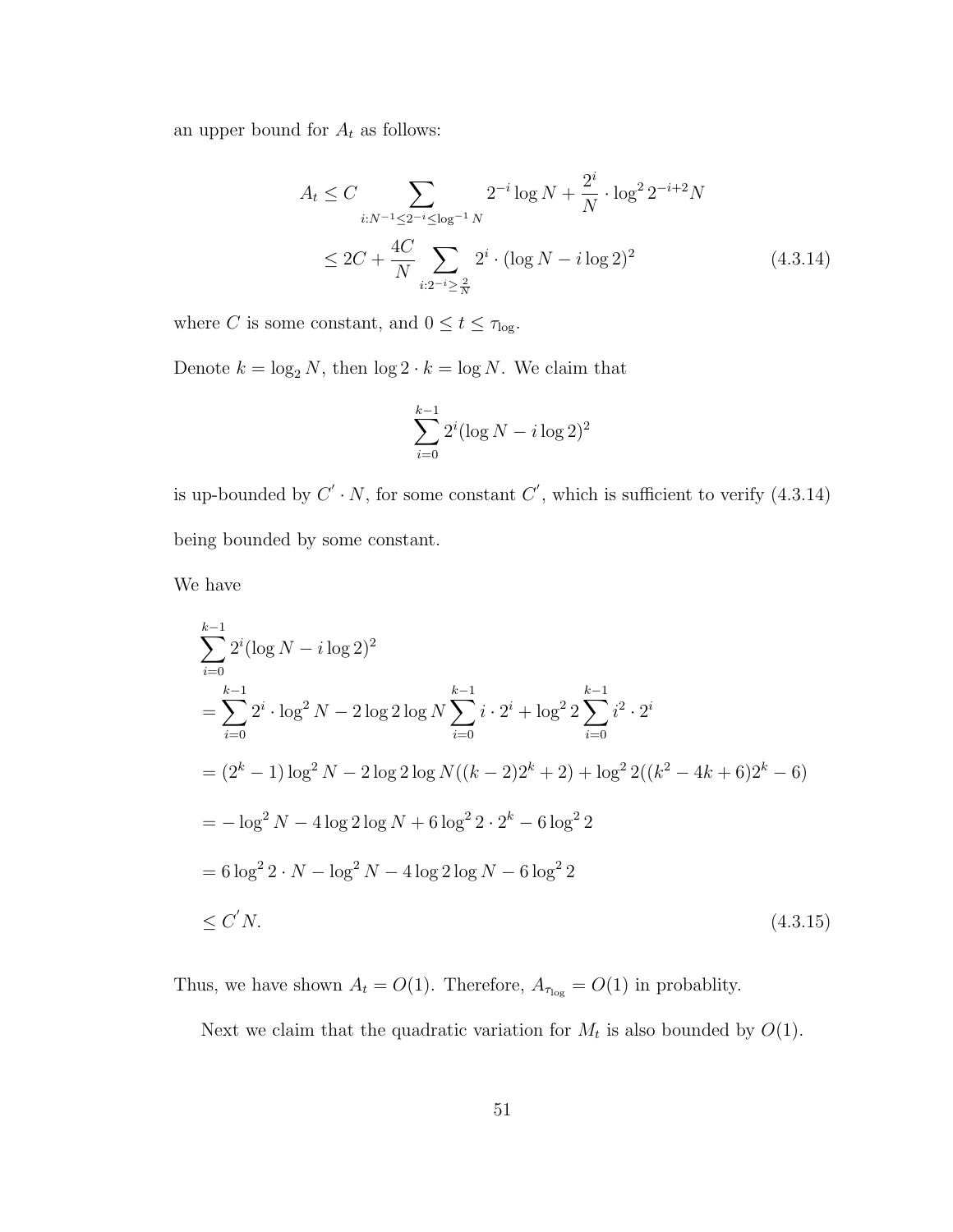According to [Fox16], we have

$$
\langle M \rangle_t = \int_0^t \sigma_s^2(M)ds
$$
, and  $\sigma_t^2(M) = N \cdot E[\Delta_t^2(M)|\mathcal{F}_t].$ 

We calculate  $\sigma_t^2(M)$  first, for t in some  $\mathcal{T}_i$ . Notice that process  $A_t$  contains no jumps, we have the following:

$$
\sigma_t^2(M) = N \cdot E[\Delta_t^2(M)|\mathcal{F}_t]
$$
\n
$$
= N \cdot E[\Delta_t^2(\Psi)|\mathcal{F}_t]
$$
\n
$$
\leq \sup_{t \in \mathcal{T}_{i-1}, \mathcal{T}_i, \mathcal{T}_{i+1}} \|\nabla \Psi(\mathbf{v}_t)\|^2 \cdot N \cdot E[(\Delta Y_t^N + \Delta Z_t^N)^2 | \mathcal{F}_t]
$$
\n
$$
\leq \sup_{t \in \mathcal{T}_{i-1}, \mathcal{T}_i, \mathcal{T}_{i+1}} \|\nabla \Psi(\mathbf{v}_t)\|^2 \cdot 2N \cdot E[(\Delta Y_t^N)^2 + (\Delta Z_t^N)^2 | \mathcal{F}_t]
$$
\n
$$
= \sup_{t \in \mathcal{T}_{i-1}, \mathcal{T}_i, \mathcal{T}_{i+1}} \|\nabla \Psi(\mathbf{v}_t)\|^2 \cdot 2 \cdot (\sigma^2(Y_s^N) + \sigma^2(Z_s^N))
$$
\n
$$
\leq \sup_{t \in \mathcal{T}_{i-1}, \mathcal{T}_i, \mathcal{T}_{i+1}} C_1 \cdot \log^2 |\mathbf{v}_t| N \cdot \|\mathbf{v}_t\|^{-2} \cdot 2 \cdot \frac{1}{N} \cdot 4 \cdot 2^{-i+2}
$$
\n
$$
\leq 128C_1 \cdot \log^2 2^{-i+2} N \cdot \frac{2^i}{N}, \qquad (4.3.16)
$$

where the first inequality follows the same reason as the estimation for residual  $\mathcal{R}_t$ in previous proof.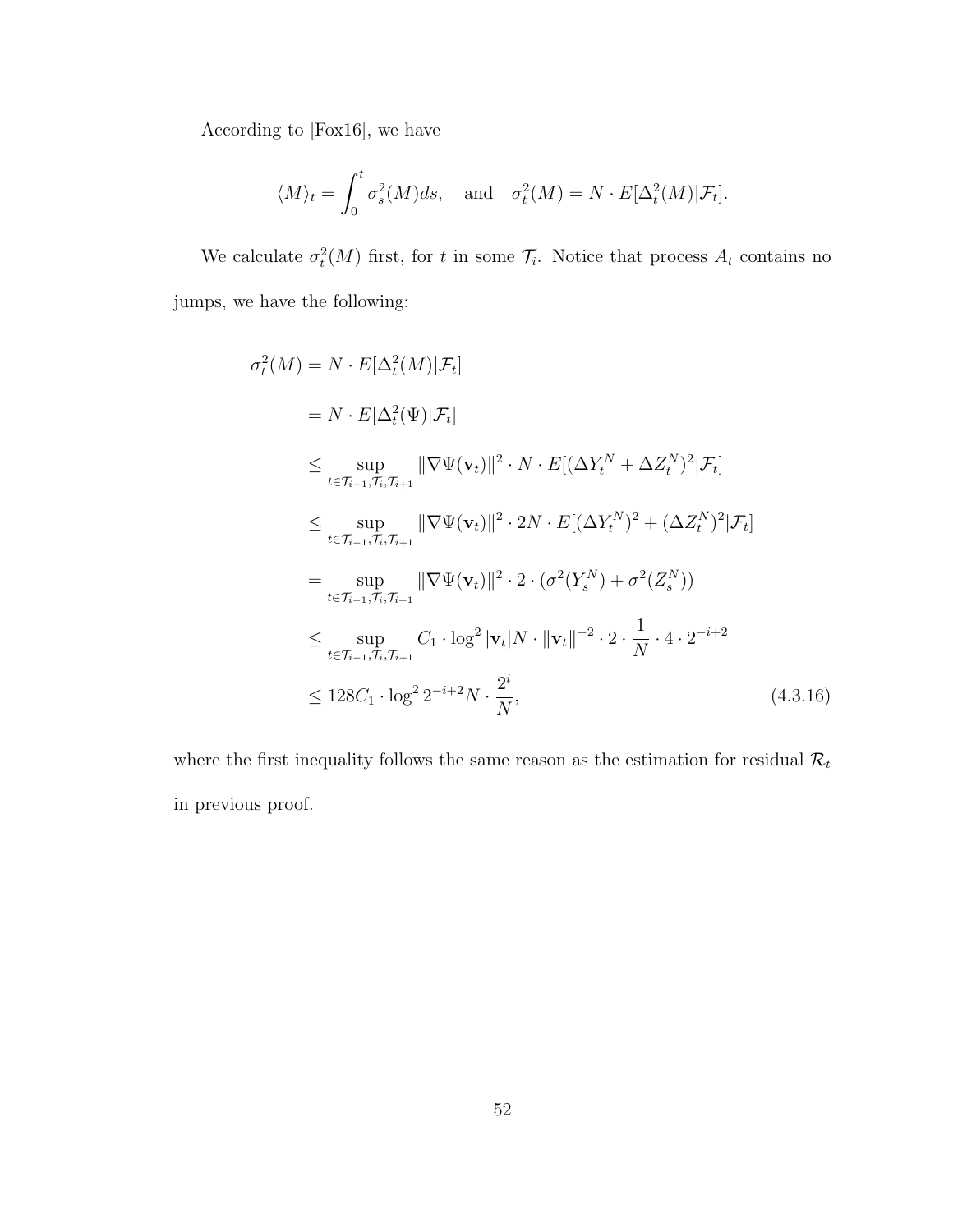Next, using (4.3.16), we obtain the upper bound on  $\langle M \rangle_t$ :

$$
\langle M \rangle_t = \int_0^t \sigma_s^2(M) ds
$$
  
= 
$$
\sum_{i:2^{-i} \ge \frac{1}{N}} \int_{\mathcal{T}_i} \sigma_s^2(M) ds
$$
  

$$
\le \frac{C}{N} \sum_{i:2^{-i} \ge \frac{1}{N}} 2^i \cdot \log^2 2^{-i+2} N
$$
  
=  $O(1),$  (4.3.17)

where the last equation comes from (4.3.15), using which we verified  $A_t = O(1)$  as well.

Finally, let  $t = \tau_{\text{log}}$ , since  $\langle M \rangle_{\tau_{\text{log}}} = O(1)$  implies bounded variance, i.e.  $E(M_{\tau_{\text{log}}} (M_0)^2 < C_*$  for some constant  $C_* > 0$ , applying Doob's maximal inequality, we obtain

$$
P(|M_{\tau_{\text{log}}} - M_0| > L) \le P(\sup_{0 \le t \le \tau_{\text{log}}} |M_t - M_0| > L) \le \frac{C_*}{L^2}.
$$
 (4.3.18)

Therefore,  $\forall \epsilon > 0$ , let  $L = \sqrt{\frac{C_{\ast}}{\epsilon}}$  $\frac{Z_{*}}{\epsilon}$ , (4.3.18) implies

$$
P(|M_{\tau_{\text{log}}} - M_0| > L) \le \epsilon,\tag{4.3.19}
$$

namely,  $|M_{\tau_{\text{log}}} - M_0| = O(1)$  in probability. Thus we have

$$
W_{\tau_{\text{log}}} = M_{\tau_{\text{log}}} + A_{\tau_{\text{log}}} = M_0 + O(1) = \log N + o(\log \log N) \text{ in probability},
$$

where the first equality is by definition; the second one is from  $(4.3.15)$  and  $(4.3.19)$ ; the third one is from lemma 4.3.4.

 $\Box$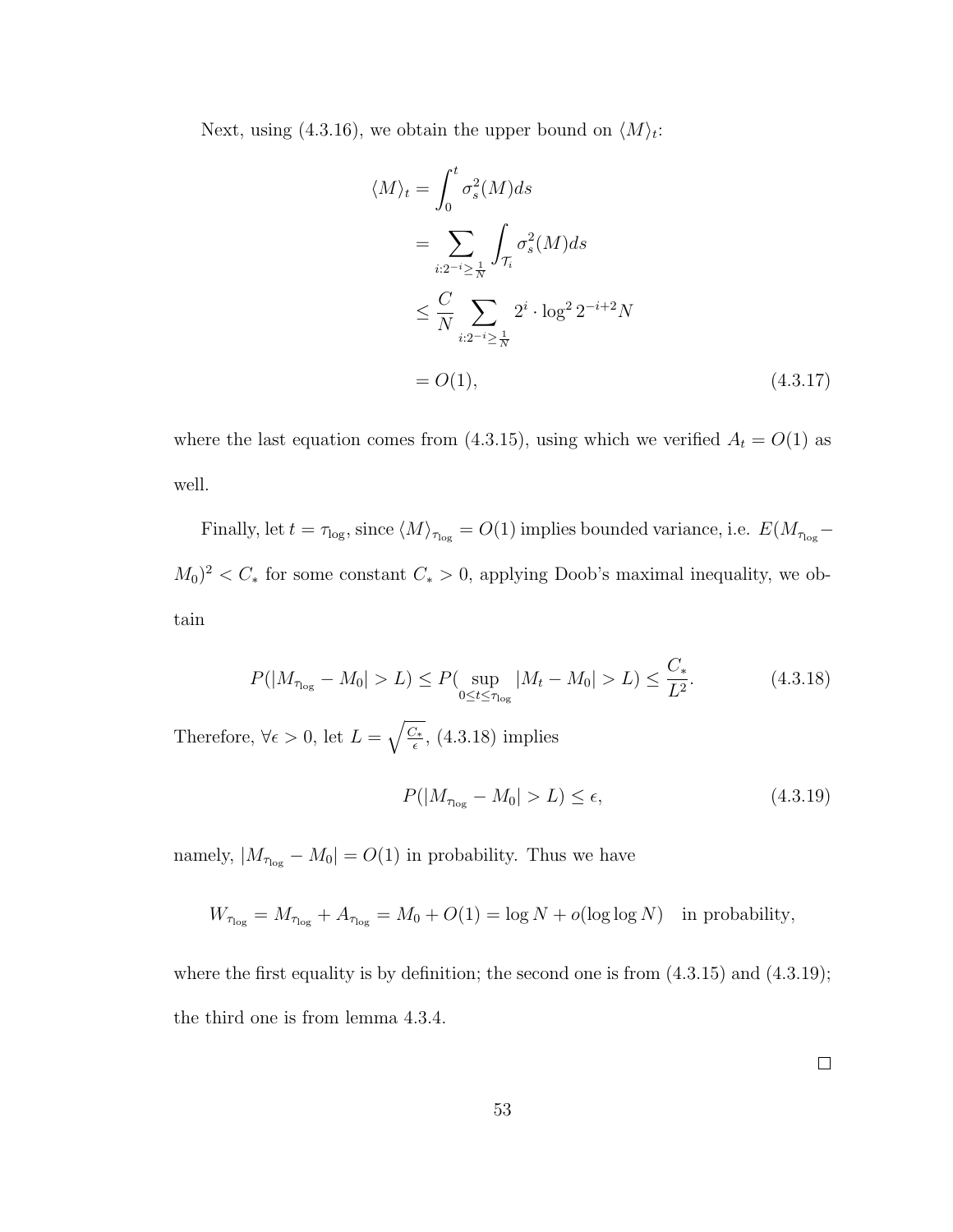So far, remark 4.3.10 plus lemma 4.3.11 completes the arguments for II and III.

Finally, combining with chapter 4.2, we have proved I, II, III, whence we complete our proof for theorem 3.1.3.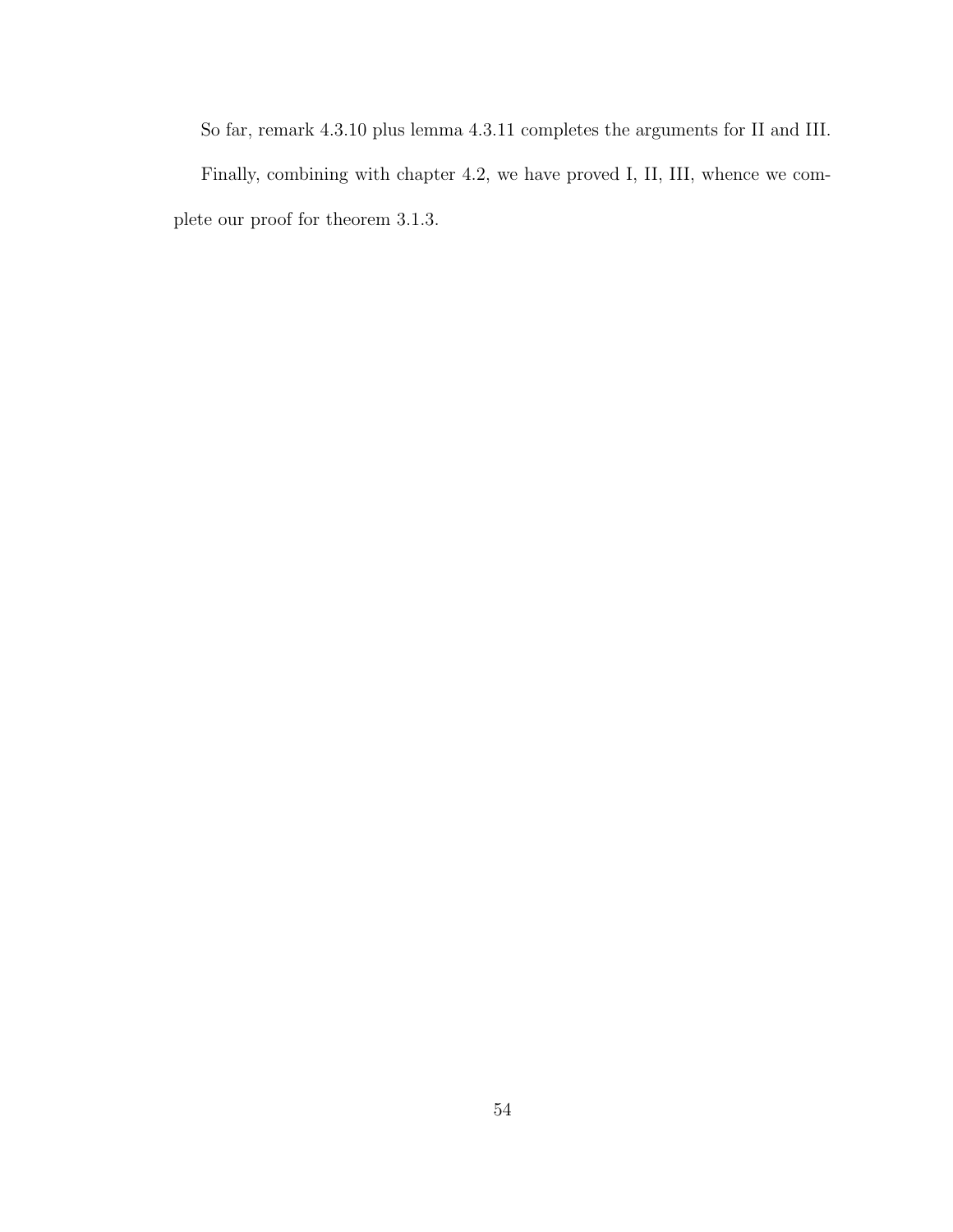# Bibliography

- [Ben99] M. Benaïm. *Dynamics of stochastic approximation algorithms*. Seminaires de Probabilités XXXIII, volume 1709 of Lecture notes in mathematics, 1999.
- [BH96] M. Benaïm and M. Hirsch. Asymptotic pseudotrajectories and chainrecurrent flows, with applications. J. Dynam. Differential Equations, 1996.
- [EP23] F. Eggenberger and G. Pólya. Über die Statistik vorketter vorgänge. Zeit. Angew. Math. Mech., 1923.
- [Fox16] Eric Foxall. Stochastic calculus and sample path estimation for jump processes. Math.PR, 2016.
- [HLS80] B. Hill, D. Lane, and W. Sudderth. A strong law for some generalized urn processes. Ann. Probab., 1980.
- [Kur77] T.G. Kurtz. Strong approximation theorems for density dependent markov *chains.* Elsevier, vol.  $6(3)$ , 1977.